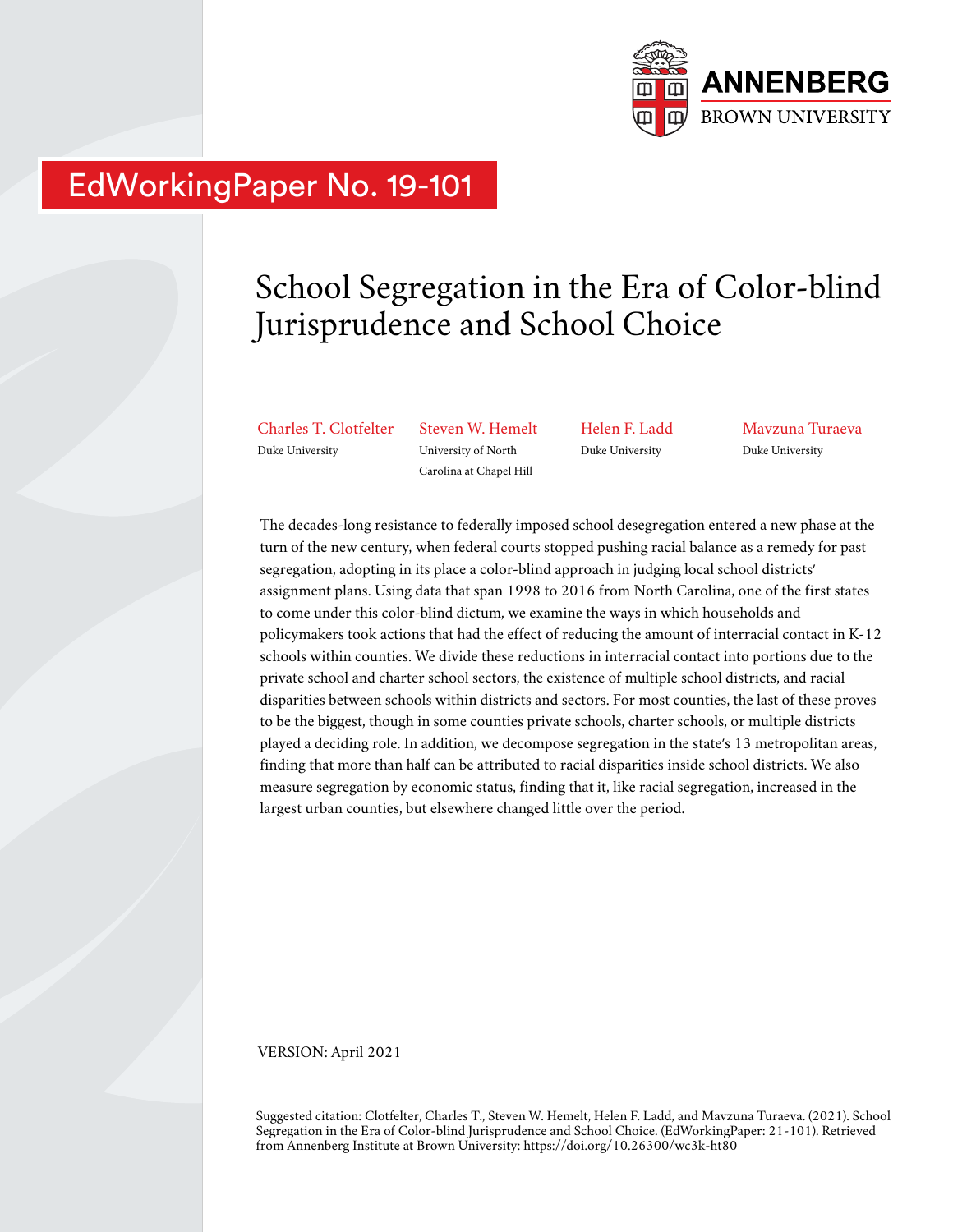### **SCHOOL SEGREGATION IN THE ERA OF COLOR-BLIND JURISPRUDENCE AND SCHOOL CHOICE** [∗](#page-1-0)

Charles T. Clotfelter\*\* Steven W. Hemelt\*\*\* Helen F. Ladd\*\* Mavzuna R. Turaeva\*\*

April 2021

#### ABSTRACT

The decades-long resistance to federally imposed school desegregation entered a new phase at the turn of the new century, when federal courts stopped pushing racial balance as a remedy for past segregation, adopting in its place a color-blind approach in judging local school districts' assignment plans. Using data that span 1998 to 2016 from North Carolina, one of the first states to come under this color-blind dictum, we examine the ways in which households and policymakers took actions that had the effect of reducing the amount of interracial contact in K-12 schools within counties. We divide these reductions in interracial contact into portions due to the private school and charter school sectors, the existence of multiple school districts, and racial disparities between schools within districts and sectors. For most counties, the last of these proves to be the biggest, though in some counties private schools, charter schools, or multiple districts played a deciding role. In addition, we decompose segregation in the state's 13 metropolitan areas, finding that more than half can be attributed to racial disparities inside school districts. We also measure segregation by economic status, finding that it, like racial segregation, increased in the largest urban counties, but elsewhere changed little over the period.

Keywords: School segregation, race and education, charter schools

\*\*Duke University \*\*\*University of North Carolina at Chapel Hill

<span id="page-1-0"></span><sup>∗</sup> We are grateful to Calen Clifton for excellent research assistance and to Dave Marcotte, Ann Owens, Tim Sass, and participants at the 2019 CALDER conference for helpful comments. This research was supported by the National Center for the Analysis of Longitudinal Data in Education Research (CALDER), which is funded by a consortium of foundations. For more information about CALDER funders, see [www.caldercenter.org/about-calder.](http://www.caldercenter.org/about-calder) All opinions expressed in this paper are those of the authors and do not necessarily reflect the views of any institution.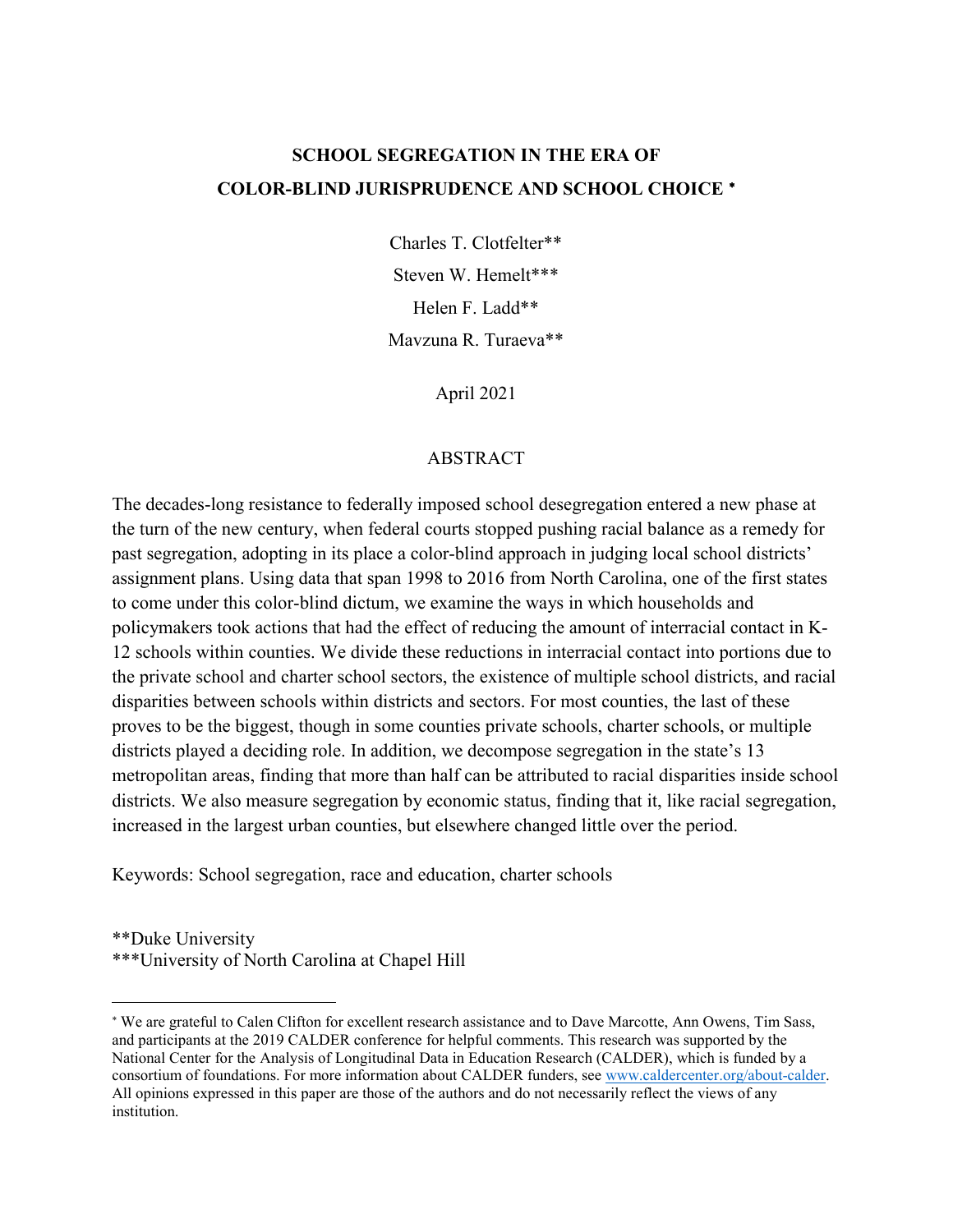#### I. Introduction

 $\overline{a}$ 

For several decades after the Supreme Court's decision in the 1954 *Brown* case, federal courts closely monitored local districts, especially those in the South, to force them to racially balance their schools. The courts eventually stopped doing so in the late 1990s, first, by declaring most Southern districts previously under court order to be "unitary" and therefore no longer in need of close oversight. Then the federal courts, led by Fourth Circuit Court of Appeals (the circuit covering North Carolina) and eventually the Supreme Court, enunciated what amounted to a color-blind attitude to school desegregation. This attitude found ultimate expression in the 2007 decision in *Parents Involved,* which disallowed voluntary desegregation plans built around assigning individual students according to their race.<sup>[1](#page-2-0)</sup> As a result of these rulings, school districts previously under orders to eliminate vestiges of the old, segregated order were now free to stand by even as existing patterns of residential segregation, the expansion of charter schools, and the use of private schools might lead to the re-segregation of their schools.

Although residential segregation – one of the most important correlates of school segregation – has been declining broadly in urban areas (Cutler, Glaser, & Vigdor, 1999; Frankenberg, 2013), few school districts across the U.S. have experienced reductions in school segregation, as measured by racial imbalance within districts. Indeed, most recent research on national trends in school segregation has documented persistence, if not increases in segregation. (e.g., Reardon & Yun, 2003; Clotfelter, 2004; Clotfelter, Ladd, & Vigdor, 2006; Reardon et al.,

<span id="page-2-0"></span><sup>&</sup>lt;sup>1</sup> In Parents Involved in Community Schools v. Seattle School District No. 1, Chief Justice John Roberts declared sardonically, "The way to stop discrimination on the basis of race is to stop discriminating on the basis of race." (551 U.S. 701, 748 (2007)). While forbidding the assignment of students on the basis of race in general, the Court left open the possibility of "narrowly tailored" remedies under the legal principle of strict scrutiny when other options had been considered and found infeasible. A subsequent clarification of that decision prepared under the Obama administration made clear what types of permissible means districts could use to pursue diversity in schools, such as assignments using race-neutral criteria like SES or assignment plans based on the generalized use of race, such as building schools or adjusting attendance zones so as to have catchment areas in racially diverse residential areas. This clarification was, however, rescinded by the Trump administration. (See [https://www2.ed.gov/about/offices/list/ocr/docs/guidance-ese-201111.pdf\)](https://www2.ed.gov/about/offices/list/ocr/docs/guidance-ese-201111.pdf). Schools in North Carolina fell under this new color-blind judicial approach earlier than 2007, owing to decisions made by the Fourth Circuit Court of Appeals. For discussion of this approach, see Boger (2000) or King and Smith (2011, p. 194).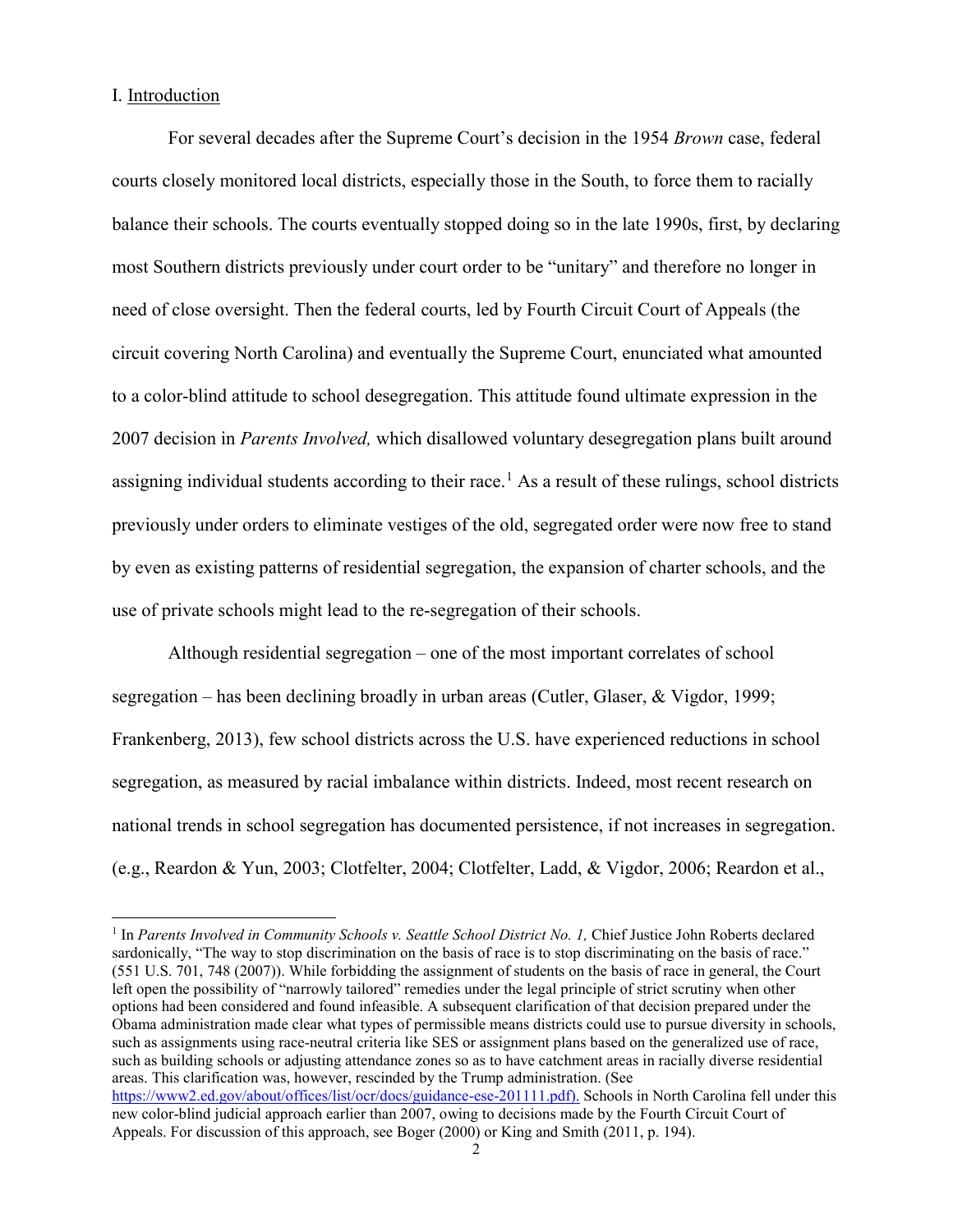2012; Fiel, 2013; Stroub & Richards, 2013; Davis, Bhatt, & Schwartz, 2013; Clotfelter, Ladd, & Vigdor, 2013; Reardon & Owens, 2014; Owens, Reardon, & Jencks, 2016; Reardon, 2016).[2](#page-3-0)

For many reasons, only two of which we highlight here, school segregation is cause for serious concern. The first reason relates to one of the fundamental public purposes of education, mainly to prepare students to function as adults in a pluralistic democratic society (Blum and Buckholder, 2021). To the extent that students are educated in schools with students similar to themselves they lose the opportunity to broaden their understanding of and ability to interact in constructive and kind ways with other groups within the same community. A second reason relates to fairness. When schools are racially or racially and economically segregated, some schools – in most cases those serving greater shares of white students who have historically been more socioeconomically advantaged than most nonwhite students – are likely to attract more resources and to provide higher-quality education than other schools. The additional resources may come in the form of more experienced teachers, higher-quality school principals, lower turnover of teachers, or a more involved parent community (see, for example, Goldhaber et al. 2018; and Clotfelter et al., 2021). In addition, to the extent that nonwhite students come from more economically disadvantaged families than white students, even equal school resources across schools will not translate into equal educational opportunity for students in schools with disproportionately high proportions of nonwhite students. Such schools may need more resources than other schools to address the needs that some students bring to the school house door. In sum, racial segregation enables differential quality of schooling for students of different races

<span id="page-3-0"></span><sup>2</sup> Research on North Carolina, covering urban and rural counties, showed a significant increase in public school segregation between 1995 and 2001, followed by a decade with nearly no change. Studies focusing on measures of interracial contact in schools rather than imbalance, not surprisingly, do show a trend over time, owing to the rising nonwhite share of the nation's students. As illustration, according to Frankenberg et al. (2019, p. 26), the share of Black public school students who attended 90-100% nonwhite schools has risen from 32% in 1988 to 40% in 2016, with practically identical proportions for Hispanic students. Although they are a useful reflection of the experiences of students, measures such as these are affected by the overall racial mix of students. In the present study, we follow the practice of most social science studies and use an index that measures imbalance. As we will show, our measure makes a clear distinction between exposure and imbalance.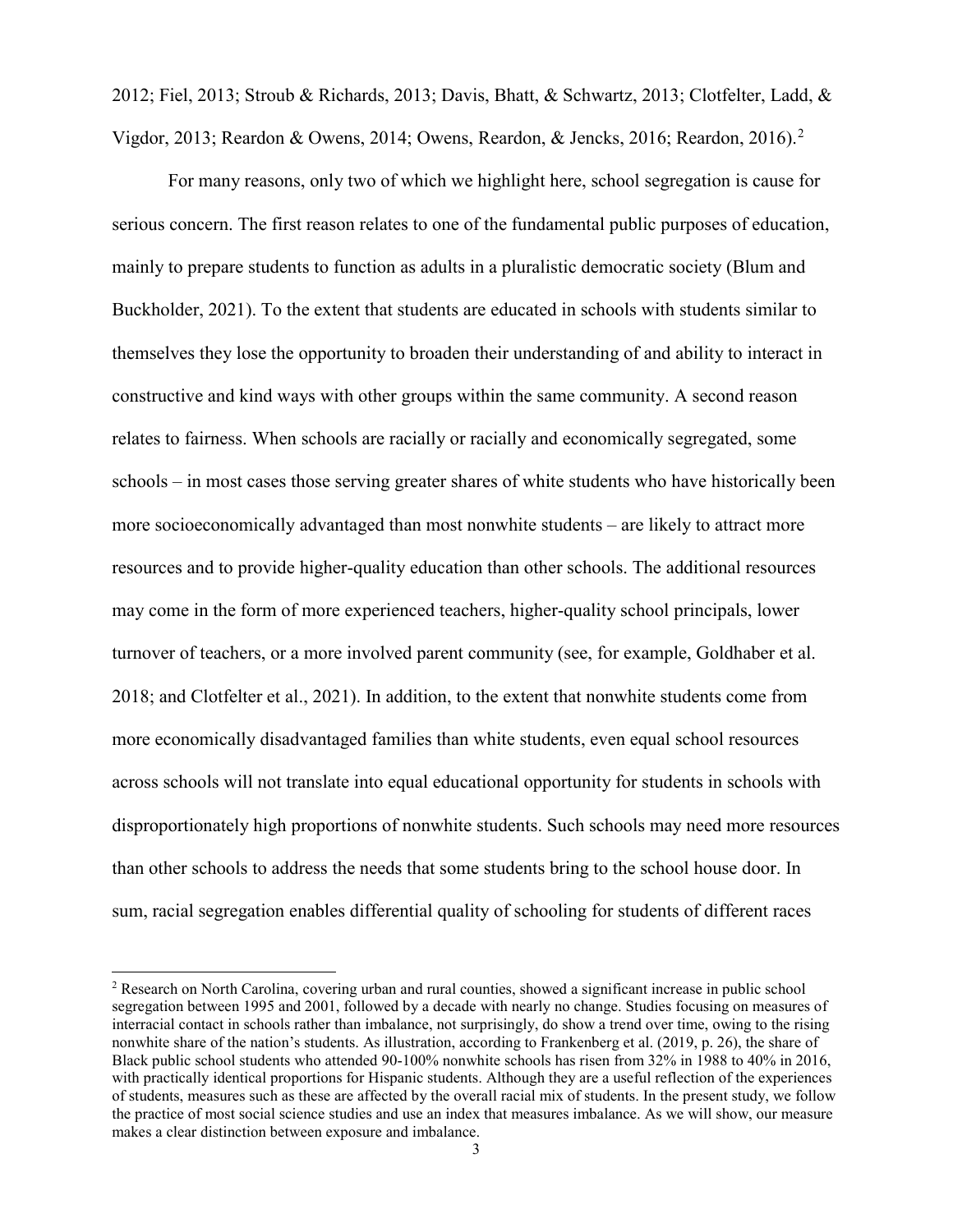within the same community. For these and other reasons, research on the extent of, and contributors to, the segregation of schools is both timely and policy relevant.

We have two major aims in this paper. The first is to document changes in school segregation during the period 1998-2016 in a single Southern state, North Carolina. This period covers the initial years of the shift to color-blind jurisprudence as well as the growth of charter schools and school voucher programs. North Carolina is of interest because it is a large and diverse state and one of its largest districts was among the first to be relieved of court pressure to integrate its schools. In addition, it has witnessed a significant influx of immigrants, earning it attention as a "New Destination" state. Between 1990 and 2010, while the foreign-born population in the U.S. doubled, it increased six-fold in North Carolina (Portes & Rumbaut, 2014, Table 9). Using enrollment data for public and private schools, we measure changes in school segregation following the shift in judicial attitude. We also compare levels of segregation across counties with markedly different demographic makeups and recent histories. By focusing on one large state with multiple and varied urban and regional areas, we are able to examine patterns of school segregation in some detail, citing specific examples to illustrate broader patterns. As part of our analysis, we examine the experience of rural as well as urban communities. While most studies of school segregation focus on districts in metropolitan areas, to our knowledge only Logan and Burdick-Will (2017) have looked specifically at school segregation in rural communities.<sup>[3](#page-4-0)</sup>

Our second aim is to quantify the relative contributions to segregation of various mechanisms such as charter schools, private schools, and multiple districts, all of which could

<span id="page-4-0"></span><sup>&</sup>lt;sup>3</sup> Although considerable attention has in recent years turned to the growing economic and social disparities between the nation's urban and rural communities, and substantial research has examined the residential segregation of Hispanic households (Crowley, Lichter, & Turner, 2015; Lichter, Parisi, & Taquino, 2016 and 2018; Garcia & Schmalzbauer, 2017; and Lee, Iceland, Farrell, & Sharp, 2017), little attention has been given to patterns of school segregation in rural areas. Not only are rural schools important in the aggregate, educating nearly one in seven students, their isolation and high rates of poverty make them too important to ignore (Showalter, 2019).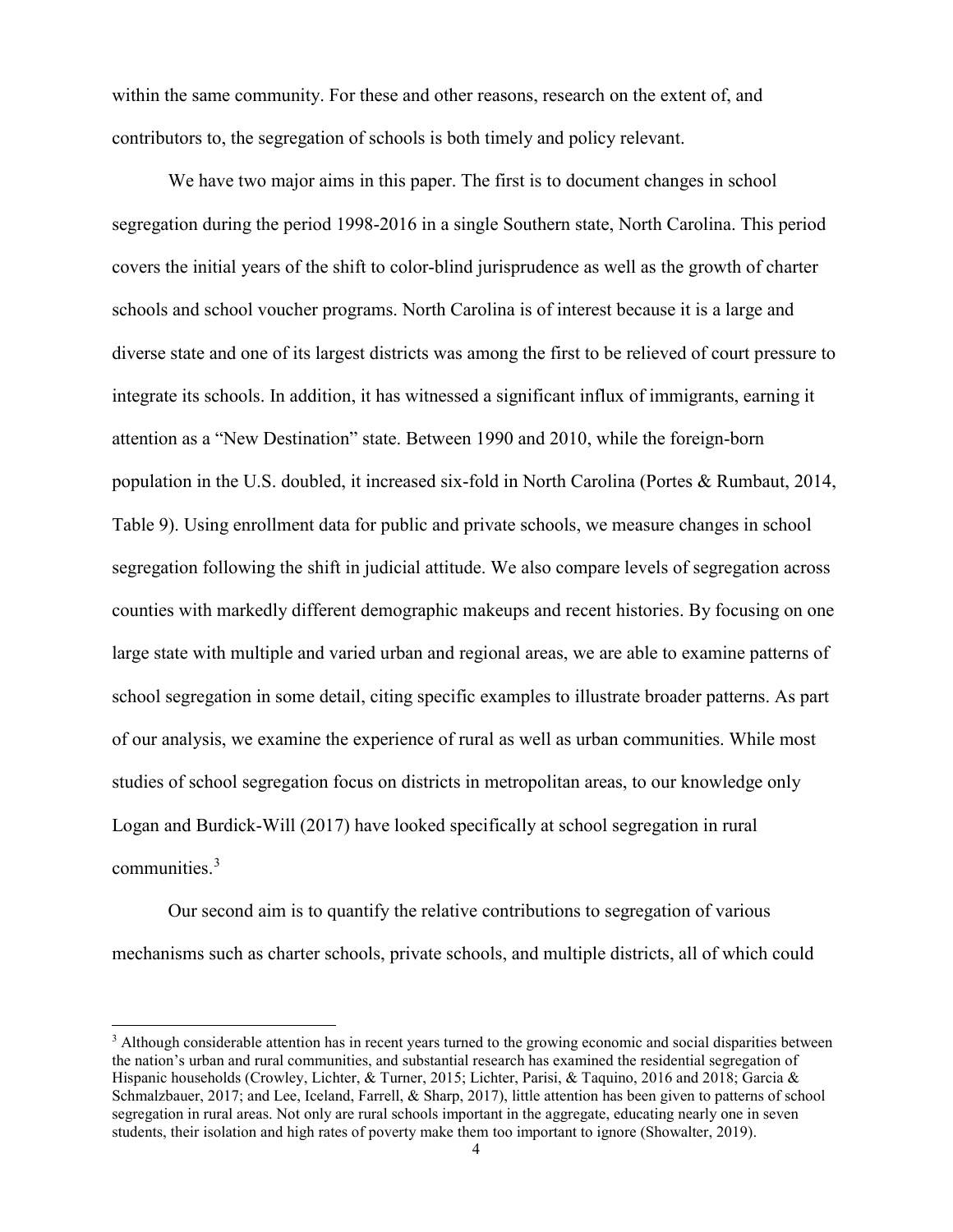well contribute to segregation, but are likely to do so to different degrees in different communities across the state. We are able to describe the separate contributions of these various mechanisms using a straightforward algebraic decomposition of one of the standard measures of racial imbalance – the Coleman index – within each relevant school community. For North Carolina, the relevant community is the county because most counties are coterminous with school districts. Because of the large size of many of the state's 100 counties, North Carolina is less subject to the school segregation within metropolitan areas that emerges as a result of the multiplicity of small school districts in many other parts of the country, but is not completely immune. In addition, the state has experienced a rapidly growing charter school sector, especially after the initial cap of 100 charter schools was removed in 2011. Recent research suggests that charter schools may be aggravating racial segregation (Frankenberg, Siegel-Hawley, & Wang 2011; Logan & Burdick-Will, 2016; Ladd, Clotfelter, & Holbein, 2017; Mickelson et al. 2018; Monarrez et al., 2019) as well as segregation by economic background (Marcotte & Dalane, 2019). As one component of our decomposition, we also measure, albeit imperfectly, the role of private school enrollment, a role that has not been explored in studies that rely entirely on data for public schools.<sup>[4](#page-5-0)</sup> Given the fact that many private schools served as a way for white students to avoid racial integration in earlier periods of court enforced segregation, it seems useful to understand their contribution to racial segregation in the period of color-blind jurisprudence and, in recent years, after the introduction of NC Opportunity Scholarship for low-income students in the 2013 (Egalite et al., 2020).

The next two sections of the paper set the stage by briefly explaining the relevant policy levers that may affect segregation and by summarizing the state's enrollment patterns. Section IV

<span id="page-5-0"></span><sup>4</sup> A notable exception is the work of Saporito and Sohoni (2006, 2009), who use GIS techniques to compare the racial mix of public schools and their corresponding attendance zones. Using for 2000 the same NCES national data on public and private schools we use in the present paper, they show that private schools and other schools of choice cause actual school segregation to be higher than it would be if all children attended the public school to which they were assigned.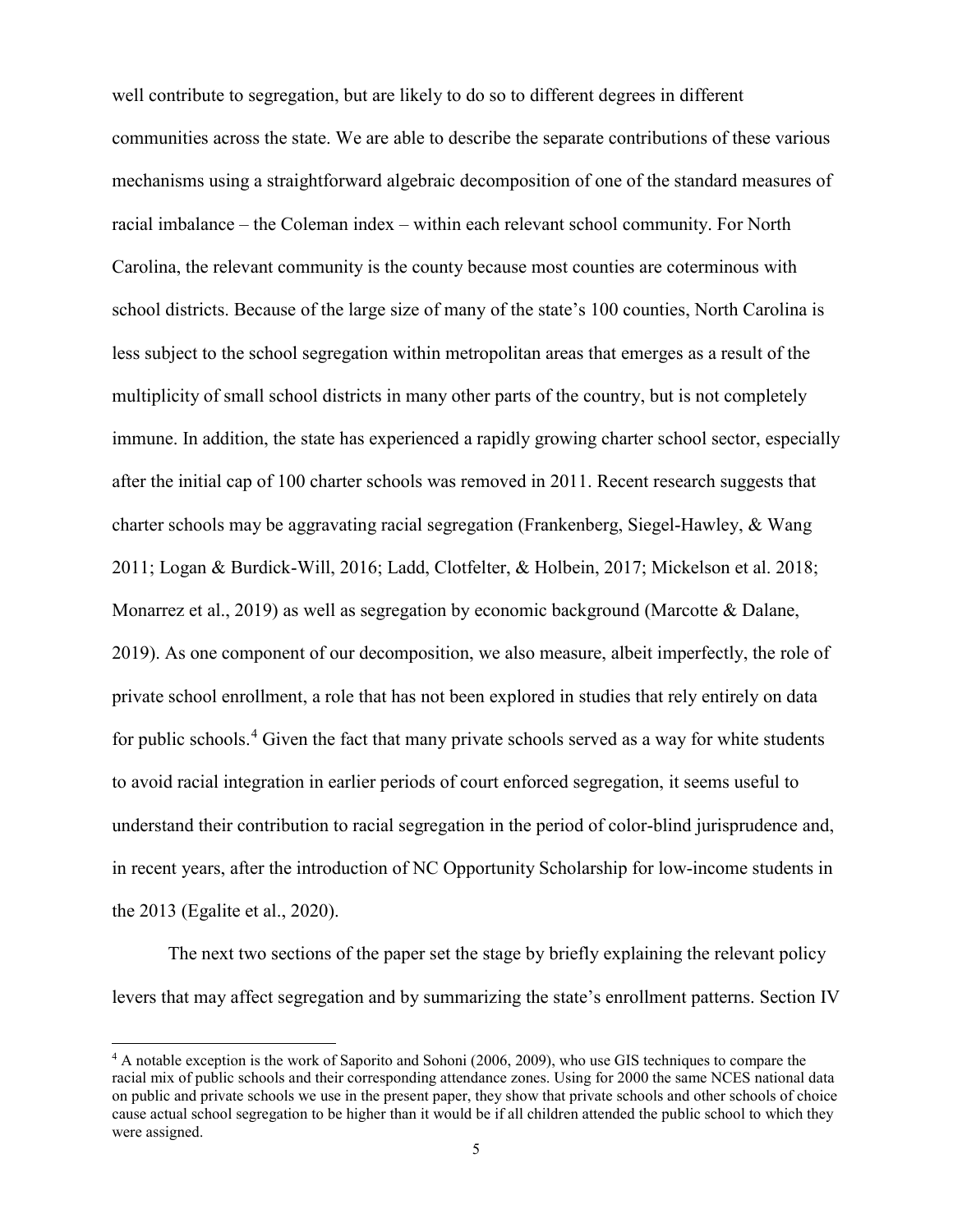describes our basic measure of interracial contact and segregation and presents some descriptive statistics for the state. In section V we decompose this basic measure to highlight the role played by charter schools, private schools, and racial disparities between and within established school districts. In section VI we apply this decomposition to metropolitan areas in the state. In section VII we compare separate indices measuring segregation between Black and Hispanic students and between White, Black, and Hispanic students and each group's corresponding set of all other students. Section VIII summarizes the findings and discusses some of the policy implications.

#### II. Policy Instruments

Public policies have the potential to influence the racial segregation of schools directly or indirectly in at least four ways: through their effects on student assignments to public schools, consolidation (or deconsolidation) of public school districts, charter schools, and private schools. North Carolina offers examples of all four instruments.

Student assignments to schools. One of the basic responsibilities of local school boards is to establish rules by which students may choose or be assigned to schools. Indeed, it was the racially discriminatory exercise of this responsibility that caused federal courts to oversee local school boards after the *Brown* decision in 1954. Although federal courts ordered and enforced student assignment plans that achieved astonishing degrees of interracial contact in public schools during the 1970s and 1980s, the federal courts began to back-pedal from active intervention in the student assignment decisions of school boards starting in the late 1990s. Beginning in the new millennium, federal courts in the Fourth Circuit handed down several decisions that prohibited any student assignment based on race, even if part of a plan designed to foster racially balanced schools. One of the key decisions struck down the proactive racial balancing policies of busing and magnet schools practiced by the Charlotte-Mecklenburg, one of the two largest school districts in North Carolina.

That decision along with others freed up local school boards once again to make their own

6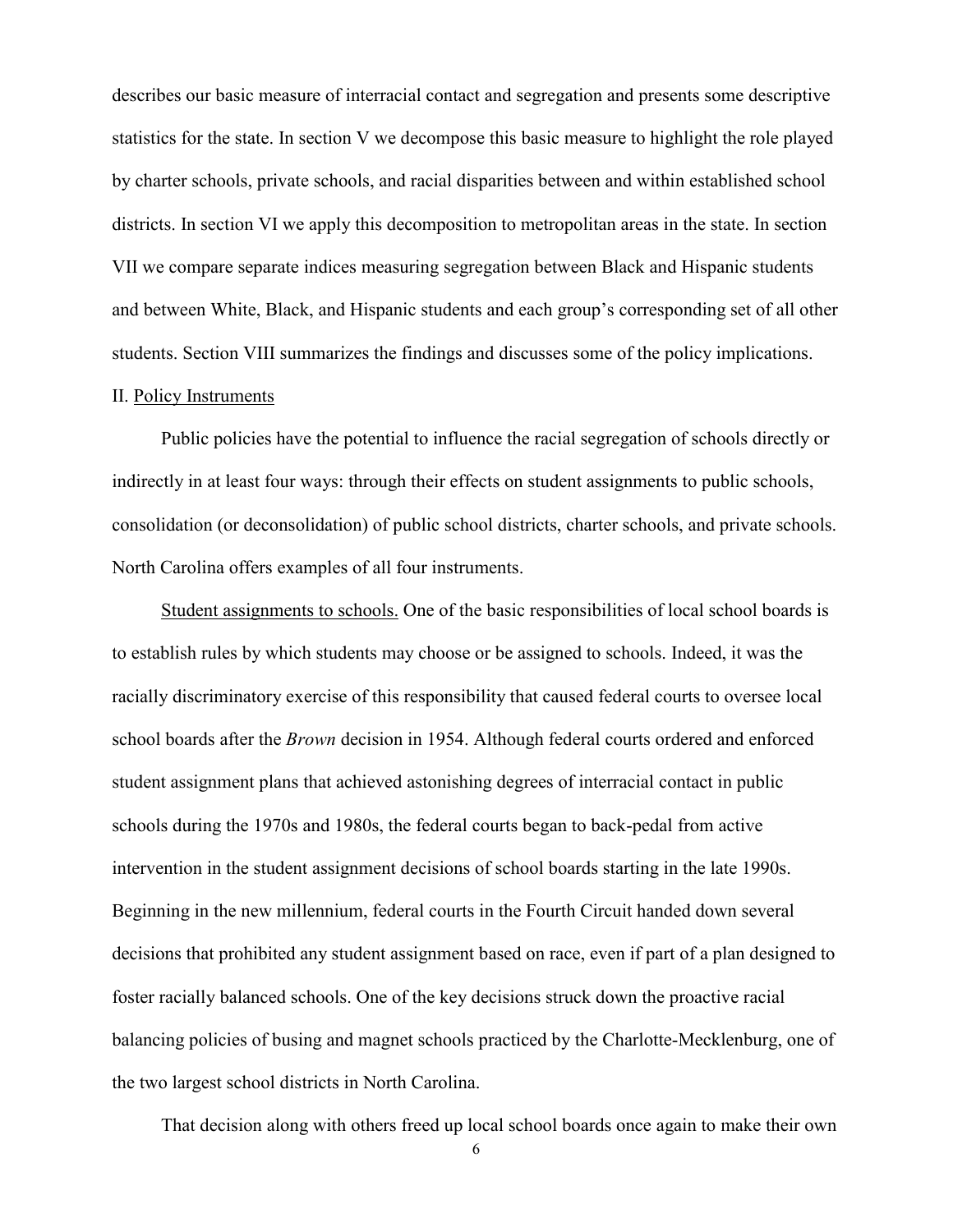decisions about school assignment policies, as long as they did not consider students' race in making assignments. Such policies differed significantly across districts, the effects of which we document below. Most striking was the decision by Charlotte-Mecklenburg to return to a student assignment plan that embraced neighborhood schools, in a context in which the neighborhoods themselves were highly segregated.<sup>[5](#page-7-0)</sup> In contrast, Wake County, which is now the largest county in the state, and home to the state's capital of Raleigh, sought to avoid the return to racially segregated schools. Its school board skirted the new legal environment that prohibited school boards from using race in student assignments by assigning students so as to balance schools according to economic disadvantage and student achievement (Grant, 2009; Kahlenberg, 2012). Ten years into that program, however, rapid population growth and the need for frequent revisions of school assignments led voters to elect a new school board that scaled back the policy in 2010 (Carlson et al., 2019).

In addition to residential segregation and local population growth, a number of other factors are likely to account for the degree of racial segregation across traditional public schools that we document below. These include local decisions to allow various degrees of public school choice in the form of transfer policies, magnet schools or year round schools and the influence of other forms of parental choice such as charter schools and private schools on the mix of students within the traditional public schools. In their decisions both about the design of school attendance zones and about how much flexibility to offer parents to select out of their assigned zones, school boards must weigh their instincts to foster racial integration, whatever those might be, against the fear that efforts to promote racially integrated traditional public schools may

<span id="page-7-0"></span><sup>&</sup>lt;sup>5</sup> Belk v. Charlotte-Mecklenburg Bd of Educ, 211 F. 3d 853 (4<sup>th</sup> Cir. 2000). One opponent of the change stated, "We have guaranteed convenience for the most able and the most advantaged in our community" ("My Worst Fear was Realized," *Educate!* November 13, 2003, p. 2). A similar choice plan was implemented in Forsyth County (Winston-Salem) in the late 1990s, producing a similar move to neighborhood schools. See Arika Herron, "Student-Assignment Plan Leaves Some Schools Overcrowded, Others Underutilized," *Winston-Salem Journal,* January 11, 2014.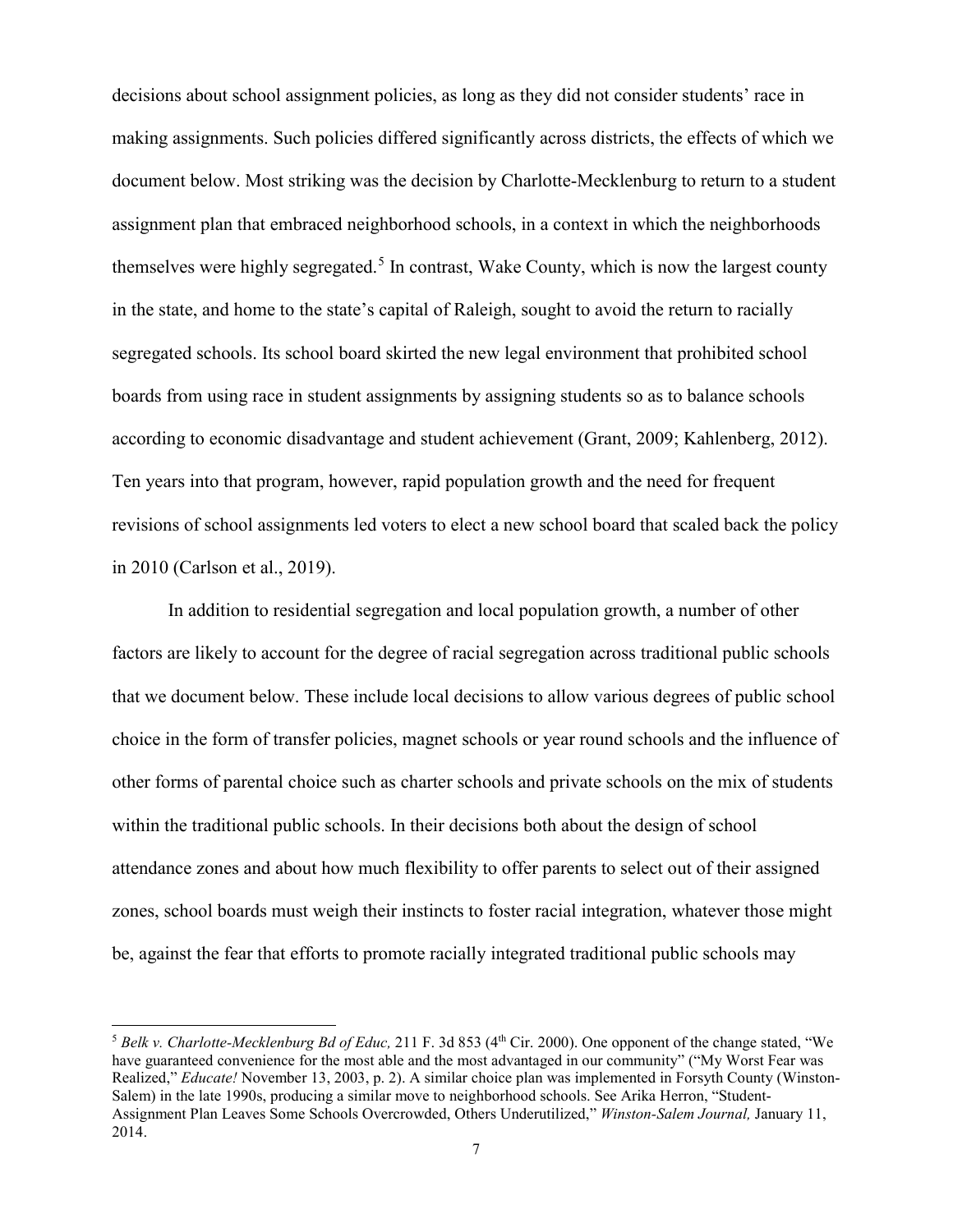induce some parents to opt out of traditional public schools in favor of more segregated schools. Indeed, parents' preferences for a variety of non-academic factors may readily lead to segregation of students by race (and family income) in public schools (e.g., Macartney & Singleton, 2018; Bifulco et al., 2009).

In general, we would expect rural districts to be more constrained than dense urban areas by the need to have school assignment policies that minimize the costs of transporting students across long distances. In those areas, concentrations of employment opportunities, including those for newly arriving Hispanic immigrants, are likely to be significant contributors to the racial and ethnic segregation of their schools.

District consolidation (or deconsolidation). Empirical studies of American school segregation clearly document that racial disparities between neighboring school districts can be a major source of school segregation. But, like other states in the South and West, North Carolina presents a counter-example to the jurisdictional balkanization that characterizes the urban areas of the North and Midwest, largely because of North Carolina's longstanding policy to consolidate school districts. From 167 separate school districts in the 1960s, the state – sometimes via direct intervention by the legislature itself – had by 1998 managed to trim the number of districts to 117. By 2016 the number had fallen to 115, most of which are countywide. For a state with a population of 10 million, this is a remarkably small number. Compare, for example, New Jersey, with a smaller population, which had 602 districts in 2014 (Governing the States and Localities, n.d.). Because of this preponderance of county-wide districts, North Carolina features many fewer of the sharp racial disparities so prevalent in balkanized urban areas in other states. [6](#page-8-0)

<span id="page-8-0"></span><sup>6</sup> In North Carolina, districts within the same county can consolidate by mutual agreement or they can be forced to consolidate by the board of county commissioners or by the state legislature (Barnette, 2016, pp. 17-18).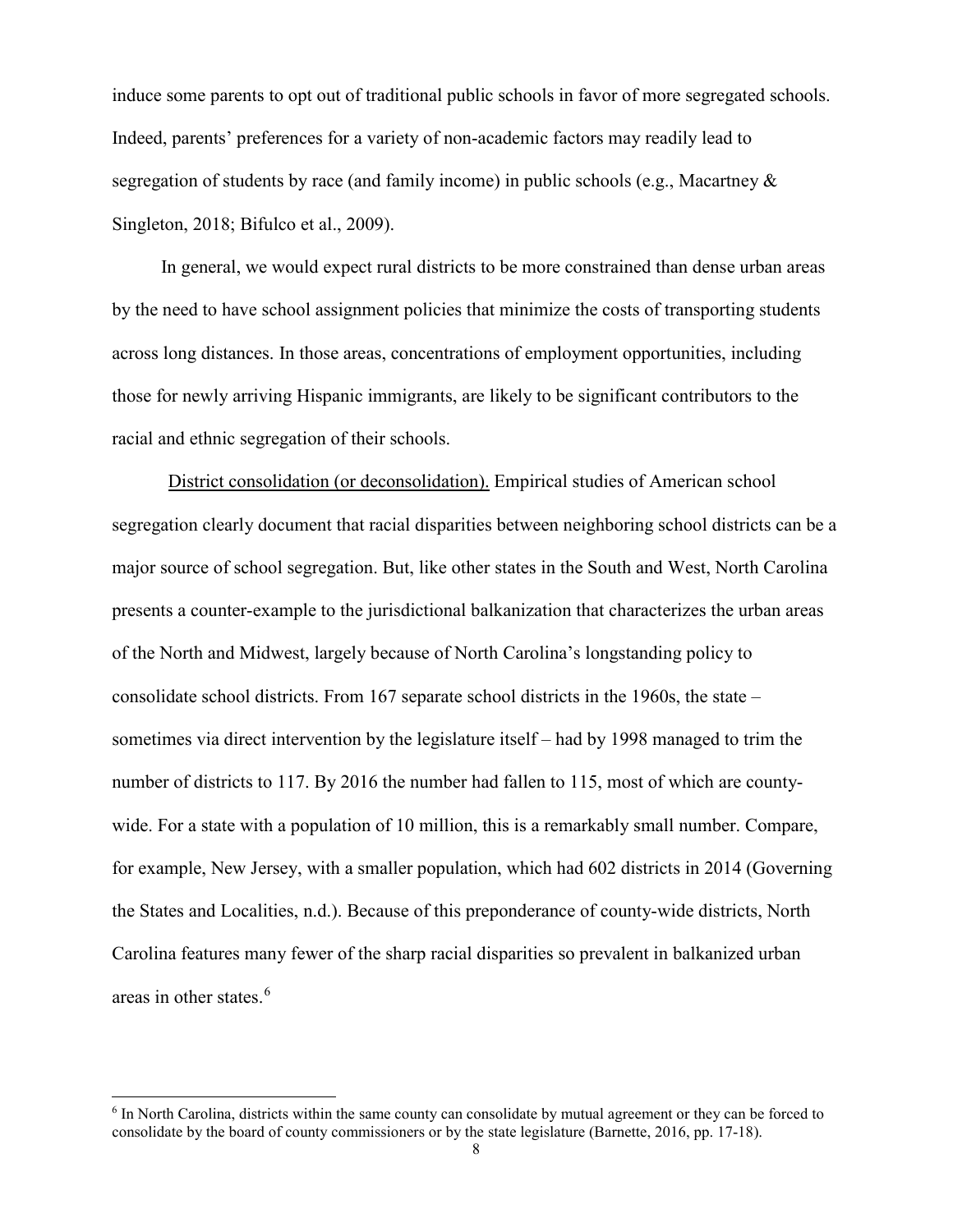There has recently been a push, however, to reverse this pro-consolidation policy in several Southern states, including North Carolina, a trend that political scientists Johnson and King (2018) attribute to "efforts to re-segregate public education" by newly emerged Republican majorities in state legislatures.<sup>[7](#page-9-0)</sup> In North Carolina, community leaders in large districts, notably Charlotte-Mecklenburg and Wake County, have called on the state legislature to allow such large county districts to be divided once again.[8](#page-9-1) Although the legislative study committee established by the legislature to examine the question of deconsolidation issued no recommendation, its report did nothing to quell the push for deconsolidation.<sup>[9](#page-9-2)</sup>

Charter schools. A third set of policies with likely effects on segregation are those related to charter schools. In North Carolina, the State Board of Education is the sole authorizer of charter schools with local districts having no say in the approval, location, or operation of charter schools. First authorized by the state legislature in 1996, these schools increased in number, soon reaching the initial legislated maximum of 100. That cap was lifted in 2011, and the number quickly rose, topping  $170$  by  $2018$ <sup>[10](#page-9-3)</sup>

Skeptics of charter schools have long feared that, as schools of choice, charter schools would become a vehicle for segregation. That fear spurred much of the opposition to charter schools when the state legislature debated and passed its originating charter school legislation, although many legislators believed charter schools would be less detrimental to the traditional

<span id="page-9-0"></span><sup>7</sup> Other Southern states where deconsolidation has followed shifts from Democratic to Republican majorities in state legislatures are Alabama and Tennessee (Johnson & King, 2018). In the latter state, a consolidation of schools in Shelby County in 2013 was quickly followed by serial deconsolidation, with predictable results. See Frankenberg et al. (2017).

<span id="page-9-1"></span><sup>&</sup>lt;sup>8</sup> One of these proposals, for example, would split the Charlotte-Mecklenburg district into three new independent districts. Ann D. Helms, "Matthews Mayor: It's Time to Explore a Suburban Split from CMS," *Charlotte Observer,*  February 24, 2016; <https://www.charlotteobserver.com/news/local/education/article62279447.html>

<span id="page-9-2"></span><sup>9</sup> The committee had an 8-2 Republican majority (Johnson & King 2018, Table 4). In support of its apparent preference for deconsolidation, the committee noted its belief that smaller schools work better than larger ones despite the lack of evidence on the question. See also Keung Hui, "NC Lawmakers Will Consider Dividing School Districts, Including Wake County," *Raleigh News and Observer,* February 13, 2018.

<span id="page-9-3"></span><sup>&</sup>lt;sup>10</sup> Stancill, J., Bonner, L., & Raynor, D. (2017, October 9). How are Charter Schools Different? Here are the Basics. *News and Observer*. [http://www.newsobserver.com/news/local/education/article177834016.html,](http://www.newsobserver.com/news/local/education/article177834016.html) 5/31/18.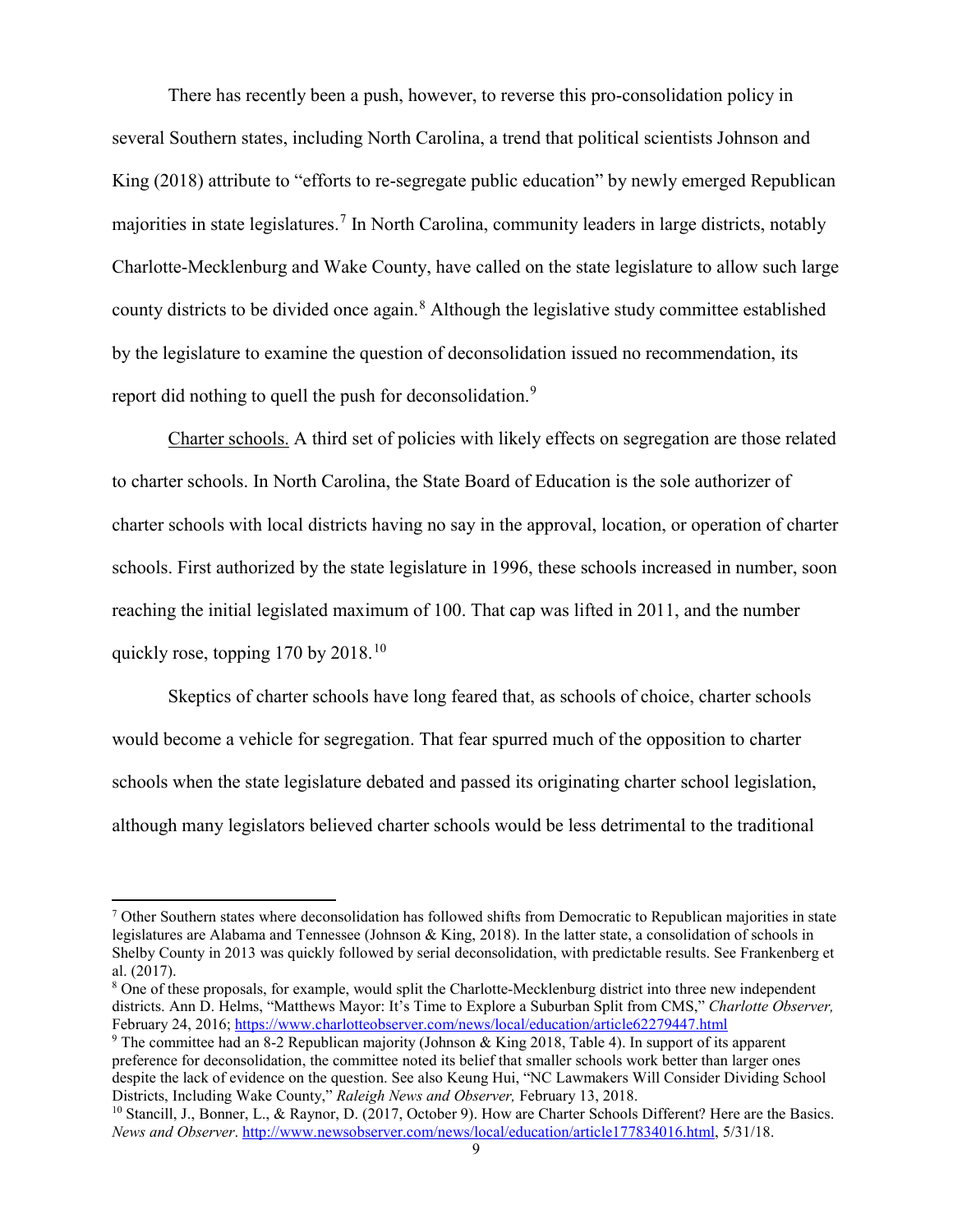education system than the alternative of vouchers. To guard against their potential segregating effects, North Carolina put into its original enabling legislation in 1996 not only a prohibition against demonstrably discriminatory practices but also an admonition that charter schools "shall reasonably reflect" the racial and ethnic composition of their surrounding areas. The state legislature watered down this language in 2013, however, requiring only that charter schools "shall make efforts for the population of the school to reasonably reflect" the surrounding area (Ladd, Clotfelter, & Holbein, 2017, p. 538).<sup>[11](#page-10-0)</sup> This watering down accompanied the state's removal of the cap on the total number of charter schools allowed to operate. Coincident with these changes and the growth of charter schools was an increase in the number of charter schools with 80% or more white or nonwhite enrollments (Ladd, Clotfelter, & Holbein, 2017, p. 543). Although some researchers in other states have argued that charter schools might decrease segregation by providing opportunities for disadvantaged students to move from their heavily segregated neighborhood schools to less segregated charter schools (Cohodes & Parham, 2021) two empirical studies of charter schools in North Carolina have documented that they increase segregation in this state, largely because of the segregating enhancing decisions of white parents (Bifulco & Ladd, 2007; Ladd & Mavzuna, 2020).

Most recently, worries that charter schools might aggravate segregation were surely aroused by a bill debated and passed by the state legislature in 2018 that gave permission to four predominantly white towns within Mecklenburg County to open up charter schools catering to their own residents. $12$ 

<span id="page-10-0"></span><sup>&</sup>lt;sup>11</sup> One of the sponsors of the original charter school law in the state legislature, Wib Gulley, expressed his disappointment about the weakening of that requirement: "It was a key provision that was meant to ensure that the charter schools didn't segregate in some way and did not take only students from wealthy families and that kind of thing," "If that's the result even for one school, it is an undermining of the fundamental intent of the law. It perverts the premise of charter schools in a way that we never wanted and that both houses of the legislature voted to say would not happen." Jane Stancill and David Raynor, "Why NC Charter Schools are Richer and Whiter," *Raleigh News and Observer,* October 10, 2017.

<span id="page-10-1"></span><sup>&</sup>lt;sup>12</sup> This was HB 514, a bill that passed in June 2018. Morrill, J. (2016, June 6). Controversial NC Charter Bill Approved. Now, These Four Towns Could Open Schools. *Charlotte Observer;* Morrill, J., & Doss Helm, A. (2018,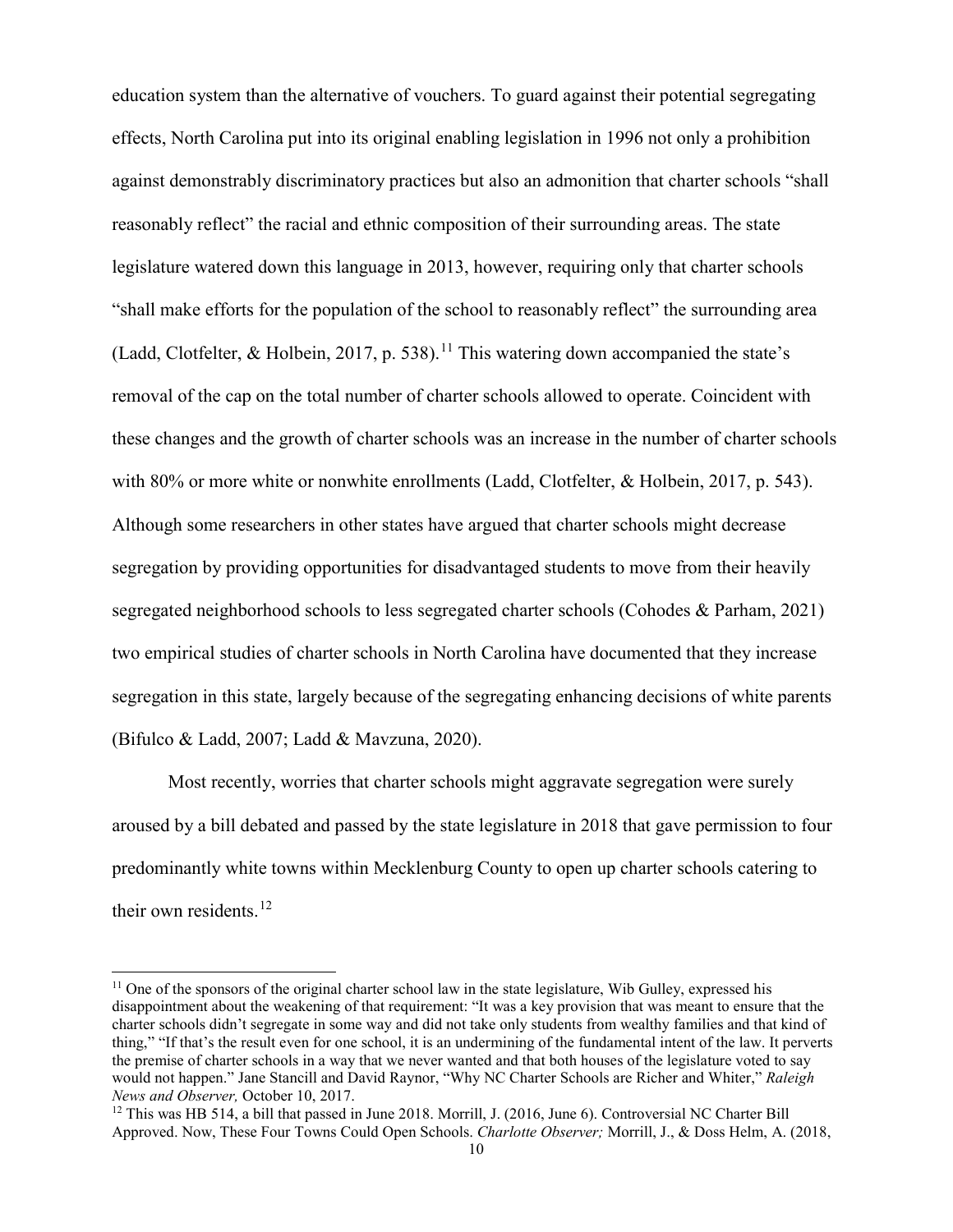Private schools. A fourth state policy with the potential to influence school segregation is government support for private schools. As of 2015, 19 states, including North Carolina, had set up programs to give tax breaks or vouchers to students attending private schools using public funds (Southern Education Foundation, 2016, p. 2). The North Carolina Opportunity Scholarship Act, enacted in 2013, provides state-funded tuition scholarships up to \$4,200 for first-time private school students from moderate and low-income families.<sup>[13](#page-11-0)</sup> (In 2017 the maximum family income to be eligible was  $$45,510$ .)<sup>[14](#page-11-1)</sup> There have also been proposals at the federal level to subsidize private school attendance (Southern Education Foundation, 2016, p. 2). Considering the prominent role private schools have historically played in efforts of white families to avoid desegregated schools (Clotfelter, 1976; 2004), one might reasonably be concerned that such subsidies for private schooling could aggravate racial segregation. Thus, we are interested in tracking recent enrollment trends in North Carolina private schools, whether or not that enrollment is currently funded by vouchers.

#### III. Demographic Context

 $\overline{a}$ 

We use publicly available data for all K-12 students. Enrollment in public schools comes from the Common Core of Data (CCD). For private schools we use the Private School Universe and the state of North Carolina's own survey of private schools.<sup>[15](#page-11-2)</sup> Our data span the years 1997/98 and 2015/16 (hereafter simply 1998 and 2016).

May 29). Controversial NC Town Charter Schools are Closer to Reality. And Impact is 'Monumental. *Charlotte Observer*. The towns mentioned as wanting to start such schools in Mecklenburg County, and their nonwhite percentages in 2017, were: Matthews (19%), Mint Hill (25%), Huntersville (19%), and Cornelius (16%). Statistical Atlas, Race and Ethnicity in Mecklenburg County, NC [https://statisticalatlas.com/county/North-](https://statisticalatlas.com/county/North-Carolina/Mecklenburg-County/Race-and-Ethnicity)[Carolina/Mecklenburg-County/Race-and-Ethnicity,](https://statisticalatlas.com/county/North-Carolina/Mecklenburg-County/Race-and-Ethnicity) 5/31/18.

<span id="page-11-0"></span><sup>13</sup> Doss, H. A., "Praying for Options: Religious Schools Dominate NC Voucher Program," *Charlotte Observer*, April 8, 2018. In 2015/16, 3,237 of the 3,460 Students Who Received These Scholarships Went to Religious Schools.

<span id="page-11-1"></span><sup>&</sup>lt;sup>14</sup> Keung, H., "Vouchers Allow Low-Income Families to Attend Private Schools, but Cost is Still a Challenge," *Raleigh News and Observer*, August 2, 2017.

http://www.charlotteobserver.com/news/local/education/article70759617.html 2/8/18

<span id="page-11-2"></span><sup>15</sup> North Carolina Department of Administration, Division of Non-Public Education, *Directory of Non-Public Schools.* <https://ncadmin.nc.gov/public/private-school-information/nc-directory-private-schools>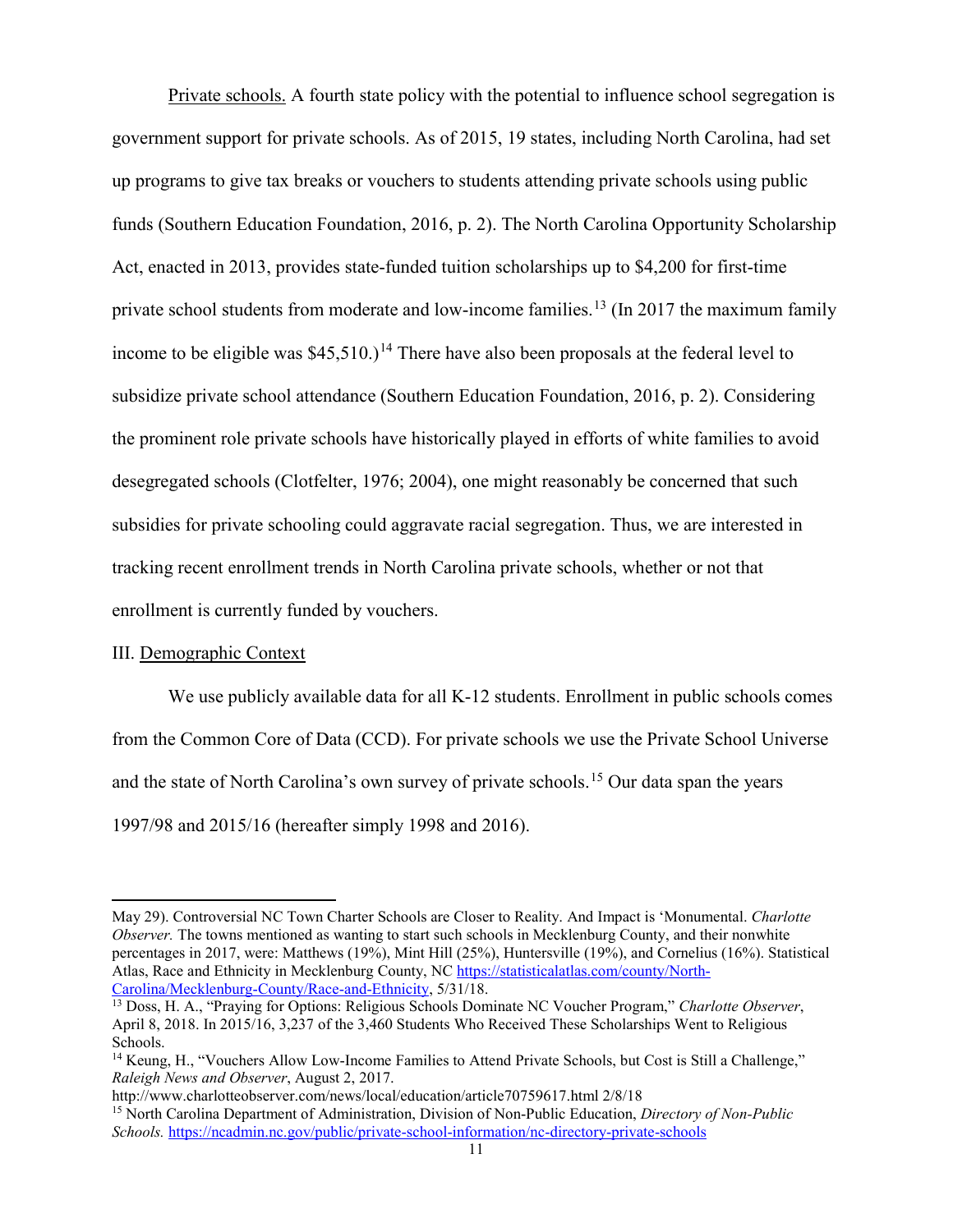North Carolina's K-12 enrollment is large, rapidly growing, and diverse. As shown in the first three columns of Table 1, enrollment in public and private schools increased over this period from 1.3 million in 1998 to 1.6 million in 2016, a rate of little more than 1% a year. The number of Hispanic students increased at a much faster rate, however, with their share rising over the period from 3% to 16%. Among its 100 counties are highly urbanized counties as well as rural counties containing only a few traffic lights. Unlike rural counties in most of the country, which are predominantly white (Logan & Burdick-Will 2017, p. 215), rural counties in North Carolina represent a wide range of racial compositions, with Black students disproportionally represented in the northeastern part of the state and underrepresented in the mountains to the west. The state's two most populous counties, Mecklenburg and Wake (home to Charlotte and Raleigh, respectively) accounted for more than a fifth of all students in 2016, and the five largest counties accounted for more than a third. We divided the state's remaining counties between urban and rural, based on each county's share of residents living in urban areas in 2000.<sup>[16](#page-12-0)</sup> We report statistics for all of these remaining counties, and then again counting only those with at least 4% nonwhite enrollment in 1998.<sup>[17](#page-12-1)</sup> As a group, rural counties showed the slowest growth in enrollments over this period.

The remainder of the table documents enrollment changes in charter schools and private schools. Enrollment in charter schools increased markedly, their share increasing across the board and rising as a share of all students in the state from 0.4 % to 4.9%. Meanwhile, the share of students enrolled in a private school barely changed, falling from 6.2% to 6.0% over the period. In calculating these percentages, we use data on private school enrollment published by the state rather than the NCES Private School Universe because the latter has a history of

<span id="page-12-0"></span><sup>16</sup> U.S. Census Bureau, *Census of Population and Housing, 2000*.

<span id="page-12-1"></span> $17$  Taken as a group, the 10 counties dropped from the analysis because their nonwhite shares of students were less than 4% accounted for only 33,000 students, or about 2% of total state enrollment, in 2016.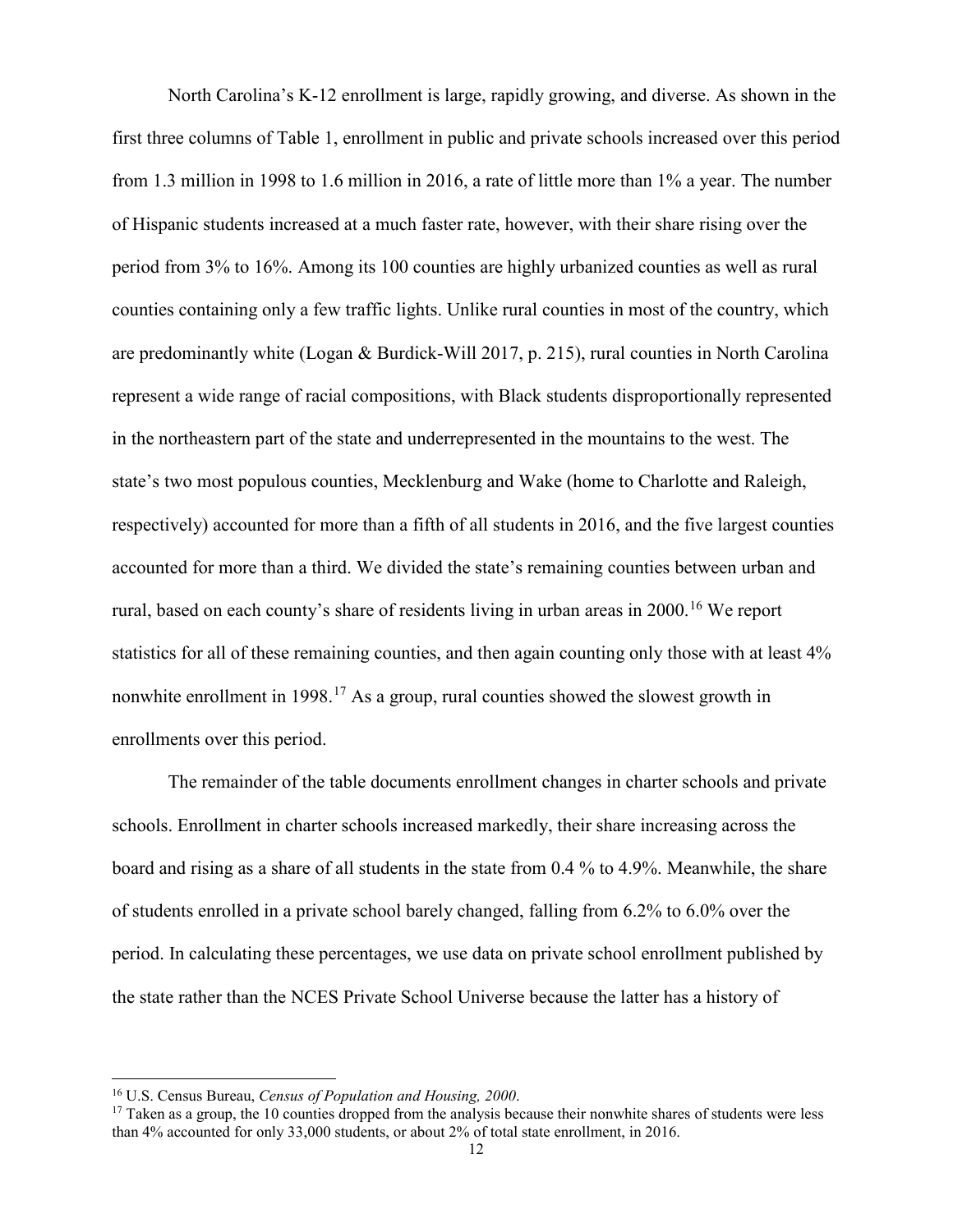missing schools, resulting in undercounts. For the three years we investigate, the NCES data underestimate the share of students enrolled in private schools by 0.4, 0.9, and 1.0 percentage point(s), respectively. Despite this tendency, the NCES Private School Universe remains the only source of data that includes the racial composition of private schools.<sup>[18](#page-13-0)</sup> Thus, we use the NCES data in the present paper, reasoning that using imperfect data on private schools in a study of racial segregation is far better than ignoring private schools altogether.

#### [Table 1 about here]

 $\overline{a}$ 

Three demographic facts are important for understanding the patterns and trends in the schools of North Carolina: substantial racial and ethnic diversity, rapid growth in the number of Hispanic students, and steady but uneven urbanization. In 2016 slightly more than half of North Carolina's K-12 students were white and not Hispanic (hereafter, simply white). Non-Hispanic Black (hereafter, simply Black) students made up 29% of total enrollment, Hispanic students 16%, and Asian and Native American students together made up about 4.5% of the total.<sup>[19](#page-13-1)</sup> Over the 18-year period between 1998 and 2016, the marked decline in the share of white students was mirrored by an almost identical increase in the share of Hispanic students. While the absolute number of white students declined by 3% over the period, the number of Hispanic students increased seven-fold. Asian students remained a small portion of North Carolina's rural and small urban communities, but their numbers grew rapidly in the state's largest urban areas. There are relatively few Native Americans in the state, but their shares were significant in several of the state's counties.[20](#page-13-2)

<span id="page-13-0"></span><sup>&</sup>lt;sup>18</sup> Specifically, our state-based source of data on private school enrollments disaggregates counts by gender, but not by race or ethnicity.

<span id="page-13-1"></span> $<sup>19</sup>$  See Appendix Table B4 for details on the racial and ethnic composition of students over time across the state.</sup>  $20$  Native Americans were concentrated in two clusters of counties. In the far west of the state, in an around the

<span id="page-13-2"></span>Cherokee Indian Reservation, the share of students who were Native American in 2016 exceeded 15% in two counties. Towards the east, where the unrecognized Lumbee tribe is concentrated, three counties had a tenth or more of their students classified as Native American. For county designations and detailed racial and ethnic breakdowns by county, see Appendix Table B1.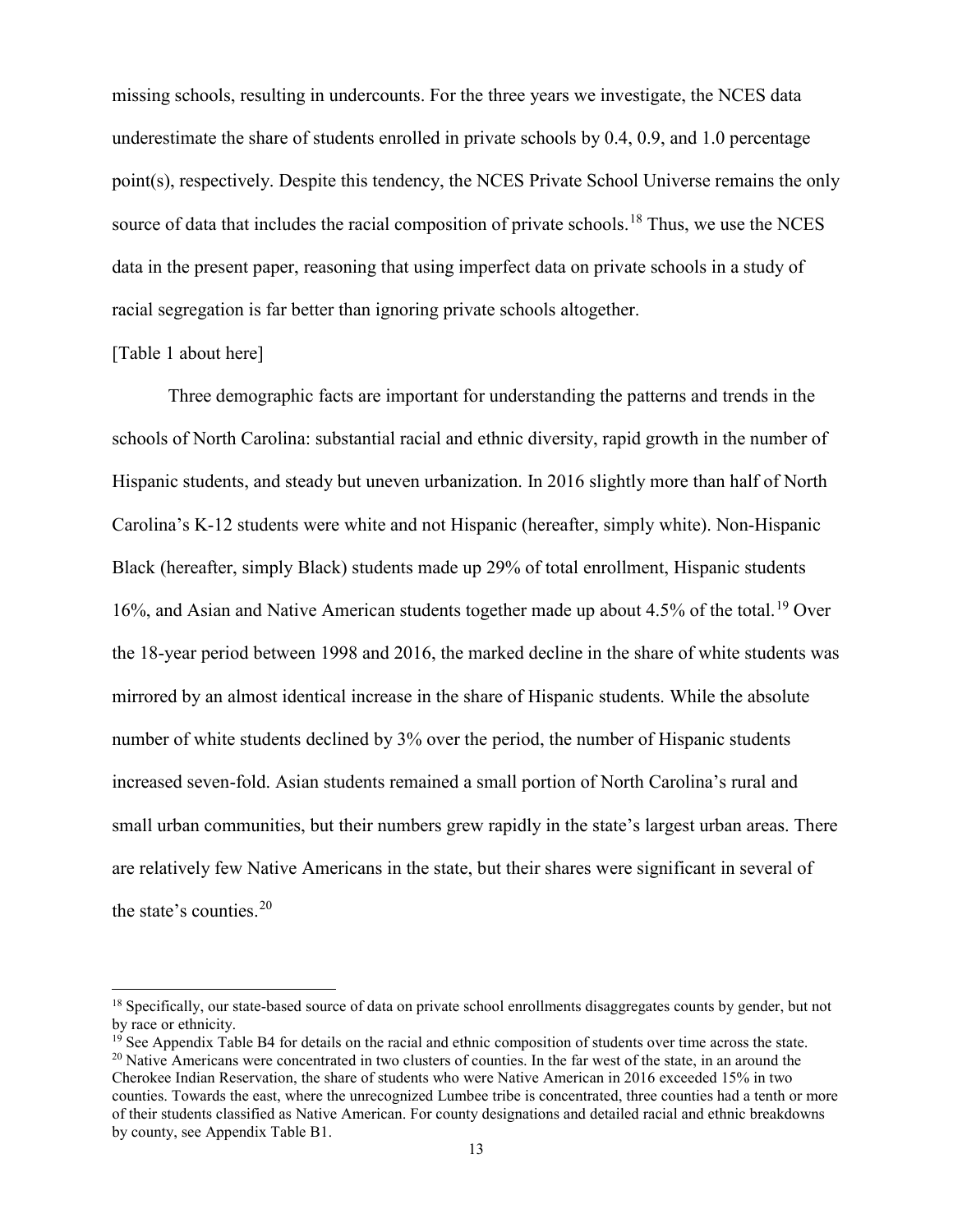To illustrate how the racial/ethnic diversity arrays itself geographically, the maps in Figure 1 show the concentration of Black and Hispanic students by county in 1998 and 2016. The figure's first two maps show for 1998 and 2016 the concentration of Black students, with counties divided into three groups. These two maps show that Black students were concentrated in the middle and eastern sections of the state. In contrast to the stability of these racial patterns, the story was altogether different for Hispanic students. The rapid growth in their numbers was the result of an influx of immigrants into the state, attracted by job openings in industries such as meat processing, construction, landscaping, and personal services.<sup>[21](#page-14-0)</sup> This influx increased Hispanic shares in most counties, and their numbers in every county. This growth was especially concentrated in a handful of destination counties, where the concentration of Hispanic students skyrocketed.<sup>[22](#page-14-1)</sup> The two maps for Hispanic students in Figure 1, using different percentage categories from those used for Black students, show the astonishing demographic transformation of the state's schools between 1998 and 2016. In 1998 the Hispanic share of all K-12 students exceeded 5% in fewer than ten of the state's 100 counties; by 2016, that was true in more than 90% of the counties.

[Figure 1 about here.]

 $\overline{a}$ 

#### IV. Measuring Segregation

Basic to our analysis is the concept of segregation – the uneven distribution of students by racial/ethnic group across schools in an area (in our case, a county). The most commonly used index used by social scientists is the dissimilarity index, defined as:

$$
D = 0.5 * \sum_{j} \left| \frac{N_j}{N} - \frac{W_j}{W} \right| \tag{1}
$$

where *N*j and *W*<sup>j</sup> are the number of nonwhite and white students, respectively, in school *j* and *N*

<span id="page-14-0"></span><sup>&</sup>lt;sup>21</sup> For discussion of industries that have attracted Hispanic immigrants, see, for example, Griffith (1995), Wahl, Breckenridge and Gunkel (2007), Parado and Kandel (2008), and Crowley, Lichter and Turner (2015).  $^{22}$  By 2016 Hispanic students accounted for more than 30% of total enrollment in Duplin, Greene, Lee,

<span id="page-14-1"></span>Montgomery, and Sampson, all counties in the southern part of the piedmont or coastal plain.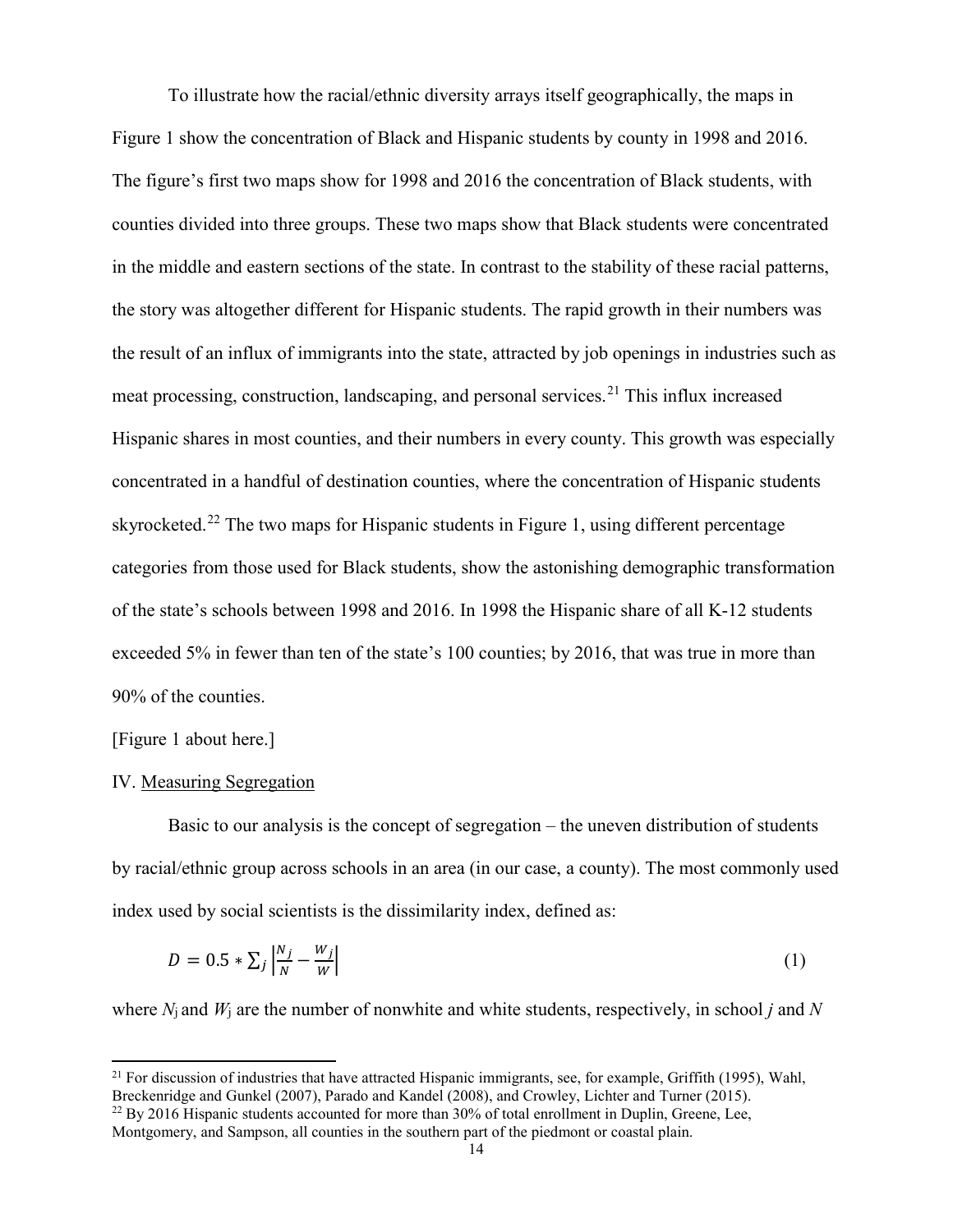and *W* are the total number of each group in the county.<sup>[23](#page-15-0)</sup> This index ranges from zero, where every school has the same racial composition, to one, where every school's enrollment is either entirely white or entirely nonwhite. The numerical value of the dissimilarity index corresponds to the proportion of students of one racial group who would have to change schools in order for all schools to be racially balanced.

Although we include measures based on this index in this paper, we devote more attention to a lesser known index, which is better suited for documenting how various aspects of the contemporary educational scene create segregation by reducing interracial exposure. This index, devised in the 1950's and later employed by James Coleman (Coleman et al., 1975), measures the proportional gap between *actual* and the *maximum possible* extent of interracial contact between two groups of students, where interracial contact is measured by the average exposure rate of white to nonwhite students.<sup>[24](#page-15-1)</sup> Where students are classified as white or nonwhite, this average exposure rate  $(E_{wn})$  is defined as the share of nonwhite students who are enrolled in the school of the average white student, or, equivalently, the probability that a nonwhite student will be in the school of a randomly selected white student.<sup>[25](#page-15-2)</sup> This average exposure rate ranges from a minimum of zero, for the case in which no school contains both types of students, to a maximum of  $P_n$ , the overall proportion of nonwhite students in the county. If all schools were precisely racially balanced,  $E_{wn}$  would exactly equal  $P_n$ , its maximum possible value.

The Coleman index of segregation is then the proportional gap between the maximum

<span id="page-15-0"></span> $^{23}$  Both of the principal measures of segregation we use are designed to be applied to situations with just two groups. In the social science literature, the two most commonly used dichotomies are white/nonwhite and white/Black. In the present paper, we use mainly the former, on the basis that Hispanic and most nonwhite groups have been sufficiently "racialized" that the generalized dichotomy captures the most important single division relevant to contemporary American life. See Gans (1999) for a supporting argument.

<span id="page-15-1"></span> $24$  This index, originally referred to as a corrected exposure rate and later as the *V* index, is discussed in Bell (1954), Becker (1978), and James and Taeuber (1985).

<span id="page-15-2"></span><sup>&</sup>lt;sup>25</sup> In the sociology literature, this exposure rate is commonly denoted  ${}_{w}P_{n}^{*}$ . In Coleman et al. (1975, p. 35, n. 5), it is denoted by s, as in  $_{\rm wSn}$ .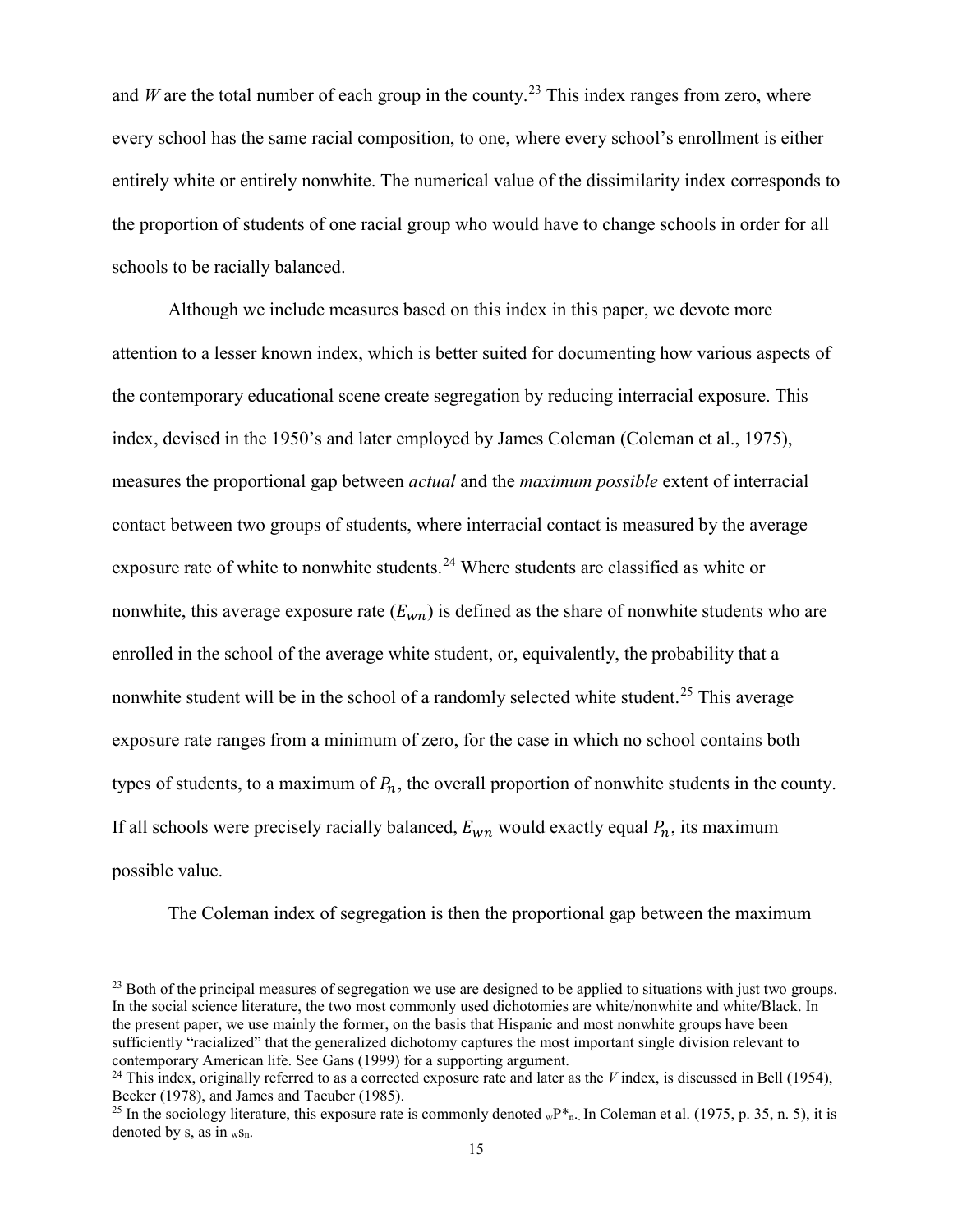$(P_n)$  and actual  $(E_{wn})$  values of the exposure rate:

$$
S_{wn} = (P_n - E_{wn})/P_n \tag{2}
$$

Like the dissimilarity index, its smallest value is zero (which signifies no segregation, or exact racial balance, since  $E_{wn} = P_n$ ), and its maximum value is one, which signifies complete segregation where interracial exposure is zero  $(E_{wn} = 0)$ .<sup>[26](#page-16-0)</sup> Because it uses each county's overall racial composition as the statistical reference point, this index, like the dissimilarity index, is independent of a county's racial makeup.

We also calculate a multi-group measure of imbalance, the Theil entropy index (Theil  $\&$ Finezza, 1971). To calculate it, students in each county are classified according to four racial/ethnic groups (*g*). The index is:

$$
H = \sum_{j} \frac{t_j (F - F_j)}{F} \tag{3}
$$

where  $t_i$  is school *j*'s proportion of county enrollment.  $F_i$  and F are defined as:

$$
F_j = \sum_g p_{gj} ln\left(\frac{1}{p_{gj}}\right), \text{ and } \tag{4}
$$

$$
F = \sum_{g} p_g \ln \left( \frac{1}{p_g} \right) \tag{5}
$$

where  $p_{gj}$  is the proportion of school *j*'s enrollment belonging to group *g*, and  $p_g$  is the proportion of the county's enrollment belonging to group *g*. We divide students into four groups: white, Black, Hispanic, and others. Like the dissimilarity index, the entropy index H has a maximum value of 1, indicating schools that are completely separated by race, and a minimum value of 0, indicating racially balanced schools. Note that the index F represents a measure of racial/ethnic diversity in a county, with higher values constituting higher diversity.<sup>[27](#page-16-1)</sup>

<span id="page-16-1"></span><span id="page-16-0"></span><sup>&</sup>lt;sup>26</sup> To illustrate how S<sub>wn</sub> is calculated, consider a county where 40% of students are nonwhite. If white students on average attend schools in which the proportion of nonwhite students is just 30%, the segregation index would equal  $0.25$  (= (0.40-0.30)/0.40). In other words, the gap between the actual and the maximum exposure rate is 25%.<br><sup>27</sup> The maximum value of F with four groups would be 1.39, in which each group would have 0.25 of a county's enrollment, thus  $p_g = 0.25$ . Please see Appendix Table B2 for county-specific calculations of these four measures.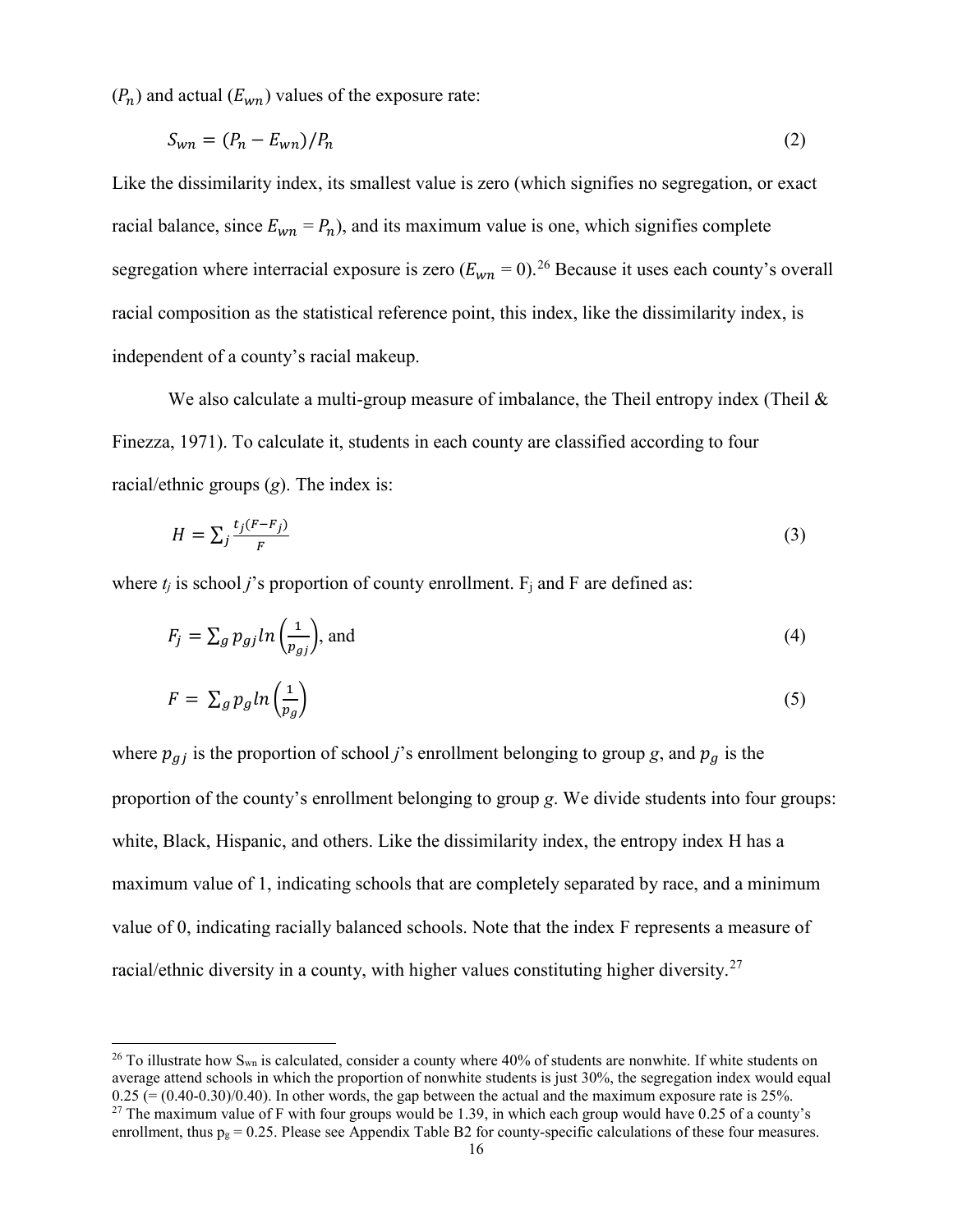As a measure of segregation, the Coleman index has two attractive features. First, as we explain below, it allows researchers to identify and separately measure the contributions to overall segregation of different segregative instruments, such as private schools. We discuss this decomposition below. The second attractive feature of the Coleman index is that it makes explicit the ironclad dependence of interracial contact on two things: a county's racial mix of students and the segregation of its schools. Given the racial mix of its students, segregating students is the only way a county can reduce the average interracial contact of students across schools. To visualize this dependence, Figure 2 shows bars for every county. The light-colored portion of every bar corresponds to the actual average exposure rate of white to nonwhite students, and the entire bar corresponds to the nonwhite share in the county. The difference between these two proportions, shown by the black portion of each bar, shows the extent to which segregation has reduced exposure from its maximum (which would have occurred if schools had been racially balanced). The segregation index is equal to the proportional reduction – the black portion as a share of the entire bar.

#### [Figure 2 about here.]

At the top of the figure are the counties with the highest nonwhite shares of students. More than a third of the counties had nonwhite majorities. These were the counties where segregation tended to reduce by the biggest proportions white students' exposure to nonwhite students. Three of the counties with the biggest reductions were Bertie, Halifax, and Mecklenburg. As we describe below, each of these counties featured a different institutional path to reducing interracial contact. By contrast, counties in the bottom third of the figure, where nonwhite students make up much smaller shares, the segregation gaps tend to be considerably smaller, in both absolute and relative terms. Indeed, it is an established feature of indices of segregation, including the dissimilarity index, to be unreliable or biased when the minority

17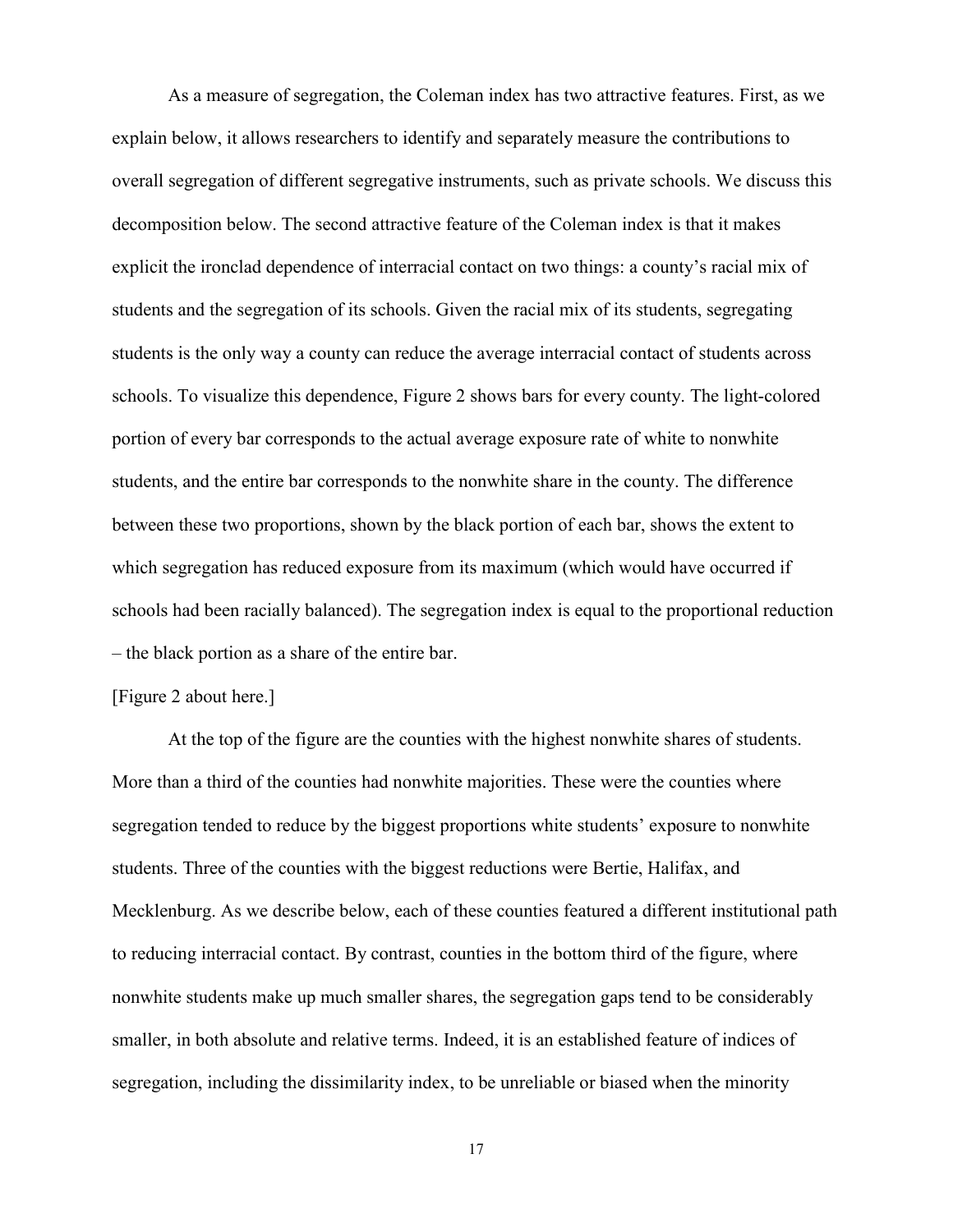group's share is very small.<sup>[28](#page-18-0)</sup> We therefore omit from our analysis counties that had nonwhite shares less than 4% in 1998.

Table 2 summarizes, in its first three columns, our calculations of school segregation in the state's K-12 schools using Coleman's index. For the state as a whole, the enrollmentweighted-average white/nonwhite segregation increased, from 0.16 in 1998 to 0.19 in 2006 and then remained constant through 2016. This jump in segregation between 1998 and 2006 was driven entirely by urban counties, most notably by Mecklenburg, Forsyth, and Wake. Among them, the biggest increase, from 0.21 to 0.38, occurred in Mecklenburg County. Once the celebrated symbol of cross-town busing for racial balance, the district drastically altered its approach to student assignment after the Fourth Circuit Court of Appeals released it from previous desegregation orders. In addition, Wake County (home to Raleigh) saw its index increase from 0.09 to 0.15, reflecting that district's easing of a policy of balancing schools by socioeconomic status, and in Forsyth (home to Winston-Salem) saw its index rise from 0.21 to 0.32. In contrast to the largest urban counties, rural counties on average experienced almost no change in white/nonwhite segregation. Rural counties also registered slightly smaller levels of segregation than did urban counties, though this difference could arise due to a mechanical bias in measuring segregation.<sup>[29](#page-18-1)</sup>

<span id="page-18-0"></span><sup>&</sup>lt;sup>28</sup> Previous research has established that the dissimilarity index is subject to upward bias when the proportion of minority individuals is very low or when the units of grouping are small, and this bias applies as well to other widely-used measures of imbalance. As explained in studies such as Allen et al. (2015) and Mazza (2017), the problem arises because small enumeration units will simply by chance tend to differ in composition, a tendency that will be more pronounced with a very small minority group. Among the methods proposed to correct the bias are Monte Carlo simulations that allow actual distributions to be compared to those generated randomly. According to Mazza (2017, p. 31), "Most of the methods proposed use computation-intensive techniques that have the drawback of introducing complexity and substantial computational burdens." As an alternative, many studies have resorted to various rule-of-thumb remedies, such as excluding cities or districts with tiny proportions of the minority group of interest, an approach we adopt here.

<span id="page-18-1"></span><sup>&</sup>lt;sup>29</sup> This form of mechanical bias (sometimes called the "spatial scale effect") is the tendency wherein measured segregation tends to be lower when enumeration units are larger. If schools of a given level tend to have more or less the same size everywhere, a school in a county with a small population will tend to enroll a larger share of all the county's students than would a school in a populous county. Due to the spatial scale effect, this tendency would reduce measured segregation indices in less populous counties. Since rural counties do tend to have fewer students, the effect would be to produce lower indices for rural counties. See Wong(2003), who describes the spatial scale effect as a manifestation of the more general "modified areal unit problem."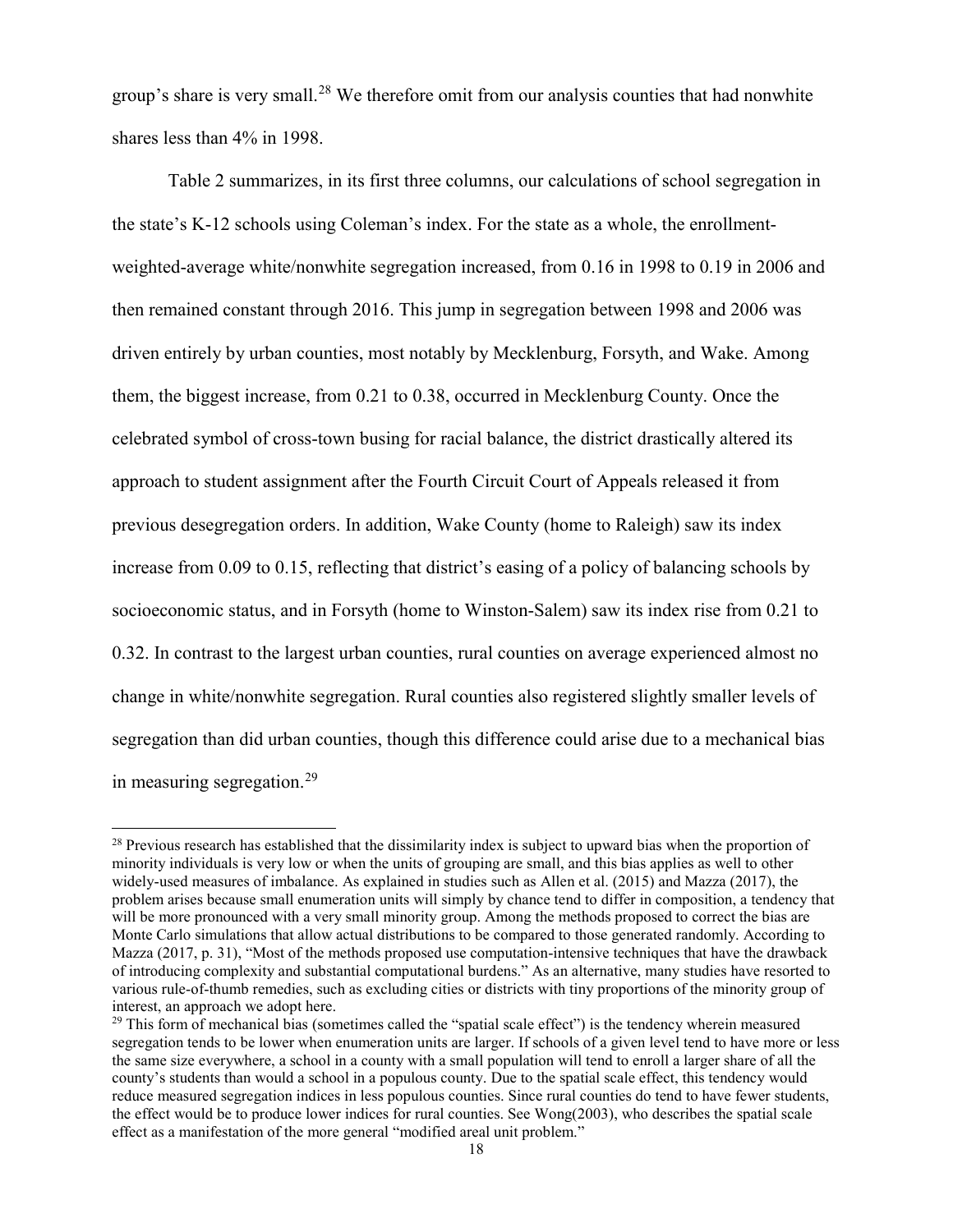[Table 2 about here]

 $\overline{a}$ 

For comparison, Table 2 also presents calculations based on three other imbalance measures of school segregation: the dissimilarity index, the entropy index, and a measure of economic segregation. Like the Coleman index, the dissimilarity index indicates imbalance between white and nonwhite students; it closely mirrors the patterns traced by the Coleman index, albeit with higher numeric values. For the 90 counties included in the analysis, the correlation between it and the Coleman index is 0.93. The multi-group entropy index is also highly correlated with the Coleman measure  $(r = 0.93)$ .

Table 2's next trio of columns traces changes in economic segregation. We use the dissimilarity index to compare enrollment patterns for public school students eligible for free lunch (available only through 2014) to the enrollment patterns for all other students.<sup>[30](#page-19-0)</sup> Because virtually no free lunch data were available for charter schools before 2014, we calculated indices for the three years just for traditional public schools (TPS). These indices display a pattern of changes that largely mirrors the changes in white/nonwhite dissimilarity. Both measures showed sharp increases from 1998 to 2014 in Mecklenburg and Forsyth, the two counties that got rid of their racial balance desegregation plans. In addition, both measures indicate declines in segregation in the smaller urban counties and the rural counties. The only noticeable difference was in Wake; whereas its white/nonwhite segregation increased, economic segregation was level over the period, a likely result of that county's effort to balance schools by socioeconomic status. Taken together, these patterns of economic segregation echo the findings of Owens, Reardon, and Jencks (2016), who report increases in economic segregation between 1998 and 2012 in the nation's largest school districts. In the remainder of the state, however, our measure of economic

<span id="page-19-0"></span><sup>&</sup>lt;sup>30</sup> Eligibility for free lunch is set at 130% of the poverty rate (Federal Register 2017). Due to a change in the program, comparable data were not available for 2015/16. For schools with missing free lunch data, we used data from an adjacent year (1999, 2005, or 2013) to estimate the proportion of students eligible for free lunch. If such a replacement could not be found, the school was omitted from all years of the analysis.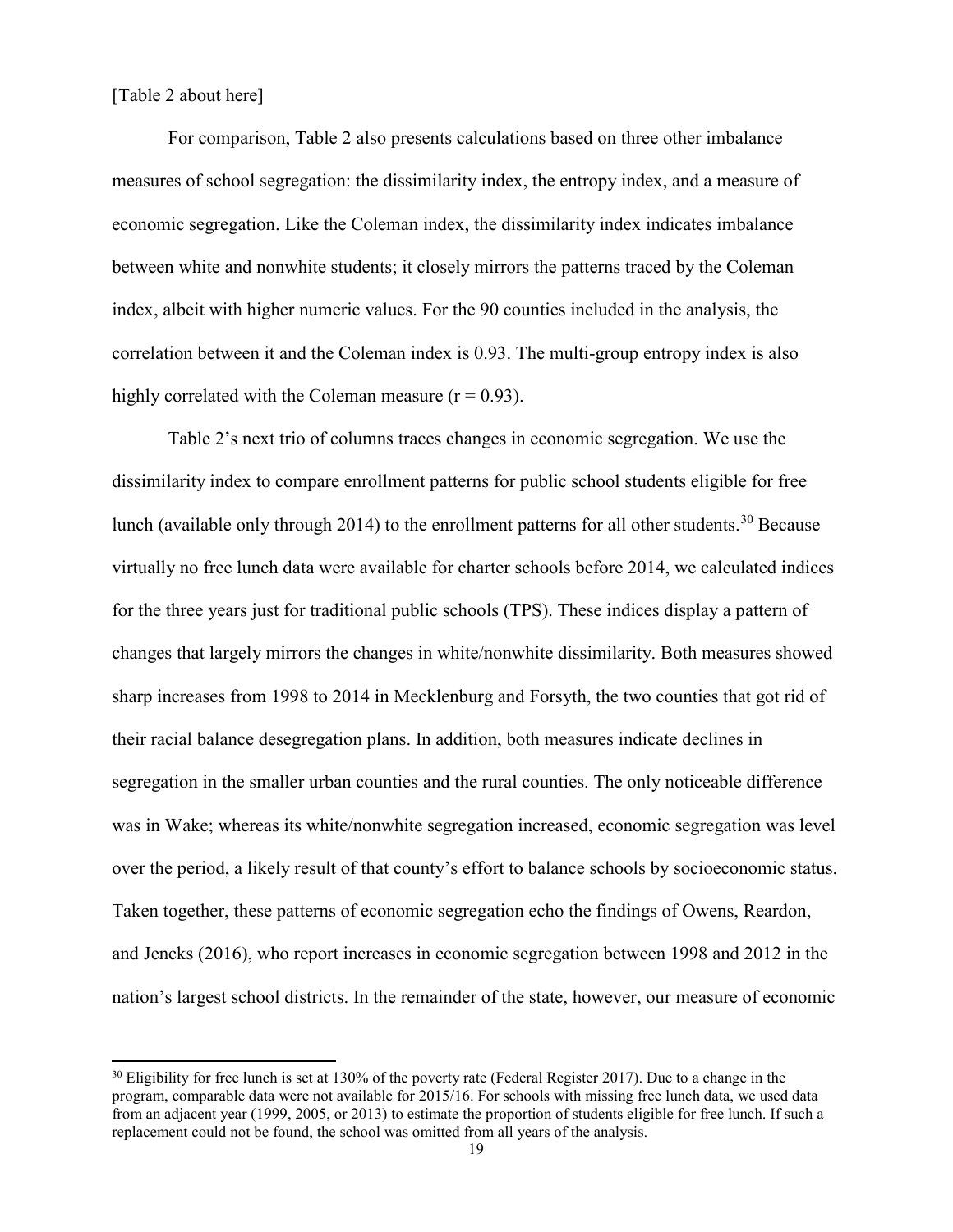segregation remained steady or declined.

For 2014 we calculated a separate set of dissimilarity indices including charter schools, for which free lunch data were available for that year. This addition of charter schools increased the calculated degree of economic segregation across the board, suggesting that charter schools are associated not only with greater racial segregation, but also higher levels of economic segregation. To round out our comparisons, we also calculated one more set of dissimilarity indices for 2014, this one including private schools as well as public schools of both types. Lacking any data on free lunch eligibility for private schools, we made the simplifying assumption that private schools enrolled no free lunch students at all, an assumption that is inaccurate, of course, to the extent that private schools enroll low-income students. As might be expected, adding private schools in this manner led to yet higher calculated economic segregation.

With the exception of two large urban counties that threw off the constraints of past desegregation suits, the trend in segregation across the state was rather flat, if not declining – but certainly not sharply increasing. In the nearly 60 rural counties, the average degree of school segregation was lower at the end of our period than it had been at the beginning, no matter which measure is used. And across most of the urban counties in the state, segregation stayed more or less the same over the period. Stasis, not dramatic change, best describes this period.

#### V. Instruments for Undoing Desegregation

The counties in North Carolina provide illuminating examples of four different institutional mechanisms through which the increases in interracial contact achieved through federal desegregation orders are being silently undone, albeit incompletely, with each mechanism reducing interracial contact by creating racial disparities across the schools in a given geographic unit, such as a county. As we described in section II, these four institutional drivers of segregation are private schools, charter schools, balkanized school districts, and differences

20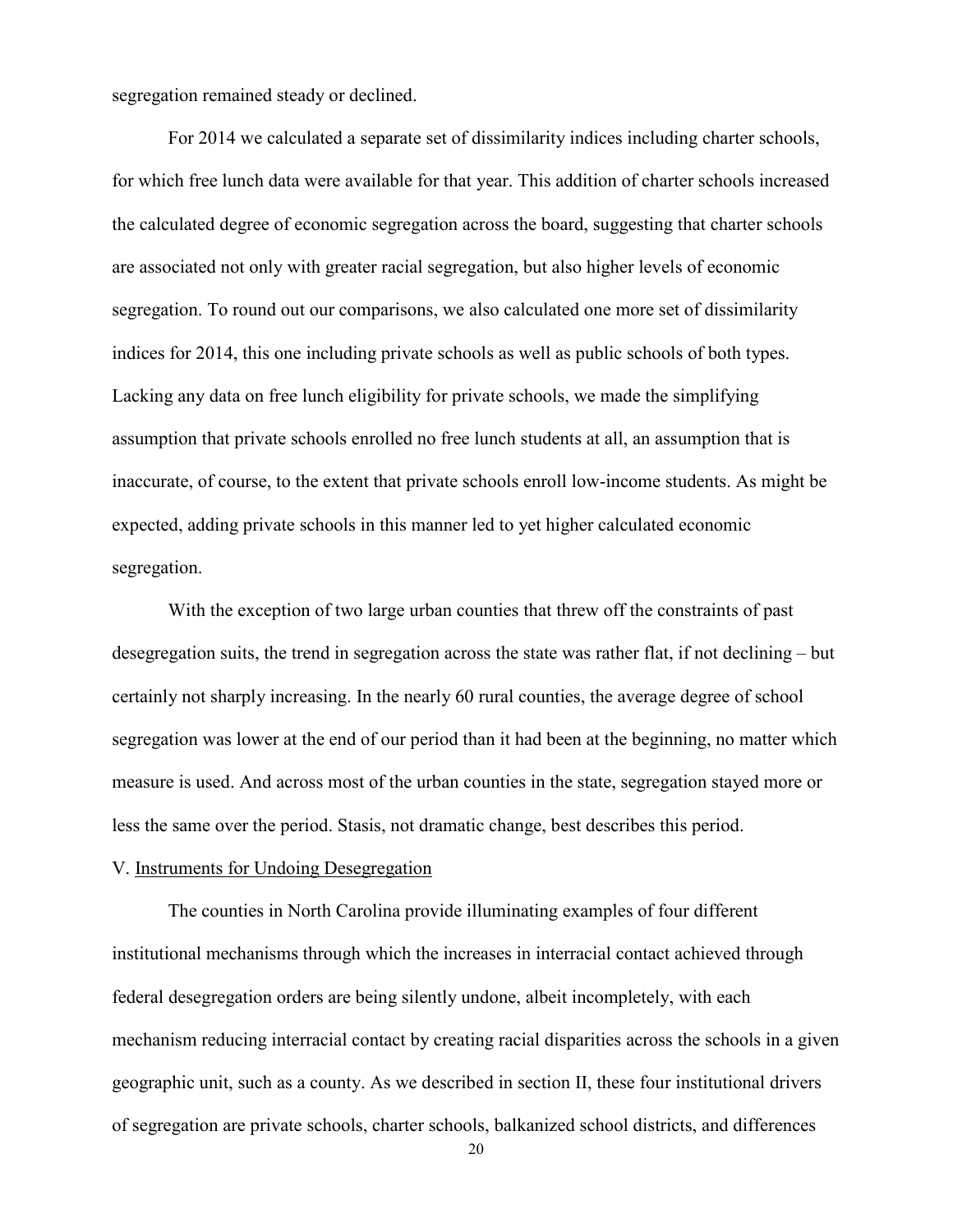between schools within public school districts and within the charter school or private school sectors. [31](#page-21-0)

As a way of quantifying the importance of each of these four institutional mechanisms, we take advantage of the easy divisibility of the Coleman segregation index to identify the racial disparities attributable to each of these mechanisms. We do this by dividing the gap between the maximum possible exposure rate of white to nonwhite students  $(P_n)$  and the actual interracial exposure  $(E_{wn})$  into four additive components, those associated with the private school sector, the charter school sector, multiple districts, and differences across schools within districts or sectors.<sup>[32](#page-21-1)</sup> To illustrate how this decomposition works, consider the contribution of private schools. We ask, how much would interracial exposure decline compared to complete racial balance if every private school had the same racial mix of students as the average across all private schools and every public school similarly reflected the racial mix of the public school population? Thus, we are measuring the reduction in average exposure between our core counterfactual scenario (racial balance across all schools) and an alternative scenario (private schools all having one uniform racial composition and all public schools having another one). Next we allow charter schools and traditional public schools to differ in racial composition and re-calculate the resulting (typically smaller) exposure rate. And so on.

Table 3 presents this decomposition for several counties that illustrate contrasting institutional infrastructures that increase segregation by creating racial disparities between schools. In the first group of counties – all of them in the state's northeast corner – private schools served as the principal mechanism for achieving its 2016 level of segregation. In Bertie

<span id="page-21-0"></span> $31$  A fifth mechanism for reducing interracial contact in schools is segregation that occurs inside of schools, across classrooms. We are not able to measure the effects of this mechanism in the present paper because we do not have classroom-level data. See Clotfelter, Ladd, Clifton and Turaeva (forthcoming) for an analysis of classroom-level segregation in public schools.

<span id="page-21-1"></span> $32$  This decomposition is explained in more detail in Appendix A, and calculations based on it are presented by county in Appendix Table B3. For previous studies that decompose school segregation, see, for example, Clotfelter (2004) or Fiel (2013).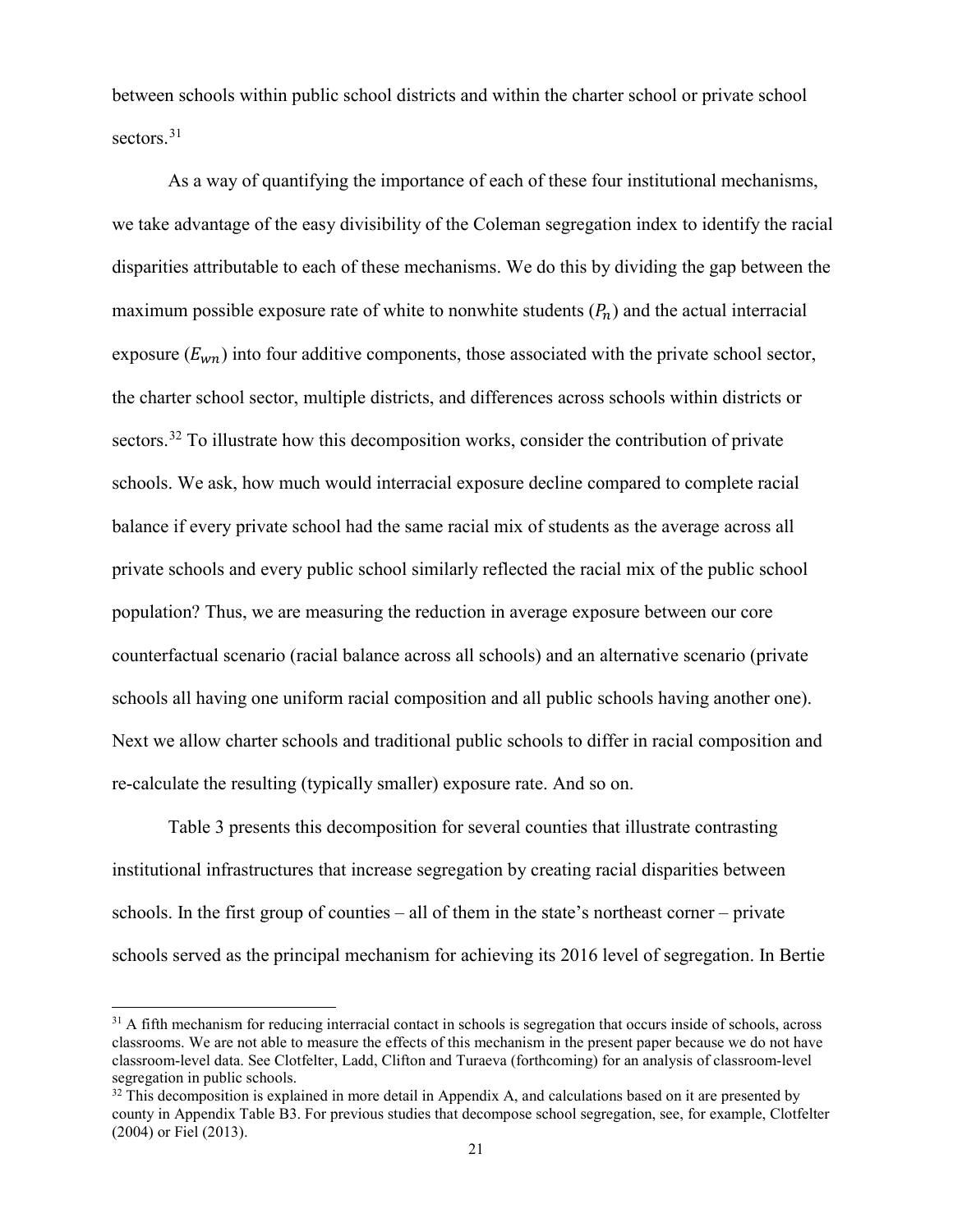County, a small rural county where 74% of all students were Black, its two, nearly all-white private schools enrolled more than 40% of all the county's white students. Judging only on the basis of public school enrollments, its schools would appear to be nearly entirely integrated, with a Coleman segregation index of 0.04. But counting its two predominantly white private schools renders a starkly different verdict, a Coleman index of 0.38.<sup>[33](#page-22-0)</sup> As illustrated in Figure 2, white students in Bertie would have had the sixth highest share of nonwhite students in their schools if all schools there had been racially balanced; but as a result of segregation, whites in that county had an average exposure rate that was middling, compared to all of the counties in the state. The biggest factor in that county's segregation was private schools. Our decomposition reveals that 0.36 of this total segregation index can be attributed to the difference in the racial composition of those two private schools and the racial composition of the county's public schools.

Similar situations occurred in nearby Northampton and Hertford Counties. In Northampton, two private schools enrolled 23% of all the county's white students; otherwise, the county's public schools were racially quite evenly balanced among themselves. In that county the racial gap between private and public schools accounted for 0.19 of the county's overall 0.21 segregation. In Hertford, where 77% of students were Black, the county's one private school once again enrolled nearly a quarter of all white students. The public-private gap in Hertford accounted for 0.15 of the county's 0.17 overall segregation.

#### [Table 3 about here.]

 $\overline{a}$ 

As a methodological aside, our calculations make clear a shortcoming of the many studies of school segregation that do not include private school enrollments. As a way of assessing how big a difference it makes to include data on private schools in the overall measure of segregation, we calculated dissimilarity indices by county for 2016 using only data for public

<span id="page-22-0"></span> $33$  Authors' calculations. Without private schools, the average exposure rate of white to nonwhite students was  $0.82$ , close to the overall nonwhite proportion of 0.85.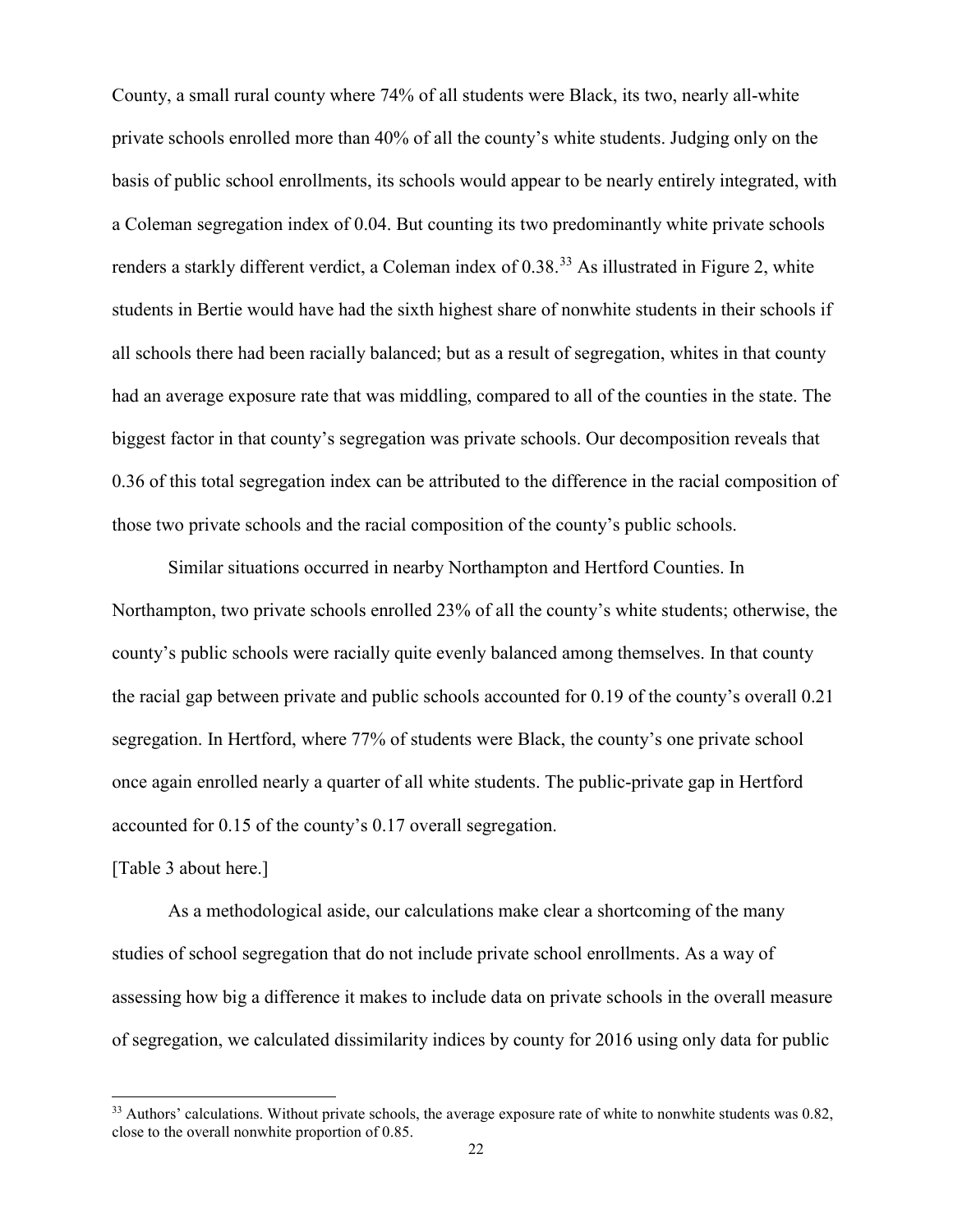schools. The result was an average segregation rate for the state of 0.17 rather than  $0.19$ .<sup>[34](#page-23-0)</sup> In a word, private schools remain a principal instrument for segregation, so it is clearly useful to have enrollment data on them.

The second important instrument for segregating white from nonwhite students was charter schools, and in several counties they played a major role. In Vance County, where 60% of students were Black, 26% white, and 13% Hispanic, two charter schools enrolled a total of 23% of all white students, and its two private schools enrolled another 13%. Of the county's overall 0.26 segregation index, therefore, the racial distinctiveness of charter schools accounted for more than half (0.14), and private schools accounted for an additional 0.09. Charter schools also became the principal avenue for school segregation in rural northeast Martin County, where 48% of students were Black, 44% were white, and 7% were Hispanic. More than a quarter of white students were in the county's two charter schools, leaving them 84% white. The county's remaining white students were spread relatively evenly across the county's other 10 traditional public schools. As in Vance County, the racial disparity between the two predominantly white charter schools and the county's other public schools accounted for 0.11 of the county's total 0.21 segregation. A third county, featuring both charter schools and private schools as significant contributors to segregation, was urbanized Durham County, where charter schools accounted for 0.07 and private schools for another 0.11 of the county's total 0.27 index of segregation.

A third mechanism that played a part in producing segregation in a few counties was the one most commonly observed in the racially balkanized metropolitan areas of the U.S. Northeast and Midwest: disparities between school districts within a county. Despite North Carolina's decades-long push to consolidate its school districts, the few counties where racially distinct city districts remain show the power of this kind of legacy. Two North Carolina counties stand out as

<span id="page-23-0"></span><sup>&</sup>lt;sup>34</sup> Detailed calculated indices without data on private schools available from authors upon request.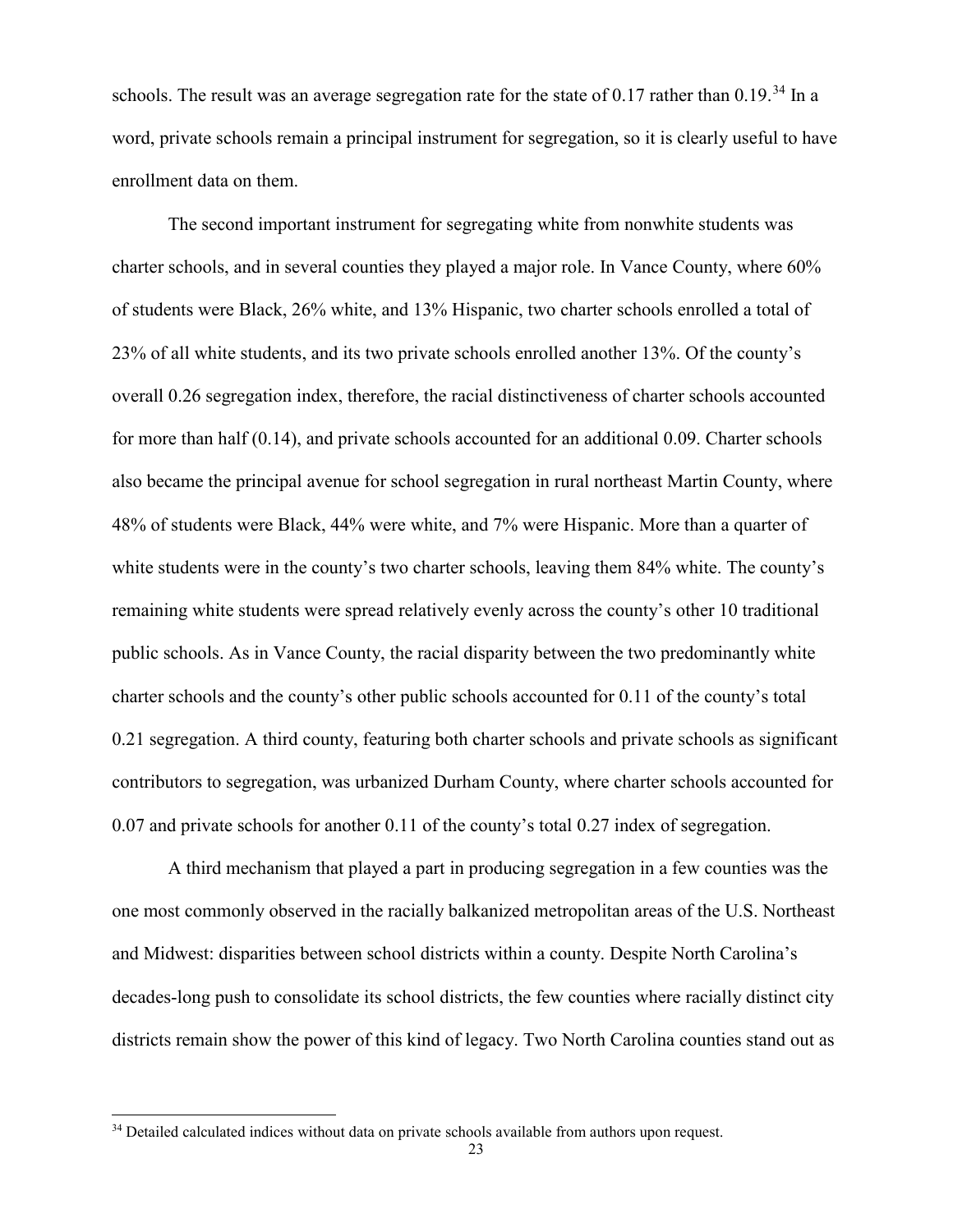prime examples on this account.<sup>[35](#page-24-0)</sup> One is Davidson, a county in the state's piedmont, which is home to two city districts and a larger, mostly rural and white county district. Of that county's overall segregation index of 0.32, the racial disparities among these three separate districts accounted for the bulk (0.29). Another county whose high degree of segregation arises from independent and racially disparate districts is Halifax. Its Roanoke Rapids city district enrolled more than 90% of the county's white students, leaving the county district and diminutive Weldon city district as nearly all-black. A third example shown in Table 4 is Randolph, where a significant divergence in racial mix between its Asheboro city district and the county district accounted for 0.11 of the county's overall segregation index of 0.18.

By far the biggest contributor to segregation in North Carolina's counties was differences among individual schools within public school districts and within the charter and private school sectors. This component of segregation was largest in Mecklenburg, Union, and Alamance. The Charlotte-Mecklenburg Schools, with more than 100 traditional public schools serving students spread out over a land area of 524 square miles, had switched its method of student assignment in the fall of 2002, after the Fourth Circuit Court of Appeals had freed it in 1999 from its previous mandate to maintain a modicum of racial balance.<sup>[36](#page-24-1)</sup> White/nonwhite segregation across traditional public schools in the district increased from 0.20 in 2001 to 0.33 in 2006 (Clotfelter, Ladd, & Vigdor, 2008, Table 2, p. 68). Close behind was Union County, home of many suburbs of nearby Charlotte, and Alamance, an urbanized piedmont county that has experienced a rapid increase in Hispanic enrollments.

To show patterns in the importance of these four components of school segregation, Table 4 presents weighted averages based on 2016 segregation in the same format as other

<span id="page-24-0"></span><sup>&</sup>lt;sup>35</sup> For a list of independent city school districts in the state, see Appendix Table A1 in Clotfelter, Ladd and Vigdor (2003).

<span id="page-24-1"></span><sup>36</sup> *Capacchione v. Charlotte-Mecklenburg Schools,* 57 F. Supp. 2d 228 (W.D.N.C. 1999); see Clotfelter, Ladd and Vigdor (2008, p. 50) for a description of the changes in Charlotte-Mecklenburg.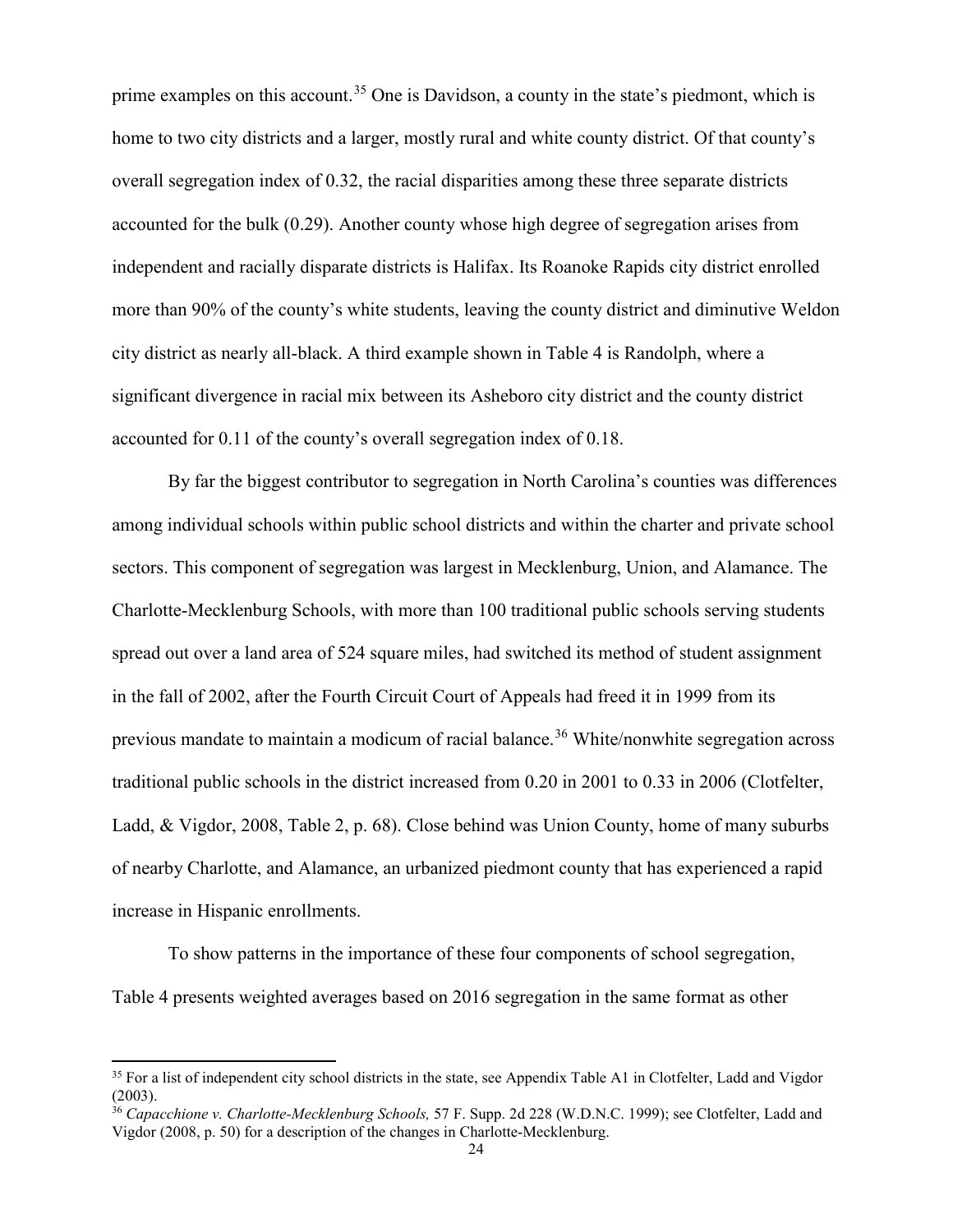summary tables. For the state as a whole, differences in racial composition within districts and sectors explain the bulk of total segregation, accounting for 0.13 of the total 0.19 overall index. Racial disparities associated with private schools, charter schools and separate districts accounted for 0.03, 0.02, and 0.01, respectively. The first two instruments were more important in urban than rural counties, but the third had its biggest impact in a handful of rural counties. Among the five largest counties, Mecklenburg led in the importance to its segregation of private schools and charter schools. (As noted elsewhere, Mecklenburg had 25 charter schools in 2016, providing plenty of latitude for racial disparities to arise.) Finally, the table reveals that neither private schools nor charter schools played a large role in creating segregation in the state's rural counties.

#### [Table 4 about here.]

Another way of seeing the role of charter schools and private schools in facilitating segregation is to examine their importance in providing predominately white school environments. Owing to the steady increase in the share nonwhite students in the state, predominantly white schools have become increasingly uncommon. As shown in Table 5, the percentage of white students in the state who attended a school with 80% or more white students declined over time, from 46% in 1998 to 27% in 2016. In 1998 charter schools accounted for virtually none of the students attending predominantly white schools, but by 2016 charter schools were home to 9% of such students. The share of white students in predominantly white schools who went to private schools also increased from 17% to 20%. Over this period, therefore, charter schools, and to a lesser extent private schools, assumed a bigger role in providing an avenue for white students to remain in largely white schools.

[Table 5 about here.]

#### VI. Segregation in Metropolitan Areas

Because most of the focus of American research and policy interest related to school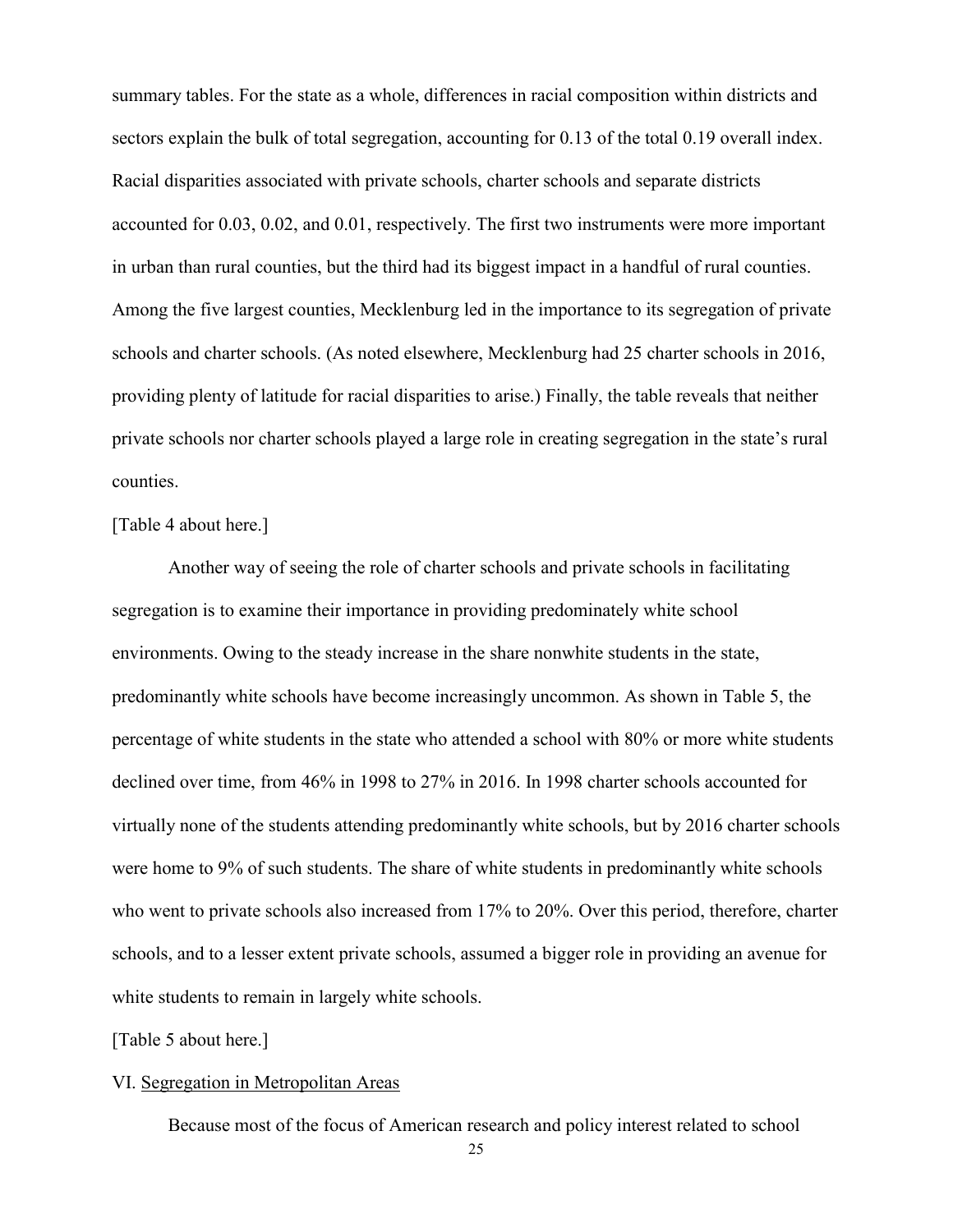desegregation has focused on metropolitan areas, we apply the same decomposition used above to school segregation for North Carolina's metropolitan areas. If these metro areas tracked the experience of most metro areas in the United States, we would expect to see that the bulk of segregation would arise as much or more from racial disparities *between* school districts as *within* them (Clotfelter 2004). Such between-district disparities are especially significant in Northeastern and Midwestern metropolitan areas. As shown in Clotfelter (2004) and subsequent studies, as desegregation efforts reduced racial imbalances within school districts, white families gravitated toward predominantly white suburban districts, thus undoing some of the aggregate impact of desegregation efforts. In states where school districts tend to cover large areas, such as North Carolina, there is less scope for this kind of between-district segregation.

To compare segregation levels in North Carolina to those in metropolitan areas elsewhere and to assess how important between-district disparities are in North Carolina, we examine metropolitan-level school segregation in the state's metropolitan areas that consist of more than one county. We apply the same white/nonwhite measure of segregation as before, but to the schools in the portion of the entire metropolitan area located within the state, not just those in a single county. Overall metropolitan area segregation will be higher in areas where the composition of counties within the area differ one from another more than where they are similar. We employ the same method as above to decompose total white/nonwhite segregation into four additive parts.

Table 6 shows the resulting calculations for the state's 11 metropolitan areas. In 2016 the most segregated metropolitan areas were Charlotte (with a white/nonwhite segregation index of 0.33), Winston-Salem (0.32), Greensboro (0.31), and Durham (0.28). These had also been the most segregated metro areas in 1998. These measured segregation indices for North Carolina areas are well below some of those in the rest of the country. As documented in Clotfelter (2004), calculations for the year 2000 using the same Coleman segregation index revealed that

26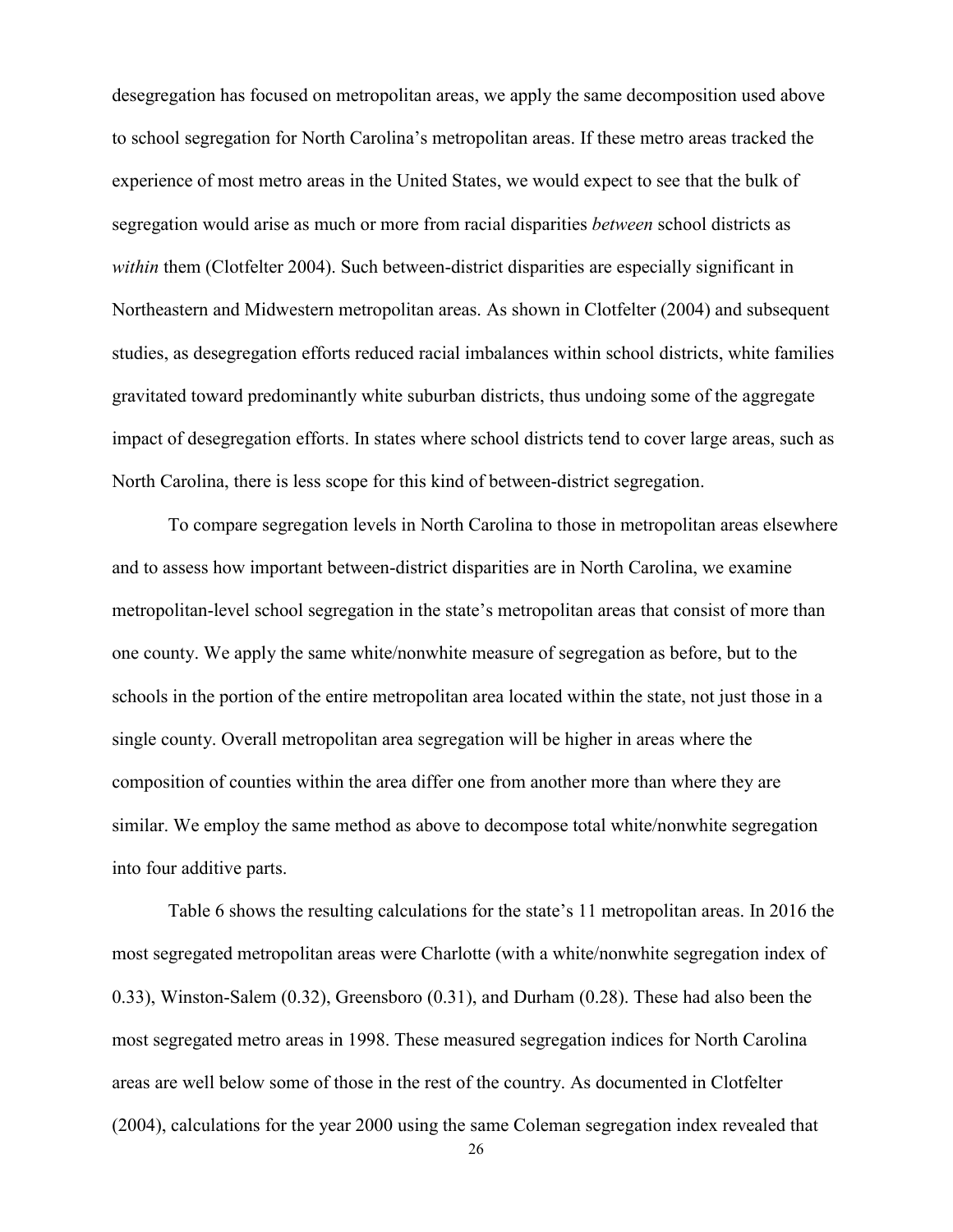the metro areas with the highest white/nonwhite segregation indices were in Detroit (0.63), Monroe, LA (0.59), Cleveland (0.59), Birmingham (0.58), and Gary-Hammond (0.58) (Clotfelter 2004, p. 62). In 2000 the average among smaller metropolitan areas, a better reference group for North Carolina's metro areas, was 0.265, a value well above the average of North Carolina areas in 1998 and also above, but by less, the 0.24 average in 2016 (Clotfelter 2004, p. 73). [Table 6 about here]

# Between 1998 and 2016, segregation increased in eight of the 11 metro areas, notably in Charlotte (0.25 to 0.33) and Winston-Salem (0.25 to 0.32). The increases in these two areas were primarily the result of higher within-district segregation – the component of segregation most closely linked to the federal courts' rejection of efforts to achieve racial balance after 2000. In contrast, Durham's increase from 0.23 to 0.28 was due entirely to charter schools. But Durham was exceptional. Along with Greensboro, it shared the distinction that within-district (and sector) segregation was *not* the primary source of metropolitan school segregation. Across the 11 metropolitan areas in 2016, within-district disparities explain more than half of overall segregation (0.14), followed by the between-district disparities (0.06). Racial disparities introduced by private schools (0.03) and charter schools (0.02) account for the rest. Added together, the disparities associated with private schools and charter schools in 2016 accounted for sizable degrees of segregation in several areas, notably Durham  $(0.10)$ , Charlotte  $(0.06)$ , and Rocky Mount (0.06). Regarding the increase in average metropolitan-level segregation between 1998 and 2016 for all 11 metro areas, 0.19 to 0.24, part was due to charter schools and part was due to increased segregation within districts.

#### VII. Other Racial/Ethnic Groupings

To this point, we have based our measures of racial/ethnic segregation exclusively on the white/nonwhite patterns across schools, for two reasons. First, since previous researchers have often employed this definition of racial segregation, using it here makes comparisons to previous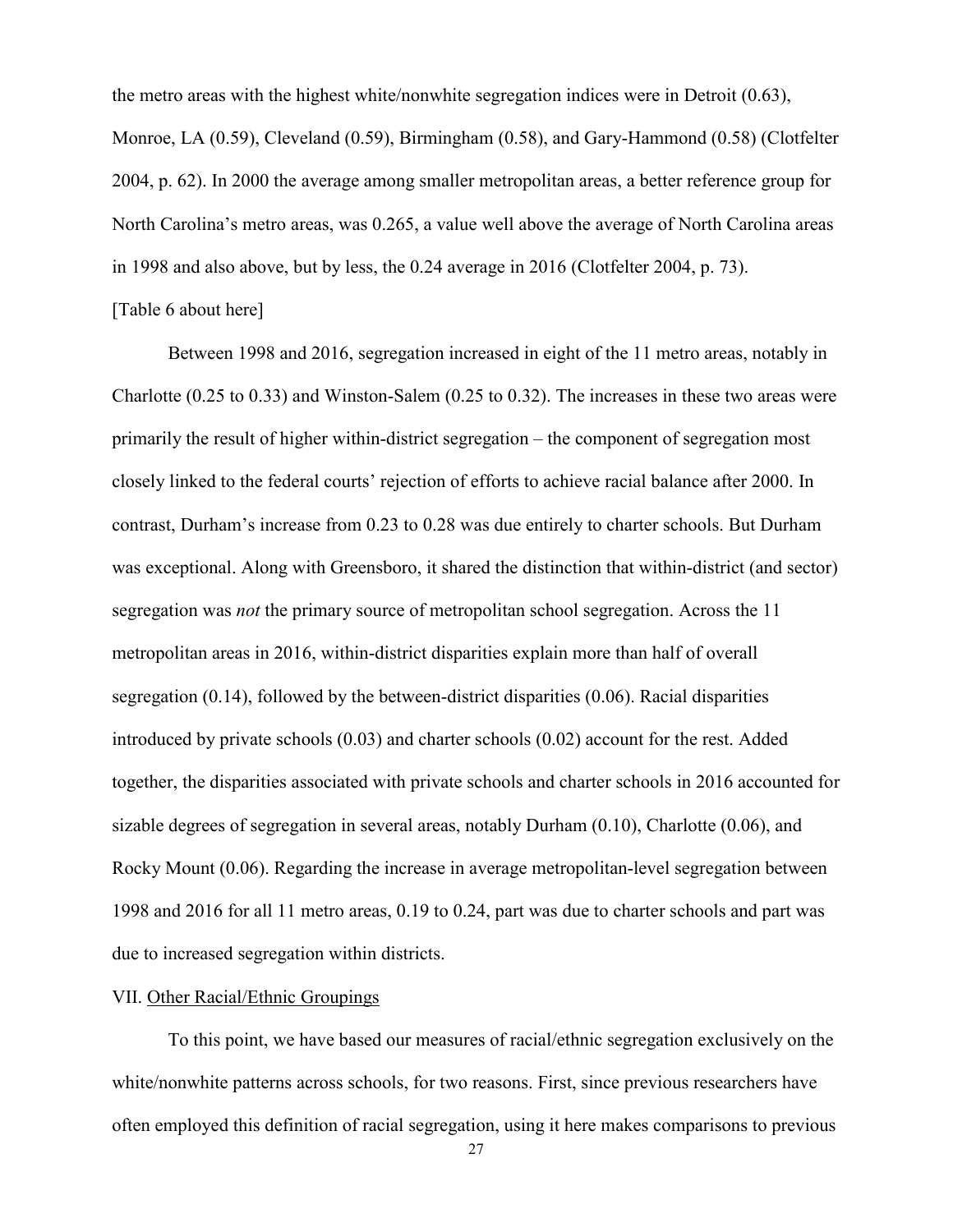findings, such as the ones discussed in the previous section, straightforward. Second, we believe that among the possible two-way divisions that could be employed, that between whites and nonwhites remains the most illuminating single one, for it sets apart the racial group that has historically had the most political and economic power to influence the school assignment of its children.

But, in keeping with a number of previous studies, we also calculated analogous segregation indices, using the dissimilarity index, based on analogous ethno-racial dichotomies, namely, Black/non-Black, Hispanic/non-Hispanic, and Black/Hispanic.<sup>[37](#page-28-0)</sup> The numerous differences between the histories of African Americans and Latinos in the United States and in North Carolina provide compelling reasons to examine separately segregation as it relates to these two groups, as we do in Table 7. The first pair of columns simply repeat the values for white/nonwhite dissimilarity, shown in Table 2, the next two pairs of columns show the corresponding indices for the other two dichotomies, and the last column presents indices based on contact between Black and Hispanic students.

These comparisons show that white students are more segregated from nonwhite students than are any other pair of racial/ethnic groups. This inequality holds true for every county or group shown in 2016 and for all but Wake and rural counties in 2006. The magnitudes of the difference are in most cases small, but the consistency of this finding is striking. A second generalization is that, especially in the five largest counties, Black students are now more segregated from students in other racial groups than are Hispanic students from others. Finally, the general decline in segregation between Hispanic and other students over this decade was not limited to urban areas in that we see a similar decline in this measure for rural areas. These differences may suggest that, despite their recent emergence as a sizable ethnic group, Hispanic

<span id="page-28-0"></span> $37$  See, for example, Frey and Farley (1996)'s study of residential segregation.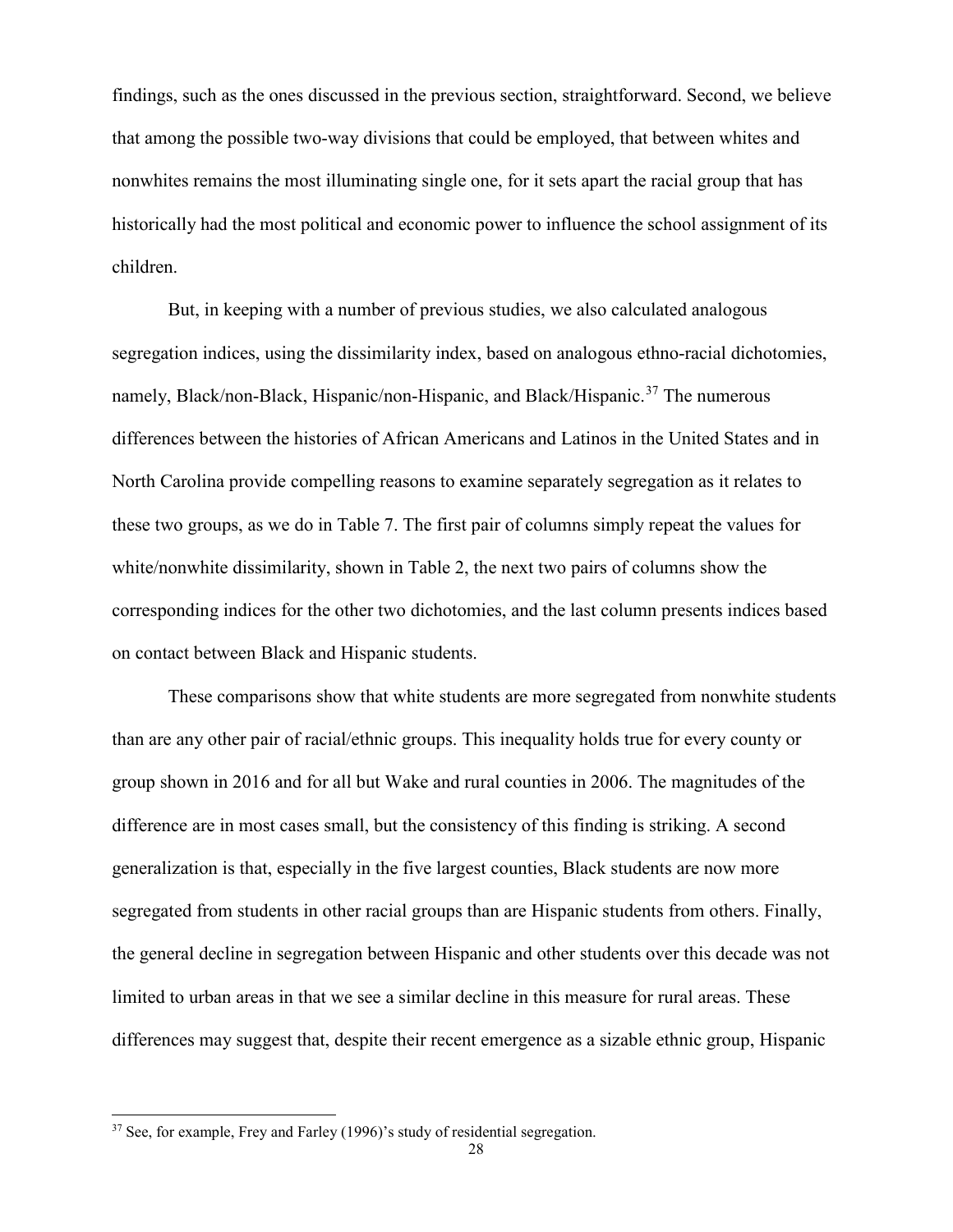assimilation has been rapid. We note, though, other related research (Clotfelter et al., 2020) documents that Hispanic students in North Carolina are more segregated within schools than are Black students. Hence the differences shown here between Black and Hispanic segregation across schools clearly do not represent the full story.

[Table 7 about here]

#### VIII. Conclusions and Policy Implications

Racial/ethnic segregation in schools is a subject of perennial interest and importance. Segregated schools undermine social cohesion and are often associated with racial disparities in access to school resources. Our aims in this paper are to describe patterns and trends of racial segregation in North Carolina and to distinguish the mechanisms that contributed to demographic imbalance across schools within the state's counties.

Using data on K-12 enrollments in public and private schools, we measure racial segregation in North Carolina in 1998, 2006, and 2016. As a state to study, North Carolina offers several advantages. It is large and its population is diverse, with this diversity manifesting itself with geographical starkness across counties that range from entirely rural to highly urbanized. Our measure of segregation is an index that reflects the degree of racial imbalance in the schools located within a geographical area (Coleman et al., 1975). For most of our calculations, we define the relevant geographic area as a county, which corresponds to a school district in 89 of the state's 100 counties. Thus, we are measuring the degree to which the racial composition of individual schools within a county differs from that of the county's overall racial mix. In order to compare segregation rates in North Carolina to those in other parts of the U.S., we also report segregation indices using the state's 13 metropolitan areas as the relevant geographic unit. Finally, we supplement our racial segregation measures with those based on the economic status of students. We do not examine segregation that may occur within schools.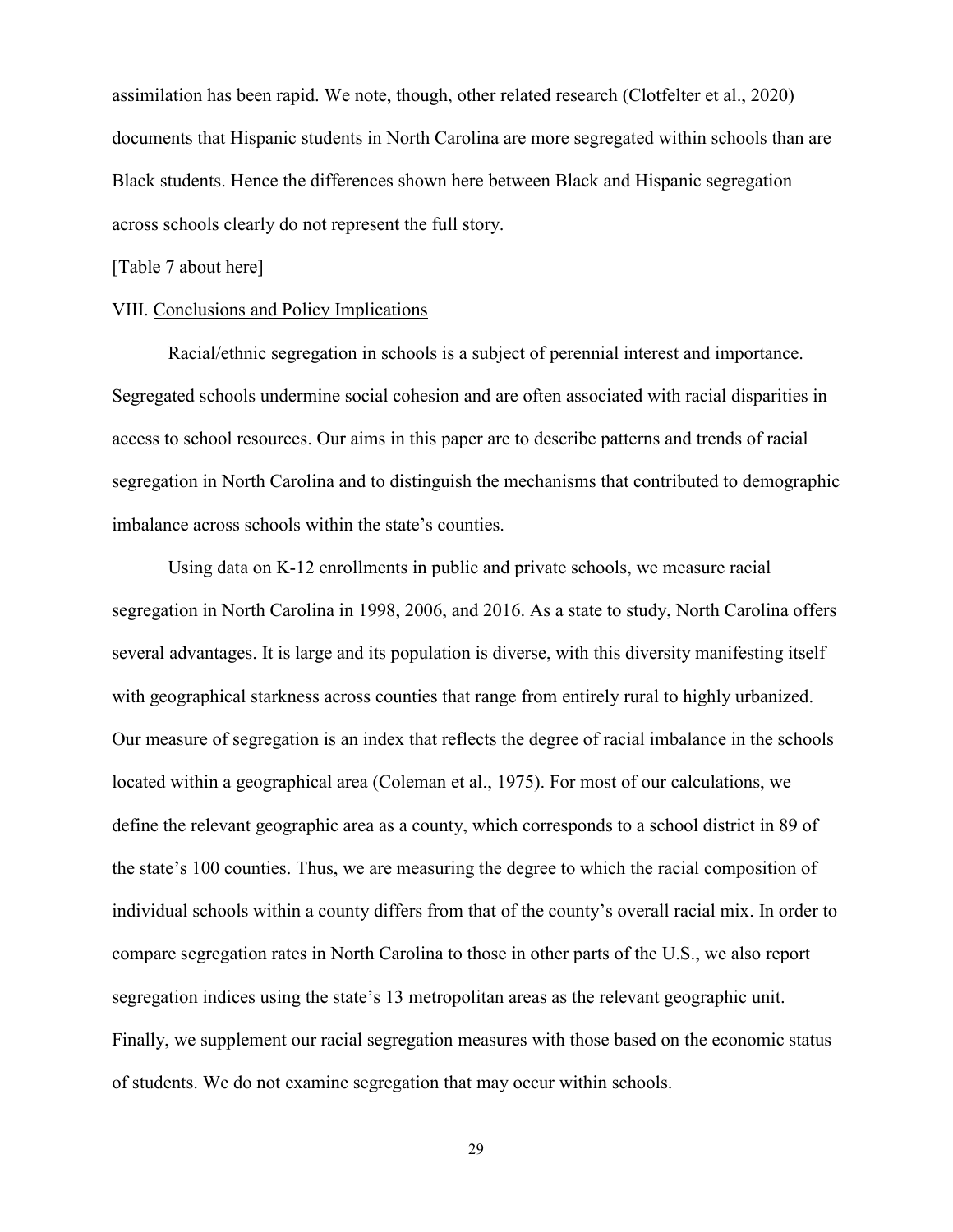The beginning and ending years of our study were determined by data availability. We chose the additional year 2006, which was close to the midpoint of the period, in order to explore potential effects of changes in federal court pressure on local districts whole avoiding confounding effects related to the start of the Great Recession in 2007. During the full period a large influx of immigrant and first-generation Hispanic students enrolled in schools across the state, boosting the Hispanic share from 3% in 1998 to 16% in 2016 and helping to increase the nonwhite share from 35% to 49% (Appendix Table B1). In addition, the full period was one in which the state legislature embraced and expanded the state's array of charter schools and promoted the use of vouchers for private schools. Over the period, the share of students attending charter schools rose from less than 1% to nearly 5%. Unlike charter schools in most of the country (Logan & Burdick-Will, 2017, p. 214), those in North Carolina were not just a big city phenomenon; they also cropped up in small towns and rural counties. Over time the state relaxed the original requirement that its charter schools be racially representative of their locales, allowing them in more than a few instances to become the racially distinct schools that critics originally feared they would become.

We find that racial segregation rose in North Carolina between 1998 and 2006, largely reflecting the removal of federal court pressure for districts to racially balance their schools, after which it remained level or declined slightly in the following decade. The increase was mainly confined to urban areas, where segregation increased on average by more than a third.<sup>[38](#page-30-0)</sup> In contrast, economic imbalance fell between 1998 and 2006, and then increased over the ensuing decade, perhaps reflecting the effects of the Great Recession. Viewing the degree of racial segregation across the state's counties highlights one unmistakable pattern: segregation tends to be higher in urban counties and those with higher shares of nonwhite students.

<span id="page-30-0"></span> $38$  Similar patterns and trends show up if indices other than our preferred index are used, including the dissimilarity and entropy indices.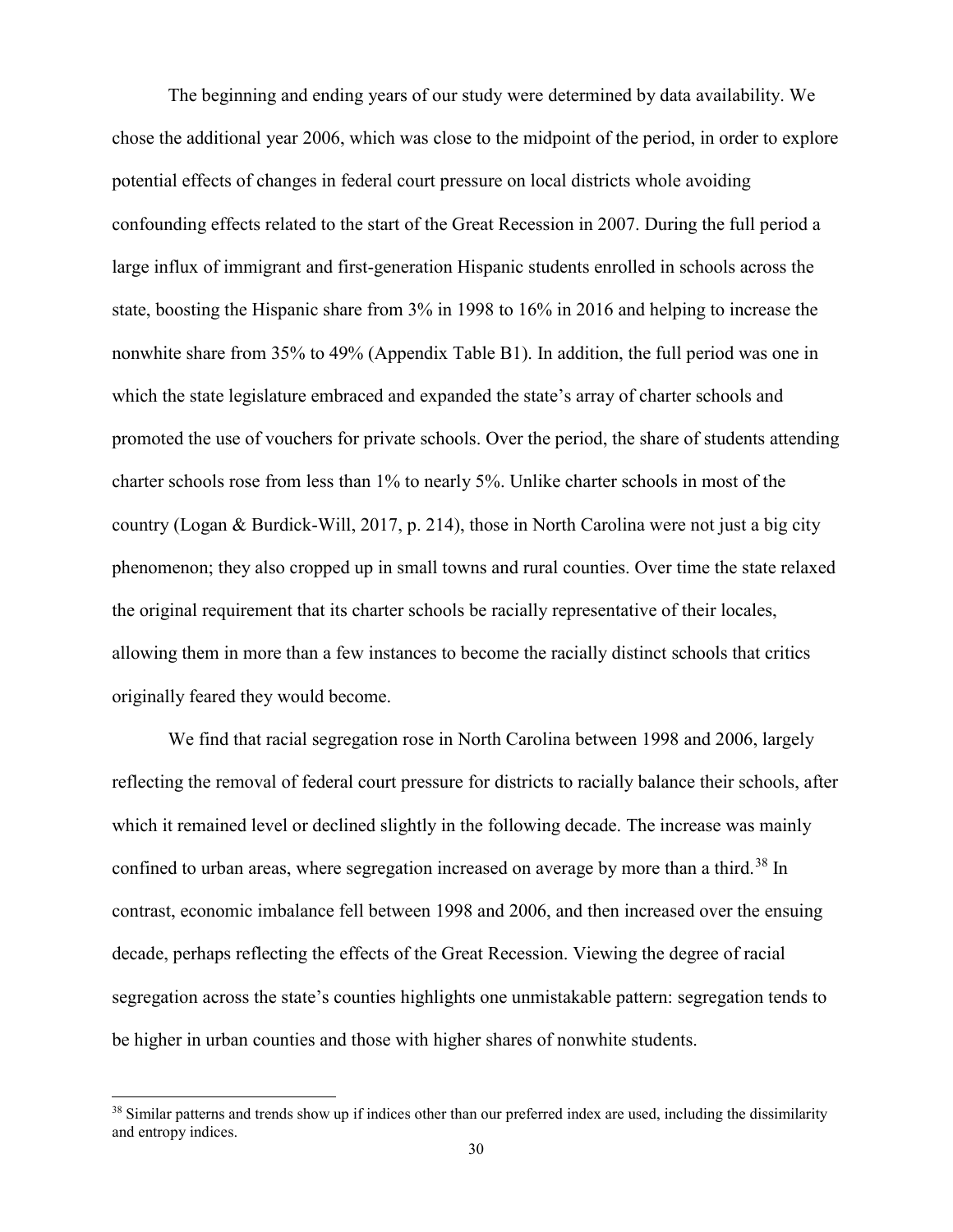Within each county, we decompose segregation into four additive components. While we find that the primary instrument for generating the observed segregation in a few counties was the availability of charter schools, private schools, or the existence of multiple districts within the county, the most consequential contributor to segregation in most counties was disparities across individual schools within districts or sectors. This pattern aligns with previous theoretical work on how parental preferences may generate segregated schools. Nonetheless, given this finding, it might behoove policymakers to publish information on the racial disparities across schools within districts with the hope of changing the behavior of local school boards, legislators, or voters. Indeed, one advocacy group in North Carolina recently made such a suggestion.[39](#page-31-0) The proposed legislation would require the calculation for each school in a county of a "disproportionality index," showing how far that school diverged from the county's overall racial composition, and that the calculations be included in the school-level accountability reports now issued each year by the state. To facilitate interpretation of the ratings, the proposed legislation suggests arbitrary cutoffs for grouping schools on the basis of this index, ranging from Proportional (less than 10) to Highly Disproportional (50 or more).<sup>[40](#page-31-1)</sup>

To illustrate how this approach might work in practice, we have calculated the index for an illustrative county, Chatham, a racially diverse county that has seen a rapid increase in Hispanic enrollment. Table 8 shows the enrollments by race and ethnicity of all the public schools (including charter schools) in the county. Across the county's 20 public schools, this index ranged from a low of 3, for SAGE Academy, whose racial and ethnic mix almost exactly matched the county's, to a high of 50, for the overwhelmingly Hispanic Virginia Cross Elementary School. We have noted the rating that each school would receive based on the

<span id="page-31-1"></span><span id="page-31-0"></span><sup>&</sup>lt;sup>39</sup> The organization is the North Carolina Justice Center,  $\frac{https://www.ncjustice.org/}{https://www.ncjustice.org/})$ <br><sup>40</sup> This disproportionality index is actually a modified dissimilarity index. Its value ranges from 0, for the case of a school whose racial mix exactly matched that of the county at large, to 100, for the case of a school that enrolled students from only one racial group. See North Carolina Justice Center (2019) for draft bill. See Orfield, Ee, and Coughlan (2017, p. 42) for a detailed description of the index..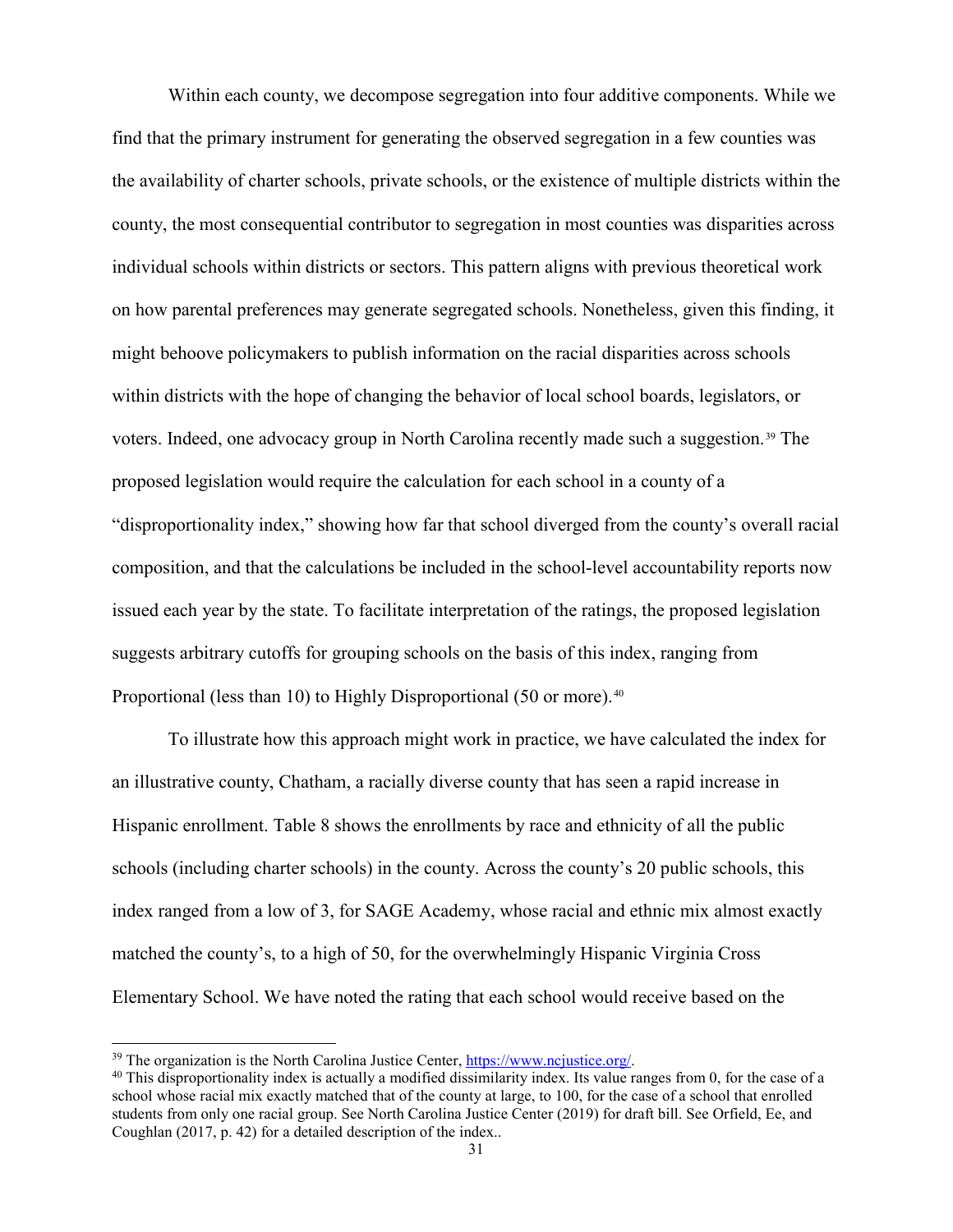proposed rating system. To date, there is no research to suggest how a policy such as this might affect the actions of key decision-makers, including parents, but it seems a worthy topic of future research. We note that this basic approach is fully consistent with current national discussions about promoting equity in education by shifting the focus away from levels of outcomes to differences across schools in educational opportunities (including, as here, those related to racial and ethnic segregation).

#### [Table 8 about here.]

Regarding segregation in the state's 13 metropolitan areas, we find that segregation increased in nine. By way of comparison to other metropolitan areas in the country, those in North Carolina registered a lower average level of segregation in 1998 (0.20) than for comparably sized metropolitan areas in the U.S. in 2000 (0.265; Clotfelter 2004, p. 73). The feature that accounts for the state's lower levels of metropolitan segregation is the large size of most of its districts. In the few areas where counties are split into multiple districts, segregation tends to be higher.

One hopeful point on which to conclude is to keep in mind the potential benefits of having the large county-wide school districts that characterize North Carolina and many other states in the South and West. Instead of balkanized districts, which are common in the North and Midwest, the chief threats to integrated schools in states like North Carolina will be charter schools, private schools, and efforts to reverse the long trend toward district consolidation.

32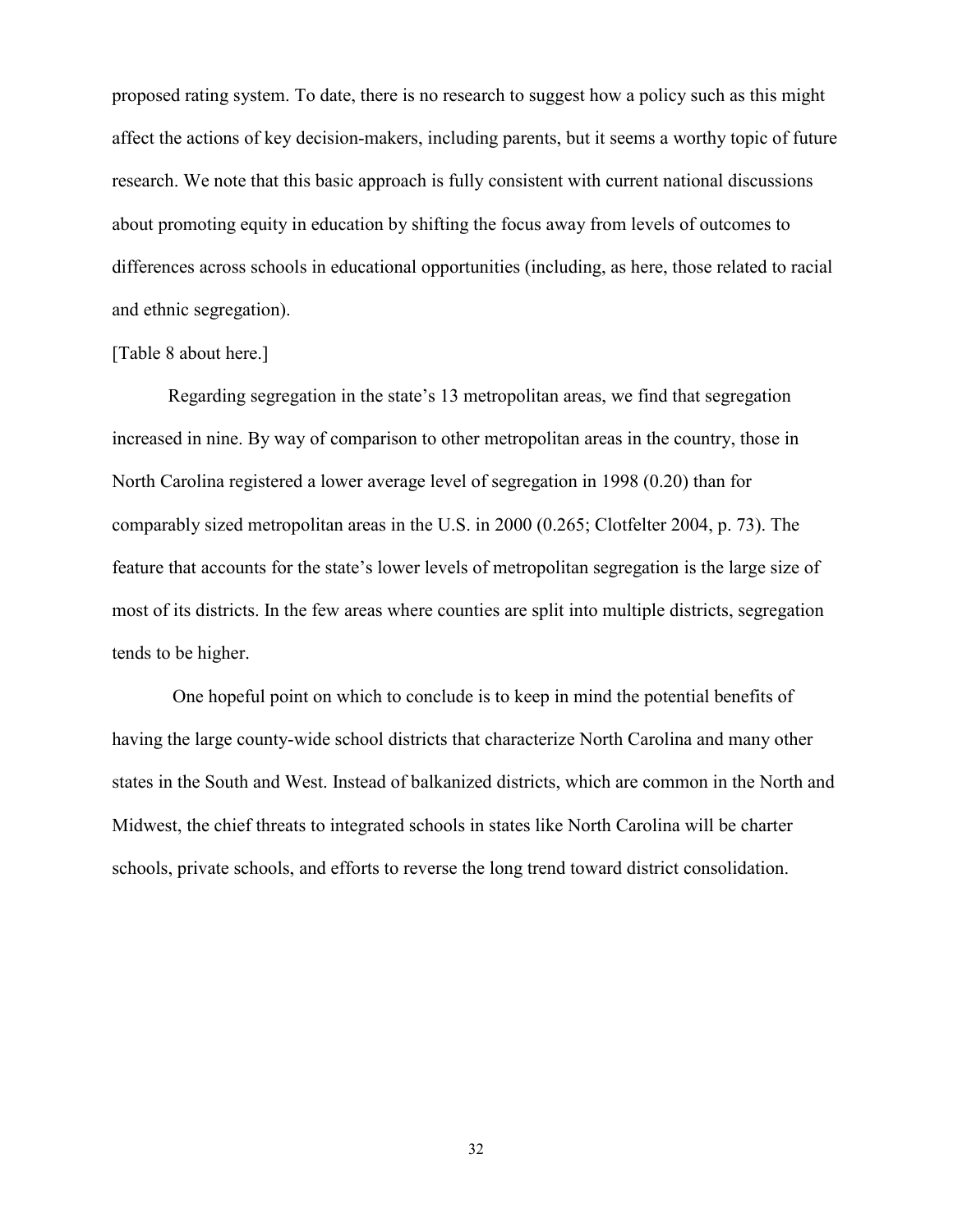#### **References**

- Allen, R., Burgess, S., Davidson, R., & Windmeijer, F. (2015). More reliable inference for the dissimilarity index of segregation. *Econometrics Journal, 18(1),* 40-66.
- Barnette, L. H. (2016). *A Case Study of the Consolidation of Five North Carolina School Districts: Motivation, Processes, and Impact.* Doctoral dissertation, Appalachian State University, December.
- Becker, H. J. (1978). *The Measurement of Segregation: The Dissimilarity Index and Coleman's Segregation Index Compared.* Report #265, Johns Hopkins Center for Social Organization of Schools (November).
- Bell, W. (1953). A probability model for the measurement of ecological segregation. *Social Forces, 32,* 357-364.
- Bifulco, R., & Ladd, H. F. (2007). School choice, racial segregation, and test-score gaps: Evidence from North Carolina's charter school program. *Journal of Policy Analysis and Management, 26(1),* 31-56.
- Bifulco, R., Ladd, H. F., Ross, S. L. (2009). Public school choice and integration: Evidence from Durham, North Carolina. *Social Science Research, 38(1),* 71-85.
- Blum, L. and Buckholder, Z. (2012)*. Integrations: The struggle for racial equality and civic renewal in public education.* University of Chicago Press.
- Boger, J. C. (2000). Willful colorblindness: The new racial piety and the resegregation of public schools. *North Carolina Law Review, 78,*1719–1796.
- Burdick-Will, J., & Logan, J. R. (2017). Schools at the rural-urban boundary Blurring the divide? *Annals of the American Academy of Political and Social Science, 672(1),* 185-201.
- Carlson, D., Bell, E., Lenard, M., Cowen, J. M., & McEachin, A. (2019). Socioeconomic-based school assignment policy and racial segregation levels: Evidence from the Wake County Public School System. *American Educational Research Journal, 57(1),* 258-304.
- Clotfelter, C. T. (2004). *After Brown: The Rise and Retreat of School Desegregation.*  Princeton: Princeton University Press.
- Clotfelter, C. T. (1976). School desegregation, 'tipping' and private school enrollment. *Journal of Human Resources, 22*, 29-50.
- Clotfelter, C. T., Ladd, H. F., & Clifton, C.R. (2021). White advantage in student assignment. Working paper, Duke University.
- Clotfelter, C. T., Ladd, H. F., Clifton, C.R, & Turaeva, M. (Forthcoming). School segregation at the classroom level in a southern 'new destination' state. *Race and Social Problems.*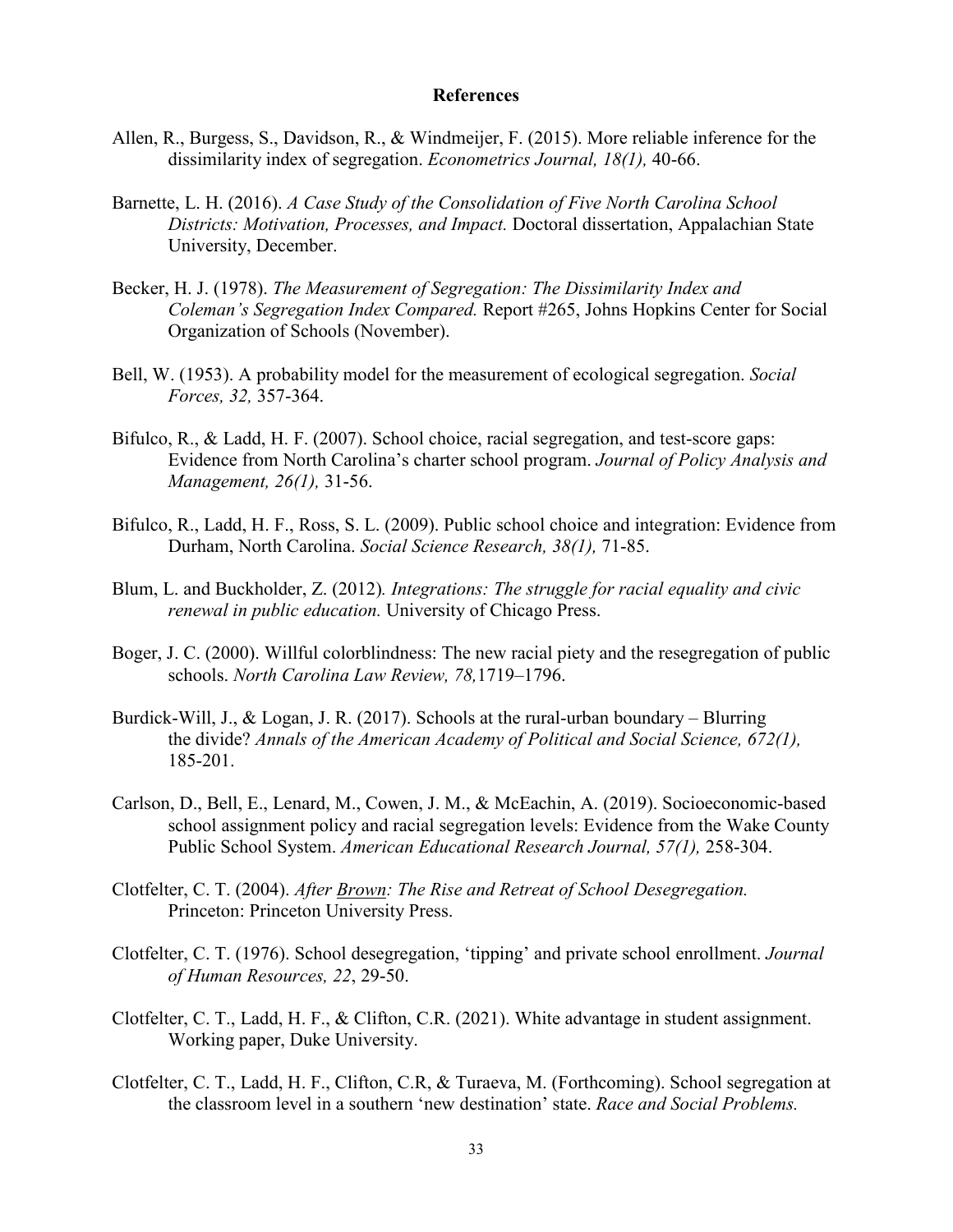- Clotfelter, C. T., Ladd, H. F., & Vigdor, J. L. (2003). Segregation and resegregation in North Carolina's public school classrooms. *North Carolina Law Review, 81*, 1463-1511.
- Clotfelter, C. T., Ladd, H. F., & Vigdor, J. L. (2006). Federal oversight, local control, and the specter of 'resegregation' in southern schools. *American Law and Economics Review, 8,* 1-43.
- Clotfelter, C. T., Ladd, H. F., & Vigdor, J. L. (2008). School segregation under color-blind jurisprudence: The case of North Carolina. *Virginia Journal of Social Policy & the Law, 16*, 46-86.
- Clotfelter, C. T., Ladd, H. F., & Vigdor, J. L. (2013). Racial and economic diversity in North Carolina's schools: An update. *Sanford School Working Paper SAN13-03*.
- Cohodes, S. R., & Parham, K. S. (2021). Charter schools' effectiveness, mechanisms, and competitive influence. NBER Working Paper 28477, February. Access: <https://www.nber.org/papers/w28477>
- Coleman, J. S., Kelly, S. D., & Moore, J. A. (1975). *Trends in School Segregation, 1968-1973.*  Washington, D.C.: Urban Institute, August: <https://files.eric.ed.gov/fulltext/ED117252.pdf>
- Crowley, M., Lichter, D. T., & Turner, R. N. (2015). Diverging fortunes? Economic well-being of Latinos and African Americans in new rural destinations. *Social Science Research, 51,* 77–92.
- Cutler, D. M., Glaeser, E. L., & Vigdor, J. L. (1999). The rise and decline of the American ghetto. *Journal of Political Economy, 107(3),* 455–506.
- Davis, D., Bhatt, R., & Schwartz, K. (2013). School segregation in the era of accountability. *Social Currents, 2*, 239-259.
- Egalite, A. J., Stallings, D. T., Porter, S. R. (2020). An analysis of the effects of North Carolina's Opportunity Scholarship Program on student achievement. *AREA Open, 6(1),* 1-15.
- Federal Register. (2017, April 10). U.S. Department of Agriculture, Child Nutrition Program: Income Eligibility Guidelines. 82(67). Retrieved 12/13/2017 from <https://www.gpo.gov/fdsys/pkg/FR-2017-04-10/pdf/2017-07043.pdf>
- Fiel, J. (2013). Decomposing school resegregation: Social closure, racial imbalance, and racial isolation. *American Sociological Review, 78,* 828-848.
- Frankenberg, E. (2013). The role of residential segregation in contemporary school segregation. *Education and Urban Society, 45(5),* 548-570.
- Frankenberg, E., Siegel-Hawley, G., & Wang, J. (2011). Choice without equity: Charter school segregation. *Education Policy Analysis Archives, 19(1)*, 1-92.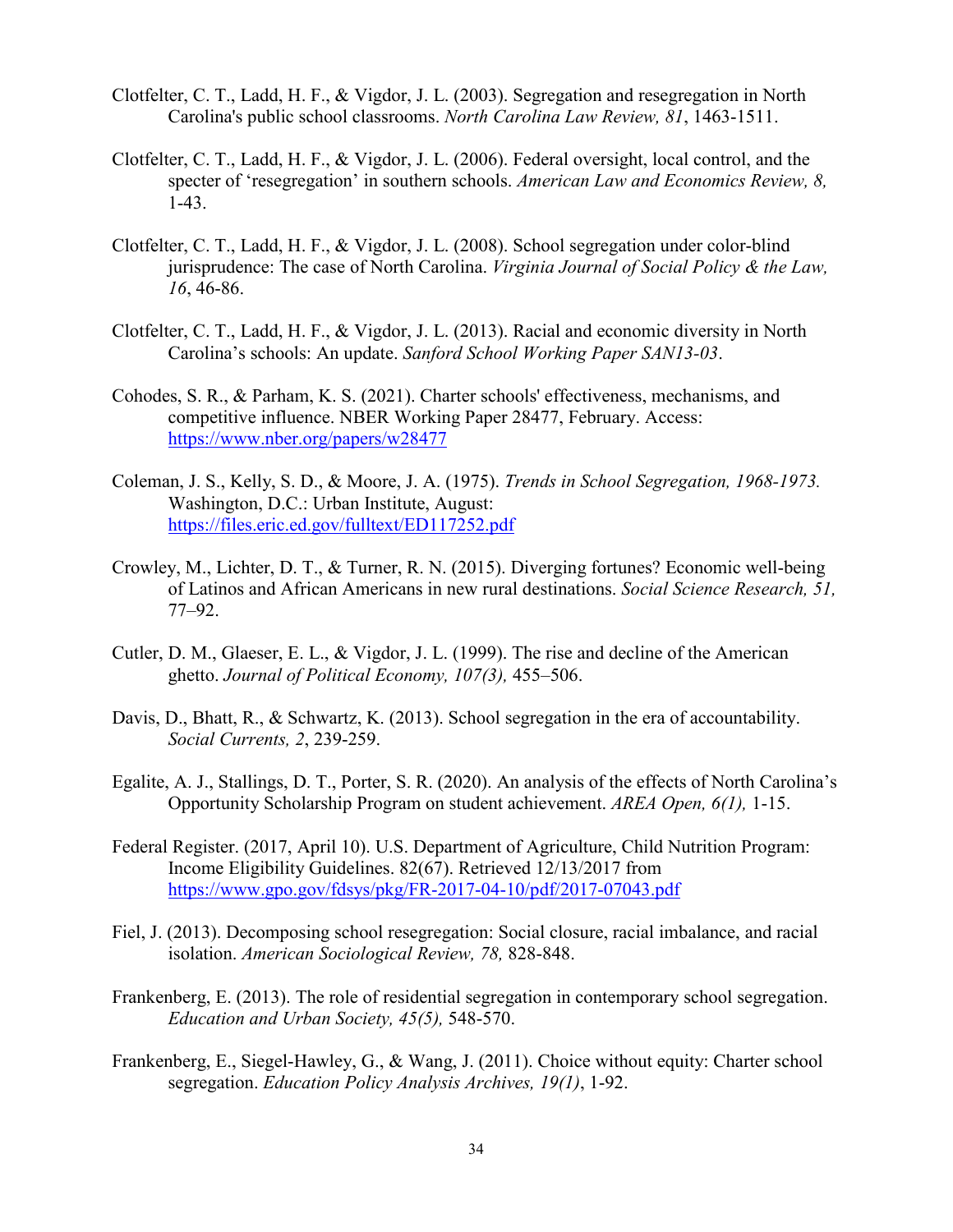- Frankenberg, E., Ee, J., Ayscue, J. B., & Orfield, G. (2019). *Harming our common future: America's segregated schools 65 Years after Brown* (Los Angeles: The Civil Rights Project, May 10).
- Frankenberg, E., Hawley-Siegel, G., & Diem, S. (2017). Segregation by district boundary line: The fragmentation of Memphis Area Schools. *Educational Researcher, 46,* 449-463.
- Frey, W. H., & Farley, R. (1996). Latino, Asian, and Black segregation in U.S. metropolitan areas: Are multiethnic metros different? *Demography, 33,* 35–50.
- Gans, H. J. (1999). The possibility of a new racial hierarchy in the Twenty-First Century United States. In M. Lamont (Ed.), *The cultural territories of race* (pp. 371-390). University of Chicago Press.
- García, A. S., & Schmalzbauer, L. (2017). Placing assimilation theory: Mexican immigrants in urban and rural America. *The Annals of the American Academy of Political and Social Science, 672(1),* 64-82.
- Goldhaber, D., Quince, V., & Theobald, R. (2017). Has it always been this way? Tracing the evolution of teacher quality gaps in U.S. public schools. *American Educational Research Journal, 55(1),* 171-201.
- Governing the States and Localities. (n.d.). Retrieved 05/31/2018 from Total School Districts, Student Enrollment by State and Metro Area: [http://www.governing.com/gov](http://www.governing.com/gov-data/education-data/school-district-totals-average-enrollment-statistics-for-states-metro-areas.html)[data/education-data/school-district-totals-average-enrollment-statistics-for-states-metro](http://www.governing.com/gov-data/education-data/school-district-totals-average-enrollment-statistics-for-states-metro-areas.html)[areas.html](http://www.governing.com/gov-data/education-data/school-district-totals-average-enrollment-statistics-for-states-metro-areas.html)
- Grant, G. (2009). *Hope and despair in the American city: Why there are no bad schools in Raleigh.* Harvard University Press.
- Griffith, D. (1995). *Hay Trabajo:* Poultry processing, rural industrialization, and the Latinization of low-wage labor. In D. D. Stull, M. J. Broadway, & D. Griffith (Eds.), *Any way you cut it: Meat processing and small-town America.* University Press of Kansas.
- James, D. R., & Taeuber, K. E. (1985). Measures of segregation. *Sociological Methodology, 15,*  1-32.
- Johnson, R. C. (2015). Long-run impacts of school desegregation and school quality on adult . attainments. NBER Working Paper 16664.
- Johnson, R. & King, D. (2018). 'Race was a motivating factor:' Re-segregated schools in the American states. *Journal of International and Comparative Social Policy, 35,* 75-95.
- Kahlenberg, R. D. (Ed.) (2012). *The future of school integration: Socioeconomic diversity as an educational reform strategy.* Century Foundation.
- King, D. S., & Smith, R. M. (2011). *Still a house divided: Race and politics in Obama's America.* Princeton University Press.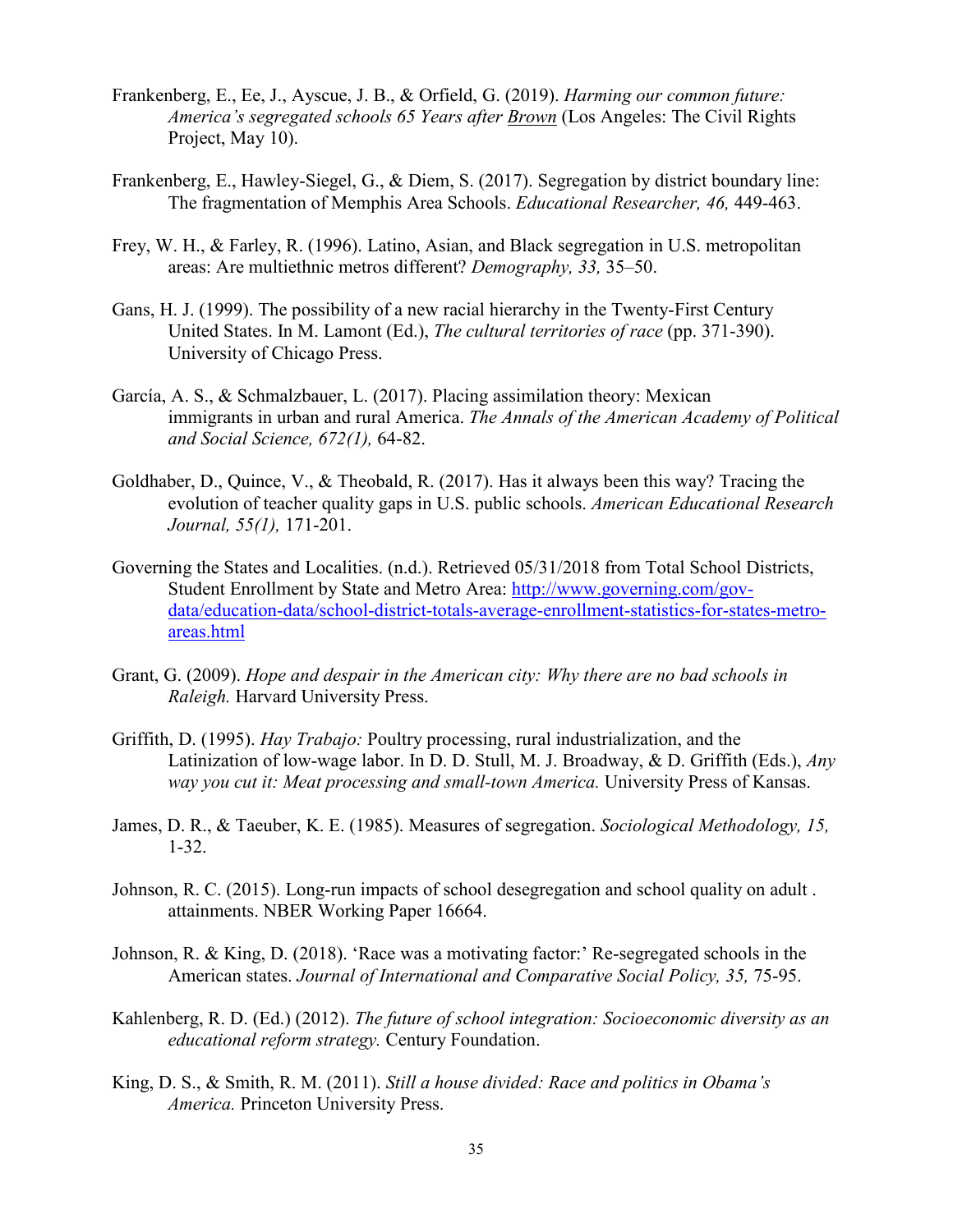- Ladd, H. F., Clotfelter, C. T., & Holbein, J. B. (2017). The growing segmentation of the charter school sector in North Carolina*. Education Finance and Policy, 12*, 536-563.
- Lee, B. A., Iceland, J., Farrell, C. R., & Sharp, G. (2017). Ethnoracial diversity across the ruralurban continuum. *The Annals of the American Academy of Political and Social Science, 672(1),* 26-45.
- Lichter, D. T., Parisi, D., & Taquino, M. C. (2016). Emerging patterns of Hispanic residential segregation: Lessons from rural and small town America. *Rural Sociology, 81,* 483-518.
- Lichter, D. T., Parisi, D., & Taquino, M. C. (2018). White integration or segregation? The racial and ethnic transformation of rural and small town America. *City & Community, 17(3),* 702-719.
- Logan, J. R., & Burdick-Will, J. (2017). School segregation and disparities in urban, suburban, and rural areas. *Annals of the American Academy of Political and Social Science, 672,*185-201.
- Logan, J. R., & Burdick-Will, J. (2016). School segregation, charter schools, and access to quality education. *Journal of Urban Affairs, 38(3),* 323-243.
- Macartney, H., & Singleton, J. D. (2018). School boards and student segregation. *Journal of Public Economics, 164,* 165-182.
- Marcotte, D. E., & Dalane, K. (2019). Socioeconomic segregation and school choice in American public schools. *Educational Researcher, 48(8),* 493-503.
- Mazza, A. (2017). Dealing with the bias of the dissimilarity index of segregation. *Revista Intaliana di Economia Demografia e Statistica, 71,* 25-34.
- Mickelson, R. A., Giersch, J., Nelson, A. H., & Bottia. M. C. (2018). Do charter schools undermine efforts to create racially and socioeconomically diverse public schools? In I. C. Rotberg & J. L. Glazer (Eds.), *Choosing charters: Better schools or more segregation?* (Ch. 8). Teachers College Press.
- Monarrez, T., Kisida, B., & Chingos, M. (2019). Charter school effects on school segregation. Urban Institute, Research Report. Access: <https://www.urban.org/research/publication/charter-school-effects-school-segregation>
- North Carolina Justice Center (2019). *An act to incorporate measures of segregation into state accountability models.* Unpublished draft bill, May 2019.
- Nordstrom, K. (2018). *Stymied by segregation: How integration can transform North Carolina schools and the lives of its students*. Raleigh: North Carolina Justice Center.
- North Carolina Legislature. (2018). *Report of the Joint Legislative Study Committee on the Division of Local School Administrative Units*. Access: [https://ncleg.net/documentsites/committees/bcci-](https://ncleg.net/documentsites/committees/bcci-6701/Final%20Report%20of%20the%20Jt%20Leg%20Study%20Committee%20on%20Division%20of%20Local%20School%20Admin%20Units.pdf)[6701/Final%20Report%20of%20the%20Jt%20Leg%20Study%20Committee%20on%20](https://ncleg.net/documentsites/committees/bcci-6701/Final%20Report%20of%20the%20Jt%20Leg%20Study%20Committee%20on%20Division%20of%20Local%20School%20Admin%20Units.pdf)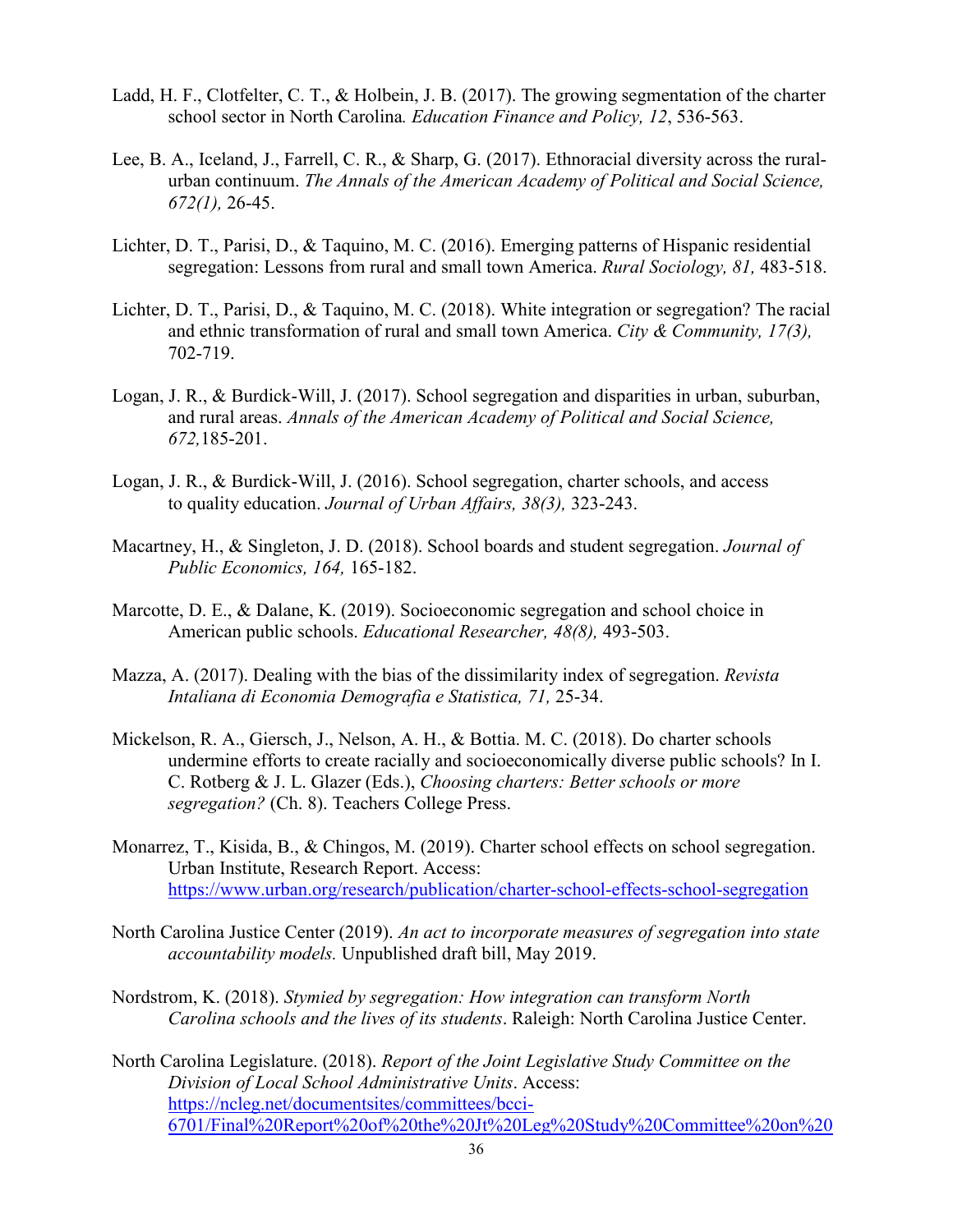[Division%20of%20Local%20School%20Admin%20Units.pdf](https://ncleg.net/documentsites/committees/bcci-6701/Final%20Report%20of%20the%20Jt%20Leg%20Study%20Committee%20on%20Division%20of%20Local%20School%20Admin%20Units.pdf)

- Orfield, G., Ee, J., & Coughlan, R. (2017). *New Jersey's segregated schools: Trends and paths forward*. UCLA Civil Rights Project. Access: [https://www.civilrightsproject.ucla.edu/research/k-12-education/integration-and](https://www.civilrightsproject.ucla.edu/research/k-12-education/integration-and-diversity/new-jerseys-segregated-schools-trends-and-paths-forward/New-Jersey-report-final-110917.pdf)[diversity/new-jerseys-segregated-schools-trends-and-paths-forward/New-Jersey-report](https://www.civilrightsproject.ucla.edu/research/k-12-education/integration-and-diversity/new-jerseys-segregated-schools-trends-and-paths-forward/New-Jersey-report-final-110917.pdf)[final-110917.pdf](https://www.civilrightsproject.ucla.edu/research/k-12-education/integration-and-diversity/new-jerseys-segregated-schools-trends-and-paths-forward/New-Jersey-report-final-110917.pdf)
- Owens, A., Reardon, S., & Jencks, C. (2016). Income segregation between schools and school districts. *American Education Research Journal, 53(4)*, 1159-1197.
- Portes, A., & Rumbaut, R. G. (2014). *Immigrant America: A portrait*. University of California Press.
- Reardon, S. F. (2016). School segregation and racial academic achievement gaps. *RSF: The Russell Sage Foundation Journal of the Social Sciences, 2(5),* 34-57.
- Reardon, S. F., & Yun, J. T. (2003). Integrating neighborhoods, segregating schools: The retreat from school desegregation in the South, 1990-2000," *North Carolina Law Review, 81,* 1563-1596.
- Reardon, S. F., Grwal, E. T., Kalogrides, D., & Greenberg, E. (2012). *Brown* fades: The end of court-ordered school desegregation and the resegregation of American public schools*. Journal of Policy Analysis and Management, 31(4),* 876-904.
- Reardon, S. F., & Owens, A. (2014). 60 years after *Brown*: Trends and consequences of school segregation. *Annual Review of Sociology, 40,* 199-218.
- Saporito, S., & Sohoni, D. (2006). Coloring outside the lines: Racial segregation in public schools and their attendance boundaries. *Sociology of Education*, *79(2)*, 81-105.
- Showalter, D., Hartman, S. L., Johnson, J., & Klein, B. (2019). *Why rural matters 2018-19: The time is now.* Rural School and Community Trust. Access: <http://files.eric.ed.gov/fulltext/ED604580.pdf>
- Sohoni, D. & Saporito, S. (2009). Mapping school segregation: Using GIS to explore racial segregation between schools and their corresponding attendance areas. *American Journal of Education*, *115(4),* 569-600.
- Southern Education Foundation. (2016). *Race and ethnicity in a new era of public funding of private schools: Private school enrollment in the South and the nation.* Access: <https://www.southerneducation.org/publications/historyofprivateschools/>
- Stroub, K. J., & Richards, M. P. (2013). From resegregation to reintegration: Trends in the racial/ethnic segregation of metropolitan public schools, 1993-2009. *American Education Research Journal, 50*, 497-531.
- Theil, H., & Finizza, A. J. (1971). A note on the measurement of racial integration of schools by means of informational concepts. *Journal of Mathematical Sociology, 1,* 187- 194.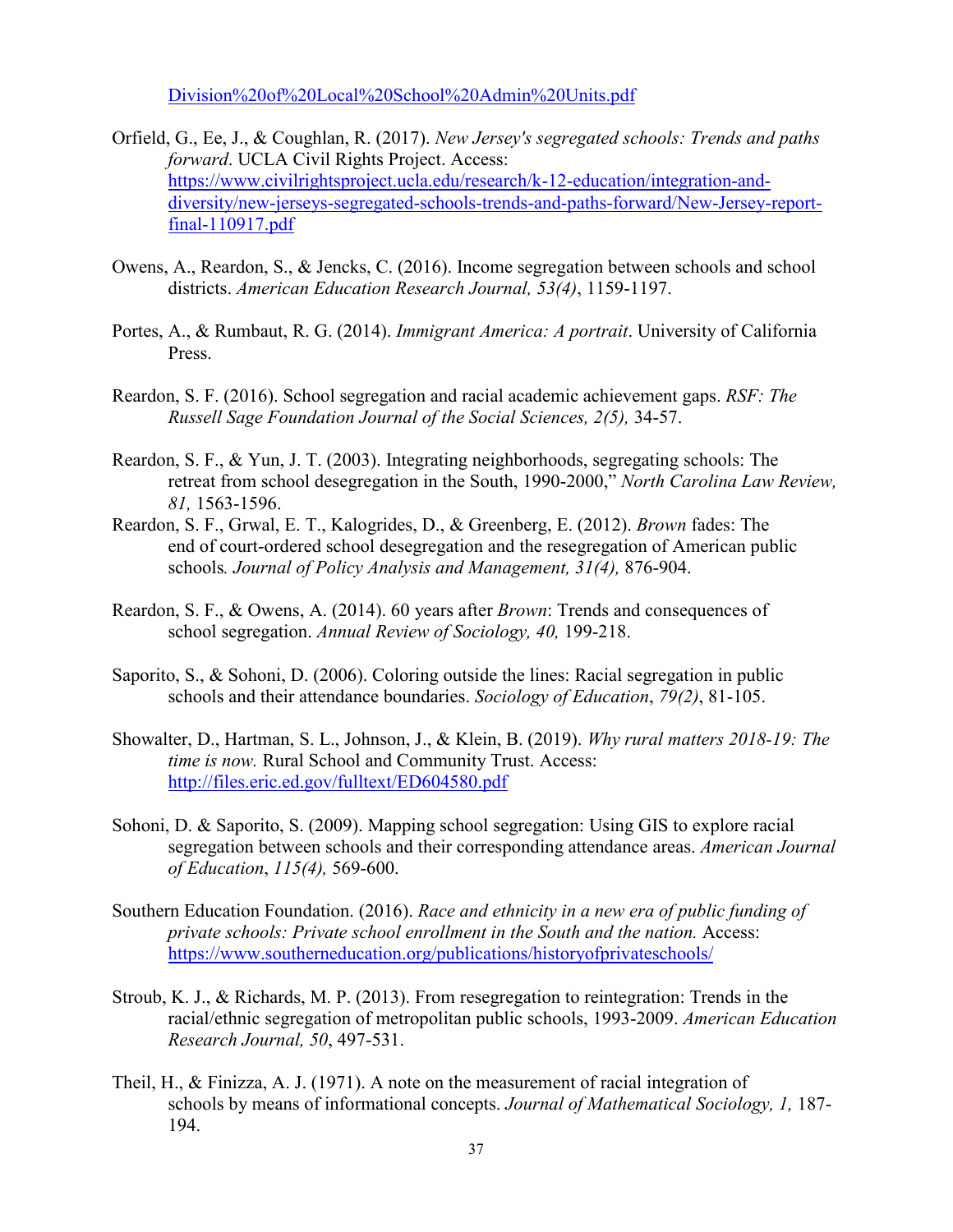- Wahl, A. M. G., Breckenridge, R. S., & Gunkel, S. E. (2007). Latinos residential segregation and spatial assimilation in micropolitan areas: Exploring the American dilemma on a new frontier. *Social Science Research, 36(3),* 995-1020.
- Wong, D. W. S. (2003). Spatial decomposition of segregation indices: A framework toward measuring segregation at multiple levels. *Geographical Analysis, 35(3),* 179-194.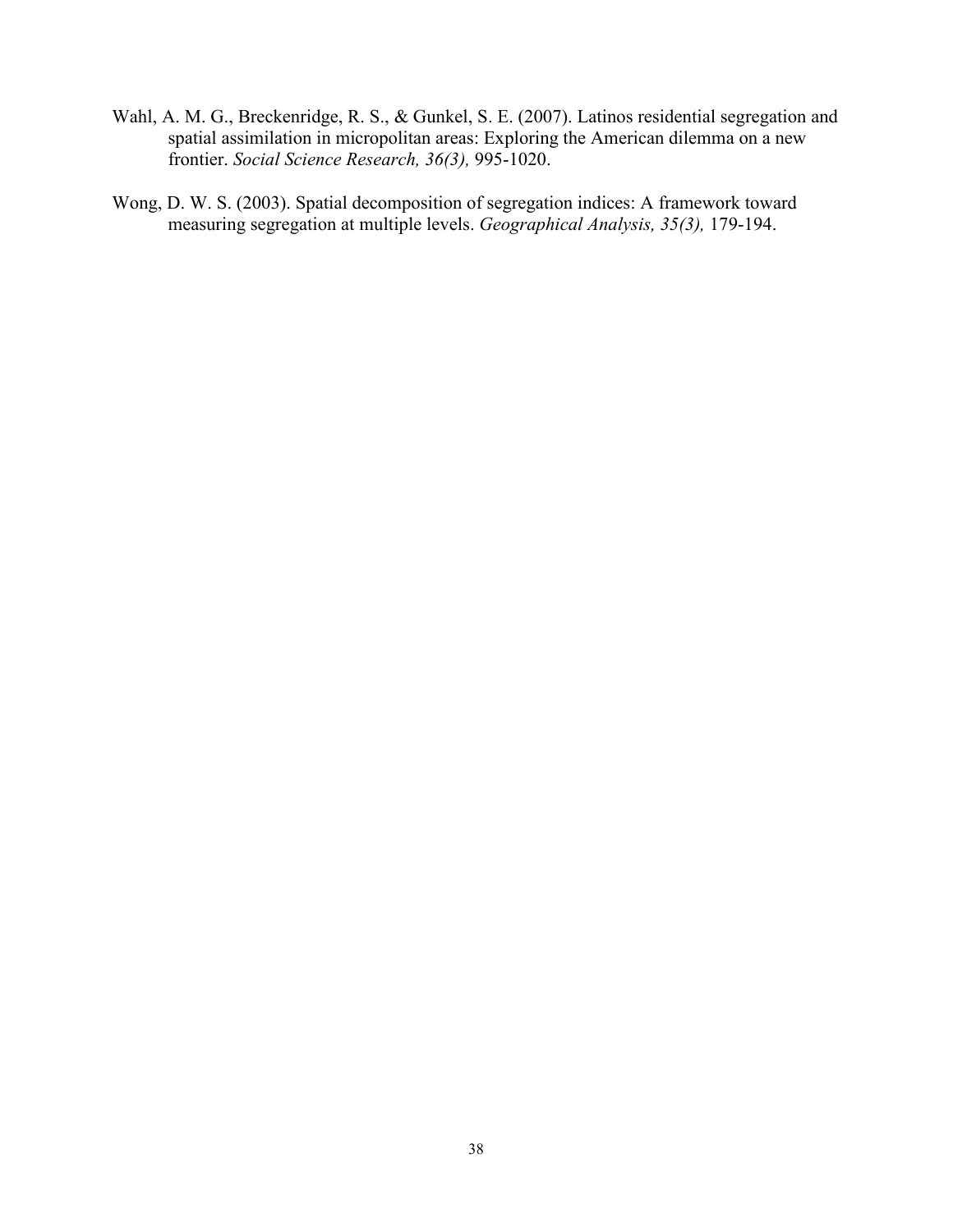



Notes: The two maps for percent Black designate counties where the percentage of students who were Black was less than 25%, 25-50%, and more than 50%, respectively, in 1998 and 2016. The two maps for percent Hispanic designate counties where the percentage of students who were Hispanic was less than 5%, 5-20%, and more than 20%, respectively, in 1998 and 2016. Groups include lower bound.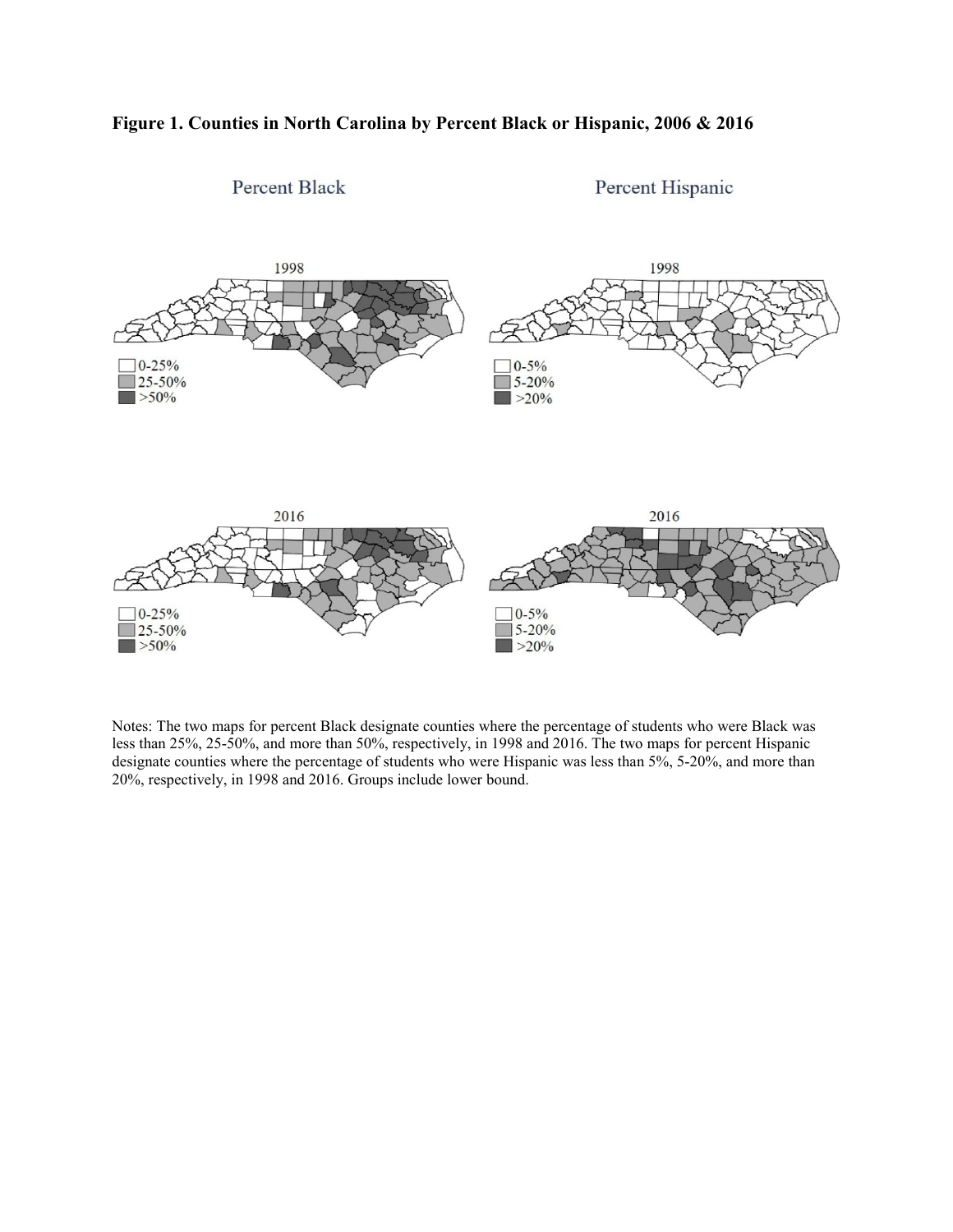**Figure 2. Percent Nonwhite and Actual Exposure of White to Nonwhite Students, NC Counties, 2016**



Notes: The length of each bar corresponds to the proportion of a county's students who were nonwhite (Pn), and the length of the light portion is the exposure rate of white to nonwhite students (Ewn), as defined in the text. The Coleman index of segregation is equal to the portion of the entire bar taken up by the dark portion (Pn - Ewn), which is the portion of exposure that was precluded as a consequence of segregation.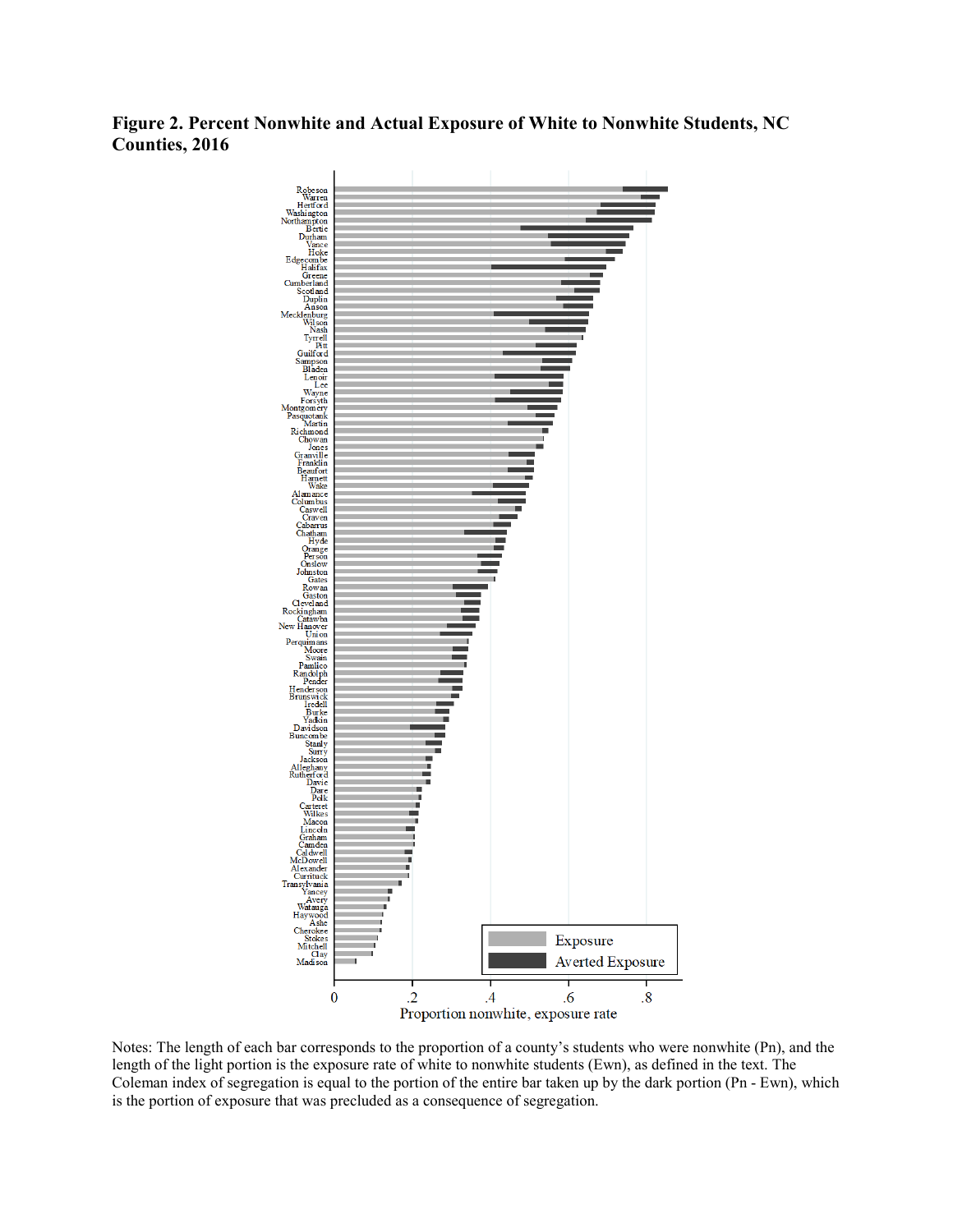|                                            |           | <b>Total Enrollment</b> |           |      | <b>Traditional</b><br>public school |                | Private<br><b>Charter</b> |     |           | Private<br>(NCES Data) |      |           |      |                |     |
|--------------------------------------------|-----------|-------------------------|-----------|------|-------------------------------------|----------------|---------------------------|-----|-----------|------------------------|------|-----------|------|----------------|-----|
| <b>Region</b>                              | 1998      | 2006                    | 2016      |      |                                     | 1998 2006 2016 | 1998                      |     | 2006 2016 | 1998                   |      | 2006 2016 |      | 1998 2006 2016 |     |
| <b>State of North Carolina</b>             | 1,315,566 | 1,507,910               | 1,638,915 | 93.4 | 92.0                                | 89.2           | 0.4                       | 1.8 | 4.9       | 6.2                    | 6.1  | 6.0       | 5.8  | 5.2            | 5.0 |
| <b>Five largest counties</b>               |           |                         |           |      |                                     |                |                           |     |           |                        |      |           |      |                |     |
| Mecklenburg (Charlotte)                    | 110,373   | 145,285                 | 177,741   | 87.0 | 85.4                                | 82.3           | 0.1                       | 2.0 | 7.3       | 13.0                   | 12.6 | 10.4      | 12.8 | 10.3           | 8.8 |
| Wake (Raleigh)                             | 99,291    | 139,375                 | 185,372   | 90.4 | 86.8                                | 85.0           | 0.6                       | 3.6 | 5.7       | 9.0                    | 9.6  | 9.3       | 7.7  | 8.1            | 8.3 |
| Guilford (Greensboro)                      | 65,588    | 77,098                  | 84,826    | 91.3 | 89.4                                | 86.2           | 0.0                       | 1.9 | 6.3       | 8.7                    | 8.7  | 7.4       | 8.1  | 7.7            | 7.2 |
| Cumberland (Fayetteville)                  | 54,064    | 56,993                  | 56,545    | 94.4 | 93.3                                | 90.5           | 0.0                       | 0.1 | 1.9       | 5.6                    | 6.5  | 7.5       | 5.8  | 5.7            | 4.9 |
| Forsyth (Winston-Salem)                    | 49,436    | 58,236                  | 61,421    | 87.0 | 87.4                                | 88.1           | 1.6                       | 3.2 | 4.6       | 11.4                   | 9.4  | 7.3       | 11.3 | 8.5            | 5.9 |
| Other urban<br>counties $(N=28)$           | 484,025   | 541,292                 | 581,118   | 93.2 | 92.9                                | 90.5           | 0.2                       | 1.2 | 3.5       | 6.6                    | 5.9  | 6.0       | 6.2  | 5.1            | 5.1 |
| <b>Rural</b><br>counties $(N=67)$          | 450,663   | 482,390                 | 475,355   | 97.2 | 96.8                                | 95.4           | $0.0\,$                   | 0.5 | 2.1       | 2.8                    | 2.7  | 2.5       | 2.5  | 2.2            | 1.8 |
| Included other urban counties<br>$(N=27)$  | 476,214   | 533,401                 | 572,254   | 93.1 | 92.8                                | 90.5           | 0.2                       | 1.3 | 3.4       | 6.6                    | 5.9  | 6.1       | 6.2  | 5.1            | 5.1 |
| <b>Included rural</b><br>counties $(N=58)$ | 425,212   | 457,088                 | 451,960   | 97.2 | 96.7                                | 95.1           | 0.0                       | 0.5 | 2.3       | 2.8                    | 2.8  | 2.5       | 2.5  | 2.3            | 1.8 |

#### **Table 1. Distribution of North Carolina K-12 Students by School Type and County or County Group, 1998, 2006, and 2016**

Sources: National Center for Education Statistics, Common Core of Data, Private School Universe Data, NC Department of Administration Private School Data; authors' calculations. Notes: Measures display proportion of category enrollments by sector. Included other urban/rural counties are those counties which had nonwhite student populations greater than or equal to 4% of the total student population in 1998. Urban counties are those where at least half of the total population lived in urban areas in 2000.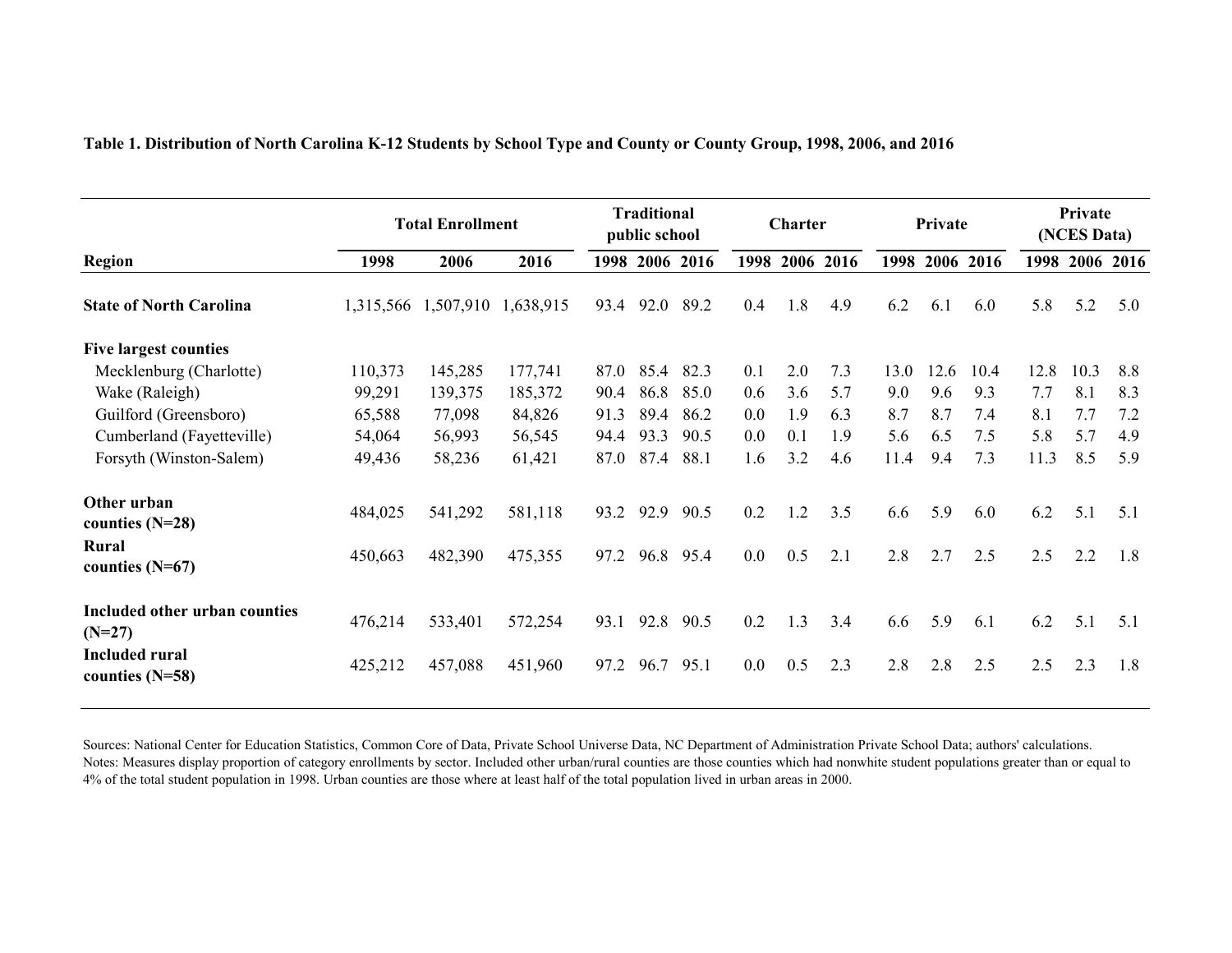|                                           |      | <b>White/Nonwhite</b><br>Coleman (a) |      |      | <b>Dissimilarity</b><br>index (b) |             |      | <b>Entropy</b><br>index(c) |      |            | Economic dissimilarity $(d)^*$   |      |             |                               |
|-------------------------------------------|------|--------------------------------------|------|------|-----------------------------------|-------------|------|----------------------------|------|------------|----------------------------------|------|-------------|-------------------------------|
| <b>Region</b>                             |      | 1998 2006 2016                       |      |      | 1998 2006 2016                    |             |      | 1998 2006 2016             |      | <b>TPS</b> | <b>TPS TPS</b><br>1998 2006 2014 |      | All<br>2014 | All<br>public schools<br>2014 |
| <b>State of North</b><br>Carolina (N=90)  |      | $0.16$ 0.19                          | 0.19 | 0.34 | 0.37                              | 0.36        | 0.14 | $0.15$ 0.13                |      |            | $0.31 \quad 0.29$                | 0.31 | 0.32        | 0.35                          |
| <b>Five largest counties</b>              |      |                                      |      |      |                                   |             |      |                            |      |            |                                  |      |             |                               |
| Mecklenburg                               | 0.21 | 0.38                                 | 0.37 | 0.38 |                                   | $0.56$ 0.58 | 0.16 | 0.24                       | 0.23 | 0.36       | 0.44                             | 0.47 | 0.48        | 0.53                          |
| Wake                                      | 0.09 | 0.15                                 | 0.18 | 0.26 | 0.31                              | 0.34        | 0.09 | 0.12                       | 0.15 | 0.33       | 0.27                             | 0.31 | 0.33        | 0.37                          |
| Guilford                                  | 0.30 | 0.33                                 | 0.30 | 0.47 | 0.47                              | 0.48        | 0.22 | 0.22                       | 0.18 | 0.41       | 0.40                             | 0.42 | 0.44        | 0.47                          |
| Cumberland                                | 0.15 | 0.17                                 | 0.15 | 0.33 | 0.36                              | 0.35        | 0.10 | 0.11                       | 0.09 | 0.28       | 0.25                             | 0.29 | 0.30        | 0.34                          |
| Forsyth                                   | 0.21 | 0.32                                 | 0.29 | 0.37 | 0.49                              | 0.47        | 0.18 | 0.22                       | 0.18 | 0.33       | 0.43                             | 0.45 | 0.46        | 0.49                          |
| Included other urban<br>counties $(N=27)$ |      | $0.15$ 0.17                          | 0.16 | 0.34 | $0.35$ 0.33                       |             | 0.14 | $0.13$ $0.12$              |      | 0.31       | 0.27                             | 0.29 | 0.30        | 0.33                          |
| Included rural<br>counties $(N=58)$       | 0.14 | 0.14                                 | 0.13 | 0.33 | 0.32                              | 0.29        | 0.13 | 0.12                       | 0.10 | 0.27       | 0.23                             | 0.23 | 0.25        | 0.27                          |

**Table 2. Segregation in North Carolina Schools, Selected Counties and Divisions: Alternative Measures**

Sources: National Center for Education Statistics, Common Core of Data, Private School Universe; authors' calculations.

\*Comparable data on free lunch eligibility in 2016 not available. See text.

Note: Segregation indices for the state and county groups are weighted averages of county statistics, where weights are county enrollments. Urban counties are those where at least half of the population lived in urban areas in 2000. State measures include counties which had nonwhite student populations greater than or equal to 4% of the total student population in 1998.

a) White/nonwhite Coleman index. See text, equation (2).

b) See text, equation (1).

c) See text.

d) See text.

TPS is traditional public schools. All public include charter schools and TPS. All schools include public and private schools.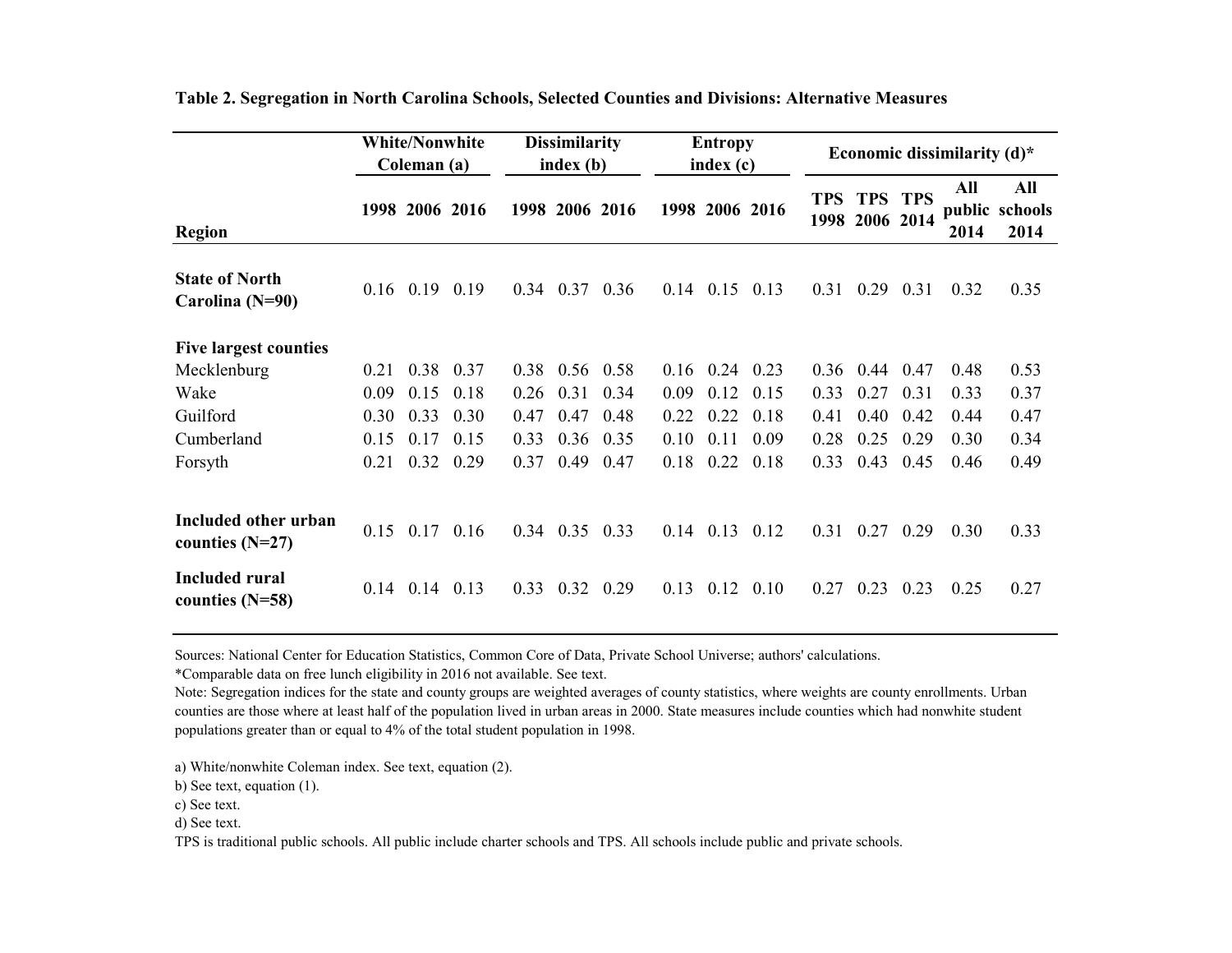|                                        | Reduced exposure due to racial disparities |                                                          | <b>Total</b>  |                                     |                                              |
|----------------------------------------|--------------------------------------------|----------------------------------------------------------|---------------|-------------------------------------|----------------------------------------------|
| <b>County and prominent instrument</b> | <b>Private and</b><br>public<br>sectors    | <b>Charter and</b><br>TPS sectors districts districts or | <b>School</b> | <b>Schools</b><br>within<br>sectors | proportional<br>reduction in<br>exposure (a) |
| Private schools prominent              |                                            |                                                          |               |                                     |                                              |
| Bertie                                 | 0.36                                       | 0.00                                                     | 0.00          | 0.02                                | 0.38                                         |
| Northampton                            | 0.19                                       | 0.00                                                     | 0.00          | 0.02                                | 0.21                                         |
| Hertford                               | 0.15                                       | 0.00                                                     | 0.00          | 0.02                                | 0.17                                         |
| Charter schools prominent              |                                            |                                                          |               |                                     |                                              |
| Vance                                  | 0.09                                       | 0.14                                                     | 0.00          | 0.03                                | 0.26                                         |
| Martin                                 | 0.00                                       | 0.12                                                     | 0.00          | 0.09                                | 0.21                                         |
| Durham                                 | 0.11                                       | 0.07                                                     | 0.00          | 0.09                                | 0.28                                         |
| Multiple districts prominent           |                                            |                                                          |               |                                     |                                              |
| Davidson                               | 0.01                                       | 0.00                                                     | 0.29          | 0.02                                | 0.32                                         |
| Halifax                                | 0.04                                       | 0.01                                                     | 0.37          | 0.01                                | 0.42                                         |
| Randolph                               | 0.01                                       | 0.01                                                     | 0.11          | 0.05                                | 0.18                                         |
| Within-districts and sectors prominent |                                            |                                                          |               |                                     |                                              |
| Mecklenburg                            | 0.08                                       | 0.05                                                     | 0.00          | 0.24                                | 0.37                                         |
| Union                                  | 0.00                                       | 0.00                                                     | 0.00          | 0.23                                | 0.24                                         |
| Alamance                               | 0.03                                       | 0.03                                                     | 0.00          | 0.22                                | 0.28                                         |

**Table 3. Noteworthy Examples of Four Segregation-Serving Instruments, 2016**

Sources: National Center for Education Statistics, Common Core of Data, Private School Universe; authors' calculations. See Appendix Table A3 and text.

Notes: Counties with the largest component in each category are shown. a) Equal to the Coleman index. The Coleman index gives the proportional gap between actual exposure of white to nonwhite students and the theoretical maximum exposure (the nonwhite percentage of all students in a county), Swn =  $(Pn - Ewn) / Pn$ , where Ewn is the share of nonwhite students who are enrolled in the school of the average white student. This gap is decomposed into the four components shown. See Appendix A for a fuller description of the decomposition. TPS refers to traditional public schools.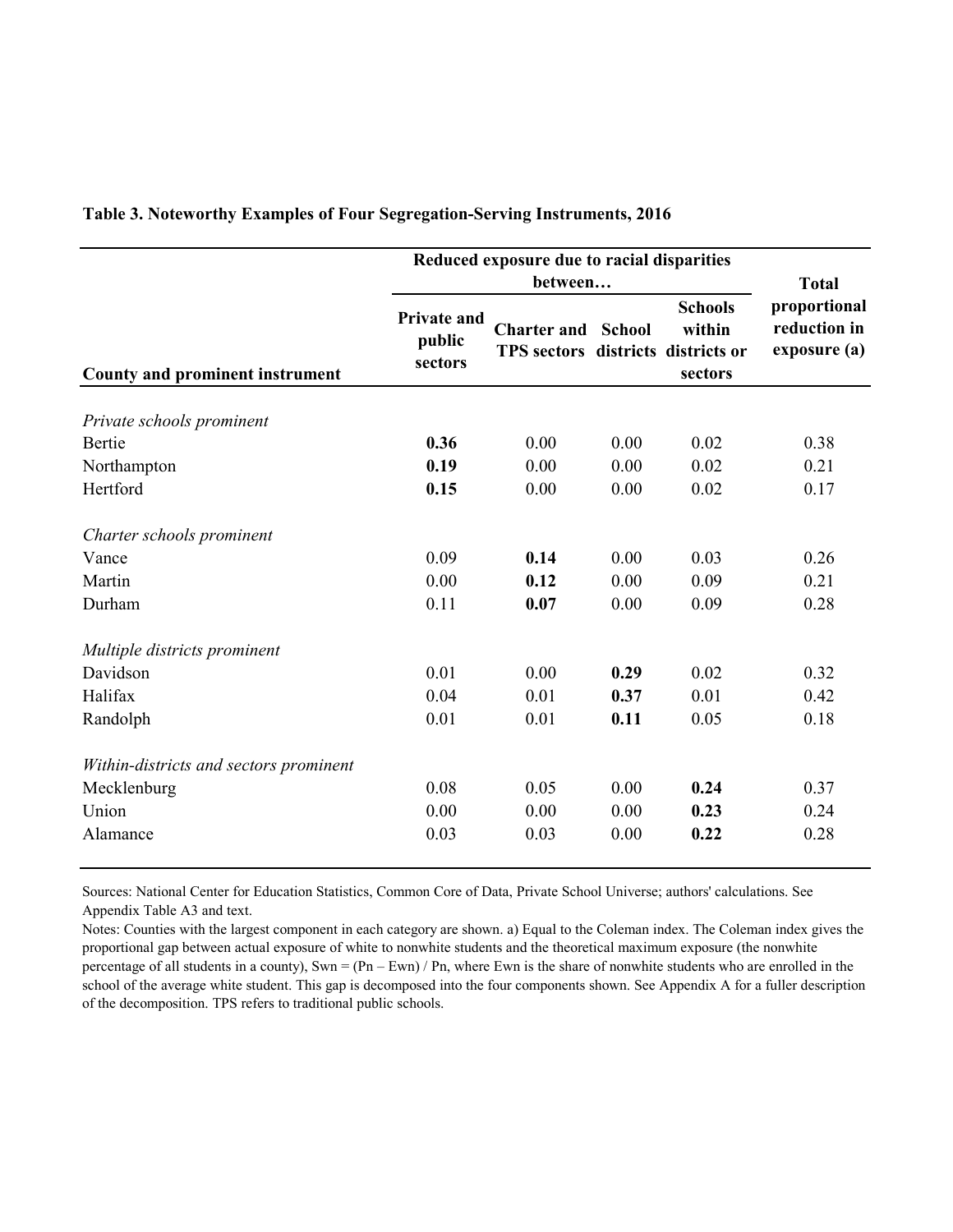| <b>Region</b>                             | <b>Actual</b> | Public/<br>Private | TPS/<br><b>Charter</b> | <b>Between</b><br>districts | Within<br><b>Districts</b><br>and<br><b>Sectors</b> |
|-------------------------------------------|---------------|--------------------|------------------------|-----------------------------|-----------------------------------------------------|
| State of North Carolina (N=90)            | 0.19          | 0.03               | 0.02                   | 0.01                        | 0.13                                                |
| <b>Five largest counties</b>              |               |                    |                        |                             |                                                     |
| Mecklenburg                               | 0.37          | 0.08               | 0.05                   | 0.00                        | 0.24                                                |
| Wake                                      | 0.18          | 0.04               | 0.02                   | 0.00                        | 0.12                                                |
| Guilford                                  | 0.30          | 0.06               | 0.03                   | 0.00                        | 0.21                                                |
| Cumberland                                | 0.15          | 0.03               | 0.00                   | 0.00                        | 0.12                                                |
| Forsyth                                   | 0.29          | 0.04               | 0.03                   | 0.00                        | 0.22                                                |
| Included other urban counties<br>$(N=27)$ | 0.16          | 0.03               | 0.01                   | 0.00                        | 0.12                                                |
| Included rural counties (N=58)            | 0.13          | 0.01               | 0.01                   | 0.03                        | 0.07                                                |

**Table 4. Coleman Index of White/Nonwhite Segregation Decomposed, by Segregation-Serving Instrument, 2015-2016**

Sources: National Center for Education Statistics, Common Core of Data, Private School Universe; authors' calculations.

Notes: Indices for the state and county groups are weighted averages of county statistics where weights are county enrollments. State measures include counties which had nonwhite student populations greater than or equal to 4% of the total student population in 1998. The Coleman index gives the proportional gap between actual exposure of white to nonwhite students and the theoretical maximum exposure (the nonwhite percentage of all students in a county). This gap is decomposed into the four components shown. See Appendix A for a fuller description of the decomposition.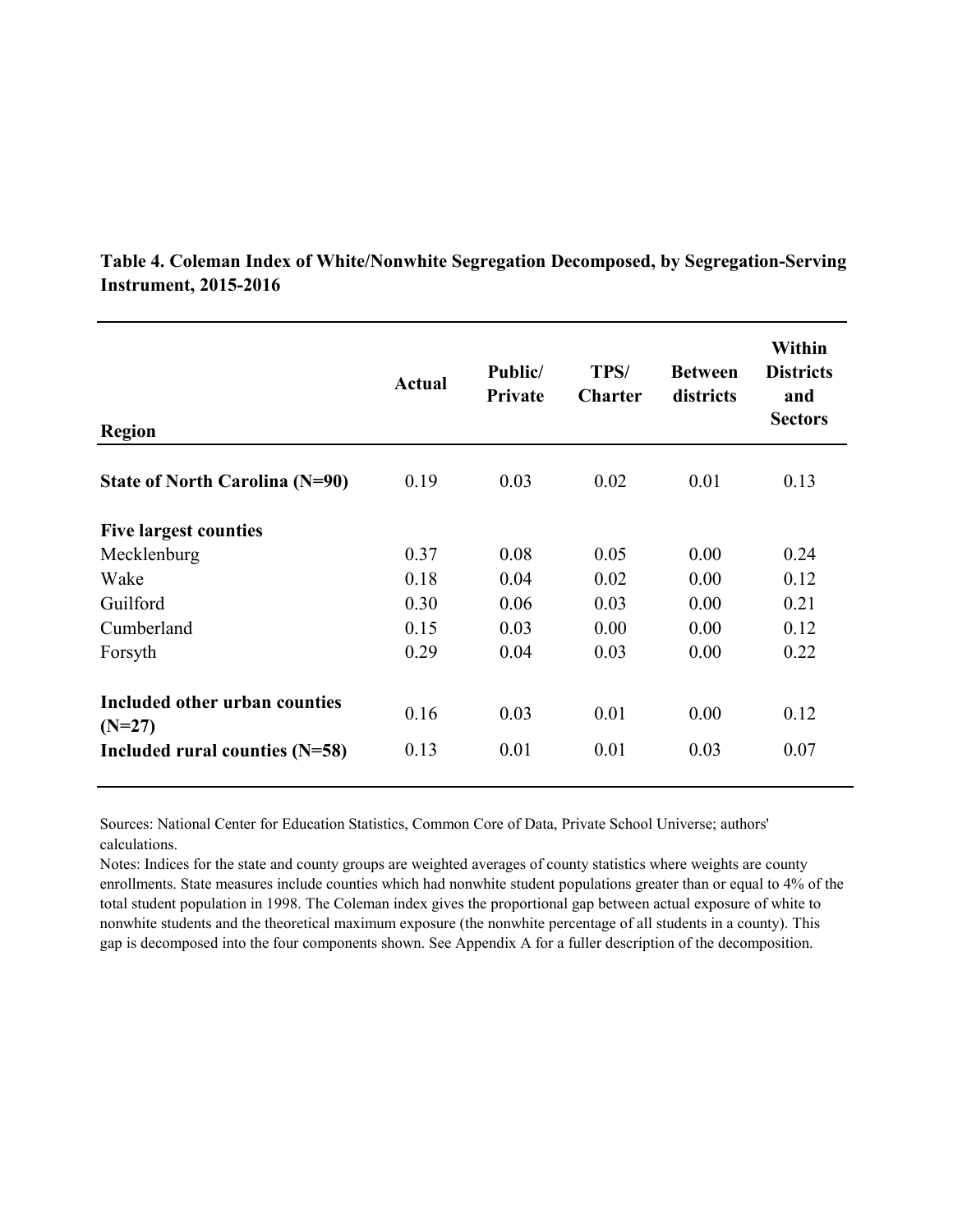|                                        | 1998    | 2006    | 2016    |
|----------------------------------------|---------|---------|---------|
| White students in $80\%$ + schools     | 391,950 | 345,888 | 224,726 |
| As a percentage of all white students  | 46.3    | 39.8    | 27.1    |
| Percentage of these students attending |         |         |         |
| Traditional public schools             | 83.1    | 79.2    | 70.9    |
| Charter schools                        | 0.3     | 3.2     | 9.1     |
| Private schools                        | 16.5    | 17.6    | 20.0    |
| <b>Total</b>                           | 100     | 100     | 100     |

### **Table 5. White Students Enrolled in Schools 80% or Greater White**

Sources: NCES Common Core of Data, Private School Universe; authors' calculations.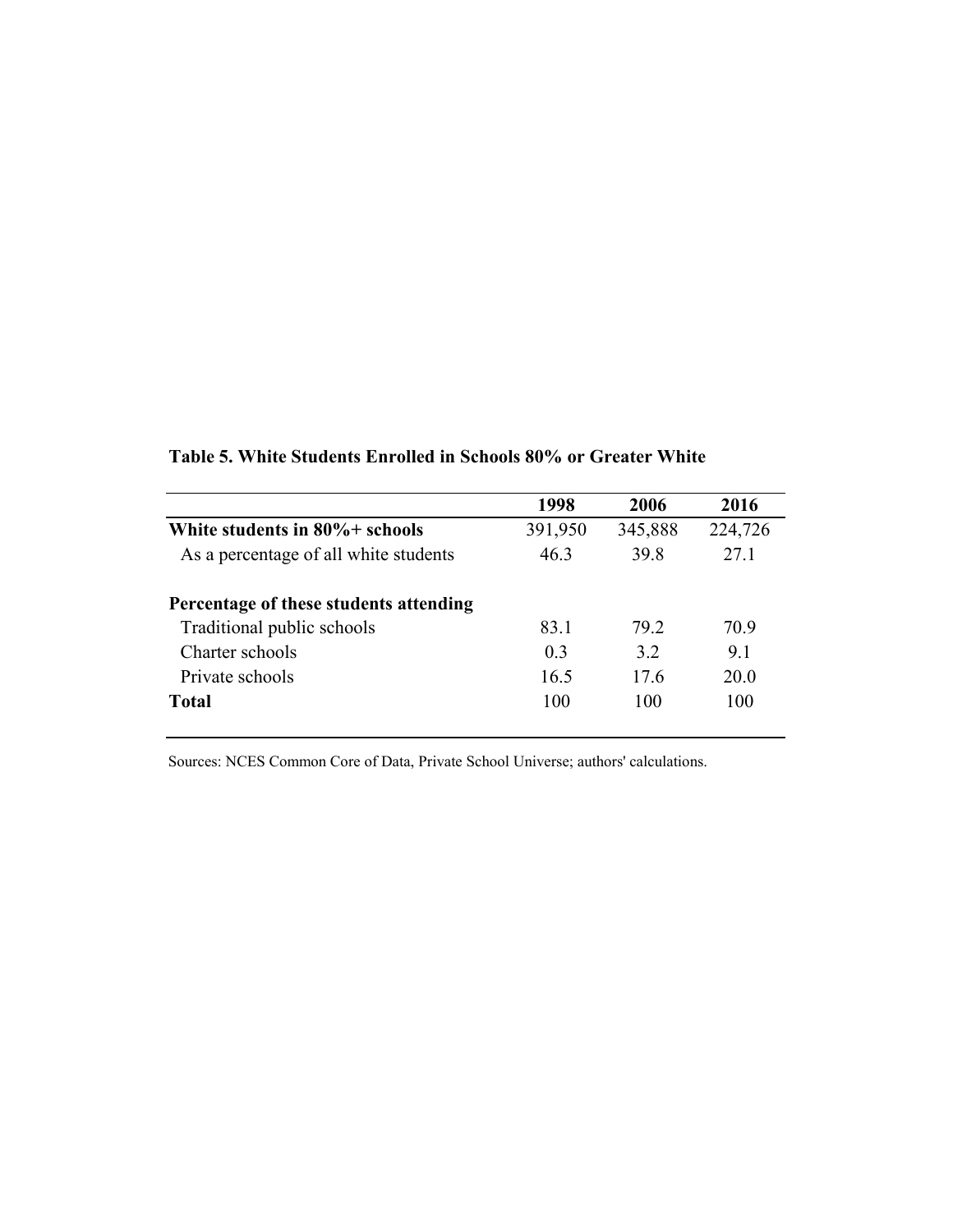### **Table 6. White/Nonwhite Segregation in 11 Metropolitan Areas, 1997/1998 and 2015/2016**

|                              |              |         | 1997/98                 |                                           |                                       |       |         | 2015/16                 |                                           |                                       |
|------------------------------|--------------|---------|-------------------------|-------------------------------------------|---------------------------------------|-------|---------|-------------------------|-------------------------------------------|---------------------------------------|
| Metro Area                   | <b>Total</b> | Public/ | TPS/<br>private charter | <b>Between</b><br><b>TPS</b><br>districts | Within<br>districts<br>and<br>sectors | Total | Public/ | TPS/<br>private charter | <b>Between</b><br><b>TPS</b><br>districts | Within<br>districts<br>and<br>sectors |
|                              | 0.17         | 0.00    | 0.00                    | 0.11                                      |                                       |       | 0.01    | 0.00                    | 0.04                                      | 0.06                                  |
| Asheville                    |              |         |                         |                                           | 0.05                                  | 0.11  |         |                         |                                           |                                       |
| Charlotte-Gastonia-Rock Hill | 0.25         | 0.04    | 0.00                    | 0.08                                      | 0.12                                  | 0.33  | 0.04    | 0.02                    | 0.08                                      | 0.19                                  |
| Durham-Chapel Hill           | 0.23         | 0.04    | 0.01                    | 0.10                                      | 0.08                                  | 0.28  | 0.04    | 0.06                    | 0.11                                      | 0.08                                  |
| Fayetteville                 | 0.15         | 0.03    | 0.00                    | 0.01                                      | 0.12                                  | 0.14  | 0.02    | 0.00                    | 0.00                                      | 0.11                                  |
| Greensboro-High Point        | 0.30         | 0.03    | 0.00                    | 0.08                                      | 0.19                                  | 0.31  | 0.03    | 0.02                    | 0.09                                      | 0.16                                  |
| Greenville                   | 0.11         | 0.06    | 0.00                    | 0.00                                      | 0.05                                  | 0.16  | 0.05    | 0.00                    | 0.00                                      | 0.10                                  |
| Hickory-Lenoir-Morganton     | 0.12         | 0.01    | 0.01                    | 0.05                                      | 0.05                                  | 0.13  | 0.01    | 0.00                    | 0.05                                      | 0.08                                  |
| Raleigh-Cary                 | 0.10         | 0.02    | 0.00                    | 0.00                                      | 0.06                                  | 0.17  | 0.03    | 0.02                    | 0.01                                      | 0.12                                  |
| Rocky Mount                  | 0.20         | 0.06    | 0.00                    | 0.00                                      | 0.13                                  | 0.17  | 0.05    | 0.01                    | 0.00                                      | 0.11                                  |
| Wilmington                   | 0.09         | 0.02    | 0.00                    | 0.00                                      | 0.07                                  | 0.17  | 0.01    | 0.01                    | 0.00                                      | 0.14                                  |
| Winston-Salem                | 0.25         | 0.03    | 0.01                    | 0.09                                      | 0.12                                  | 0.32  | 0.02    | 0.02                    | 0.11                                      | 0.17                                  |
| Weighted Average             | 0.19         | 0.03    | 0.00                    | 0.06                                      | 0.11                                  | 0.24  | 0.03    | 0.02                    | 0.06                                      | 0.14                                  |
| As $%$ of total              | 100          | 15.9    | 1.3                     | 28.8                                      | 54.1                                  | 100   | 12.5    | 8.1                     | 22.8                                      | 56.6                                  |

Sources: National Center for Education Statistics, Common Core Data; authors' calculations.

Note: Metro areas, their component NC counties, and districts other than county districts are listed below:

| <b>Metro Area Name</b>     | Component NC counties (and districts other than county)                                        |
|----------------------------|------------------------------------------------------------------------------------------------|
| Asheville                  | Buncombe (Asheville City Schools); Haywood; Henderson; Madison                                 |
| Charlotte-Concord-Gastonia | Anson; Cabarrus (Kannapolis City Schools); Gaston; Mecklenburg*; Union                         |
| Durham-Chapel Hill         | Chatham; Durham; Orange (Chapel Hill-Carrboro City Schools); Person                            |
| Fayetteville               | Cumberland; Hoke                                                                               |
| Greensboro-High Point      | Guilford; Randolph; Rockingham                                                                 |
| Greenville                 | Greene; Pitt                                                                                   |
| Hickory-Lenoir-Morganton   | Alexander; Burke; Caldwell; Catawba (Newton Conover City Schools, Newton Conover City Schools) |
| Raleigh-Cary               | Franklin; Johnston; Wake                                                                       |
| Rocky Mount                | Edgecombe (Nash-Rocky Mount Schools); Nash                                                     |
| Wilmington                 | Brunswick; New Hanover; Pender                                                                 |
| Winston-Salem              | Davie; Forsyth***; Stokes; Yadkin                                                              |

\* Name of the county-wide district is Charlotte-Mecklenburg Schools

\*\* Name of the county-wide district is Elizabeth City-Pasquotank Public Schools

\*\*\* Name of the county-wide district is Winston Salem/Forsyth County Schools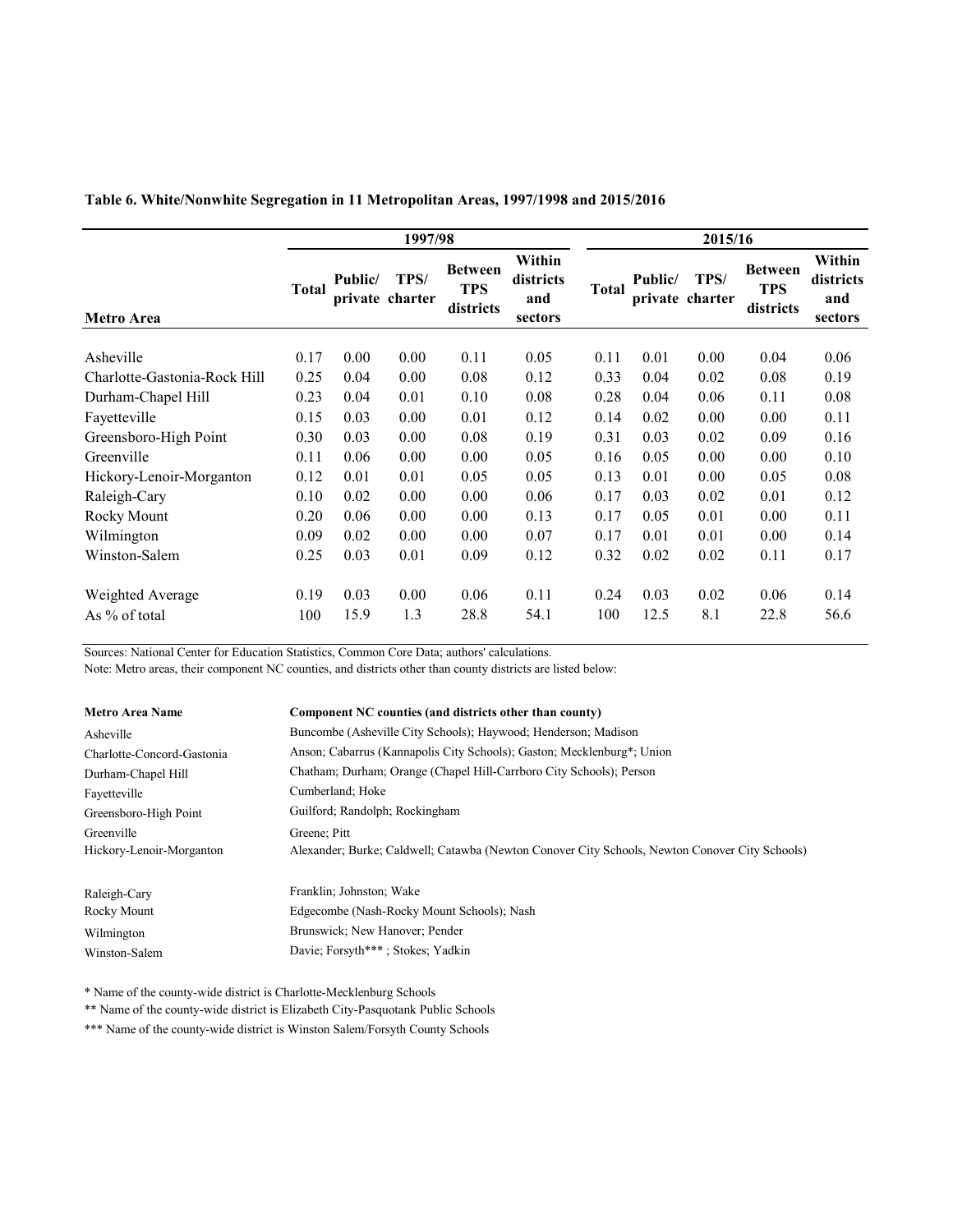|                              |      | White/<br><b>Nonwhite</b> | <b>Black</b><br><b>Nonblack</b> |      |      | Hispanic/<br>Nonhispanic | <b>Black</b> /<br>Hispanic |      |
|------------------------------|------|---------------------------|---------------------------------|------|------|--------------------------|----------------------------|------|
| <b>Region</b>                | 2006 | 2016                      | 2006                            | 2016 | 2006 | 2016                     | 2006                       | 2016 |
| State of NC $(N=90)$         | 0.37 | 0.36                      | 0.35                            | 0.31 | 0.33 | 0.30                     | 0.30                       | 0.25 |
| <b>Five largest counties</b> |      |                           |                                 |      |      |                          |                            |      |
| Mecklenburg                  | 0.56 | 0.58                      | 0.47                            | 0.42 | 0.40 | 0.40                     | 0.33                       | 0.33 |
| Wake                         | 0.31 | 0.34                      | 0.32                            | 0.32 | 0.30 | 0.29                     | 0.27                       | 0.21 |
| Guilford                     | 0.47 | 0.48                      | 0.43                            | 0.36 | 0.33 | 0.30                     | 0.32                       | 0.24 |
| Cumberland                   | 0.36 | 0.35                      | 0.35                            | 0.31 | 0.17 | 0.12                     | 0.19                       | 0.16 |
| Forsyth                      | 0.49 | 0.47                      | 0.42                            | 0.31 | 0.40 | 0.38                     | 0.33                       | 0.26 |
| Included other urban         |      |                           |                                 |      |      |                          |                            |      |
| $(N=27)$                     | 0.35 | 0.33                      | 0.34                            | 0.30 | 0.34 | 0.30                     | 0.30                       | 0.26 |
| Included rural $(N=58)$      | 0.32 | 0.29                      | 0.31                            | 0.28 | 0.32 | 0.27                     | 0.30                       | 0.25 |

**Table 7. Dissimilarity Indices, Three Racial/Ethnic Dichotomies, 2005/2006 and 2015/2016**

Sources: National Center for Education Statistics, Common Core of Data, Private School Universe; author's calculations.

Note: Segregation indices for the state and county groups are weighted averages of county statistics where weights are county enrollments. State measures include counties which had nonwhite student populations greater than or equal to 4% of the total student population in 1998. County designation for region and rural/urban are shown in Appendix Table A1. For consistency with NC enrollment data prior to 2010, for 2015/2016 Black and Multiracial students are grouped together in Black category, and Asian and Pacific Islander students are grouped together in the Asian category.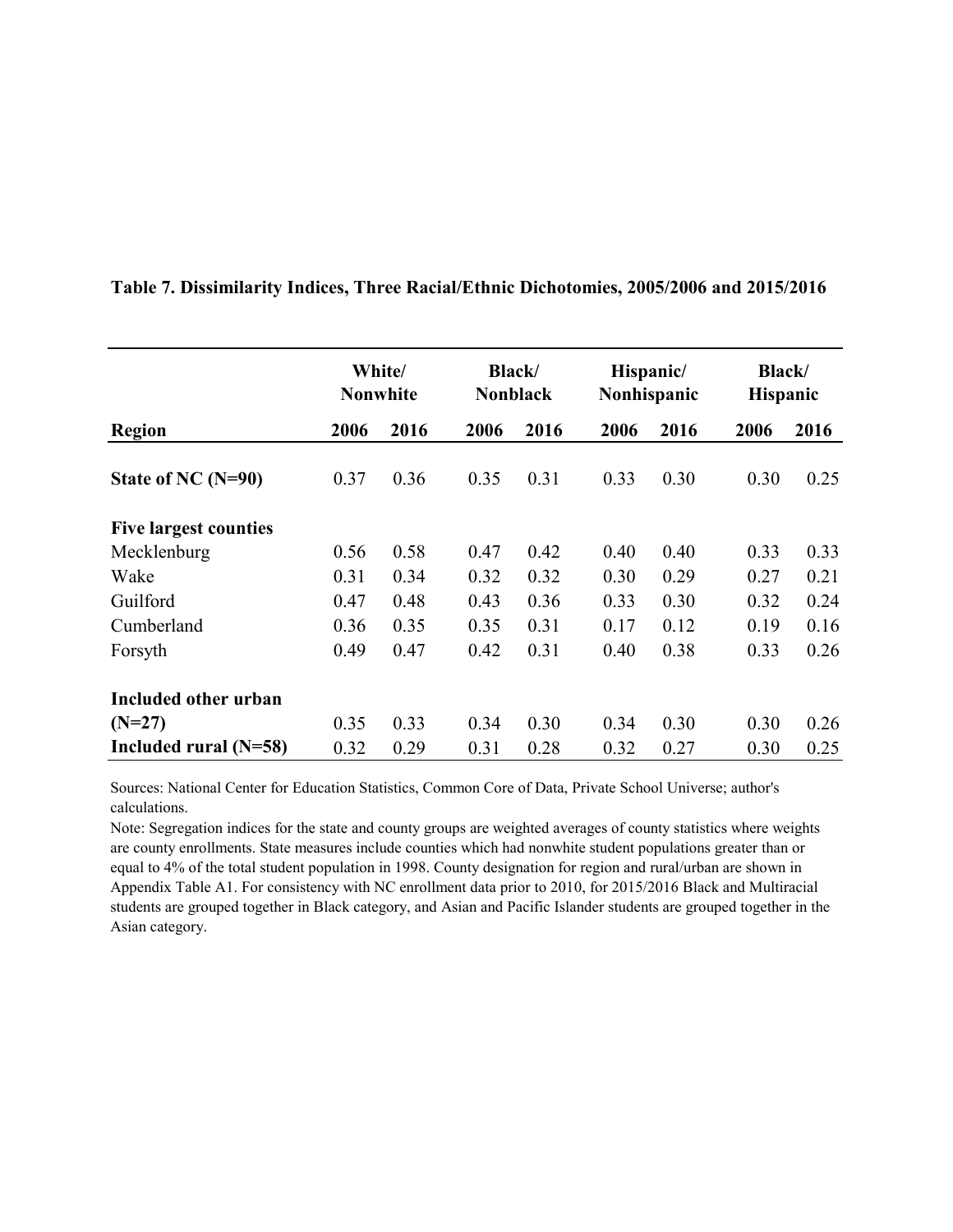|                              |             |                    |                  | Enrollment by race/ethnicity, 2015/2016 |              |       |              |                | <b>Disproportionality Score and Rating</b> |
|------------------------------|-------------|--------------------|------------------|-----------------------------------------|--------------|-------|--------------|----------------|--------------------------------------------|
| School name                  | <b>Type</b> | American<br>Indian | Asian            | Hispanic                                | <b>Black</b> | White | <b>Total</b> | <b>Score</b>   | Rating                                     |
| <b>SAGE Academy</b>          | <b>TPS</b>  | $\boldsymbol{0}$   | $\boldsymbol{0}$ | 13                                      | 9            | 28    | 50           | 3              | <b>Highly Proportional</b>                 |
| North Chatham Elementary     | <b>TPS</b>  | 3                  | 6                | 195                                     | 52           | 314   | 570          | $\overline{7}$ | <b>Highly Proportional</b>                 |
| Margaret B. Pollard Middle   | <b>TPS</b>  | 3                  | 11               | 124                                     | 79           | 403   | 620          | 11             | Proportional                               |
| Moncure School               | <b>TPS</b>  | $\overline{c}$     |                  | 53                                      | 58           | 195   | 309          | 11             | Proportional                               |
| Northwood High               | <b>TPS</b>  | 4                  | 17               | 196                                     | 239          | 870   | 1,326        | 13             | Proportional                               |
| Horton Middle                | <b>TPS</b>  | 0                  | 10               | 55                                      | 93           | 225   | 383          | 13             | Proportional                               |
| Pittsboro Elementary         | <b>TPS</b>  | $\theta$           | 9                | 71                                      | 130          | 292   | 502          | 14             | Proportional                               |
| <b>Bonlee School</b>         | <b>TPS</b>  | $\theta$           | $\boldsymbol{0}$ | 55                                      | 34           | 238   | 327          | 17             | Proportional                               |
| Perry W Harrison Elementary  | <b>TPS</b>  | 5                  | 14               | 79                                      | 91           | 494   | 683          | 18             | Proportional                               |
| Chatham Central High         | <b>TPS</b>  | $\theta$           | $\overline{c}$   | 38                                      | 57           | 289   | 386          | 20             | Proportional                               |
| Silk Hope School             | <b>TPS</b>  | 0                  | 4                | 56                                      | 38           | 299   | 397          | 20             | Proportional                               |
| J S Waters School            | <b>TPS</b>  |                    |                  | 15                                      | 56           | 197   | 270          | 23             | Proportional                               |
| Chatham Charter              | Charter     | $\theta$           | 0                | 23                                      | 90           | 419   | 532          | 25             | Somewhat Disproportional                   |
| Willow Oak Montessori        | Charter     | $\boldsymbol{0}$   | 3                | $\overline{7}$                          | 18           | 121   | 149          | 27             | Somewhat Disproportional                   |
| Jordan Matthews High         | <b>TPS</b>  | $\theta$           | 8                | 398                                     | 135          | 218   | 759          | 27             | Somewhat Disproportional                   |
| <b>Woods Charter</b>         | Charter     | 4                  | 18               | 23                                      | 43           | 415   | 503          | 30             | Somewhat Disproportional                   |
| <b>Bennett School</b>        | <b>TPS</b>  | $\overline{0}$     |                  | 19                                      | 3            | 203   | 226          | 35             | Somewhat Disproportional                   |
| <b>Siler City Elementary</b> | <b>TPS</b>  | $\boldsymbol{0}$   | 5                | 466                                     | 130          | 133   | 734          | 38             | Somewhat Disproportional                   |
| Chatham Middle               | <b>TPS</b>  |                    | 4                | 385                                     | 95           | 70    | 555          | 43             | Somewhat Disproportional                   |
| Virginia Cross Elementary    | <b>TPS</b>  | 3                  | 3                | 439                                     | 110          | 38    | 593          | 50             | <b>Highly Disproportional</b>              |
| Group's share county-wide    |             | 0.3%               | 1.2%             | 27.4%                                   | 15.8%        | 55.3% | 100.0%       |                |                                            |

**Table 8. Applying a "Disproportionality Score" to Public Schools in Chatham County, NC, 2016**

Sources: National Center for Education Statistics; authors' calculations.

Note: Disproportionality score is the dissimilarity index between each school's racial composition and the county-wide composition, based on Orfield, Ee and Coughlan (2017, p. 42). Designations are taken from proposed legislation, "An Act to Incorporate Measures of Segregation into State Accountability Models," 2019. They correspond to disproportionality scores as follows: Less than 10: Highly Proportional; 10 less than 25: Proportional; 25 less than 50: Somewhat Disproportional; 50 or more: Highly Disproportional.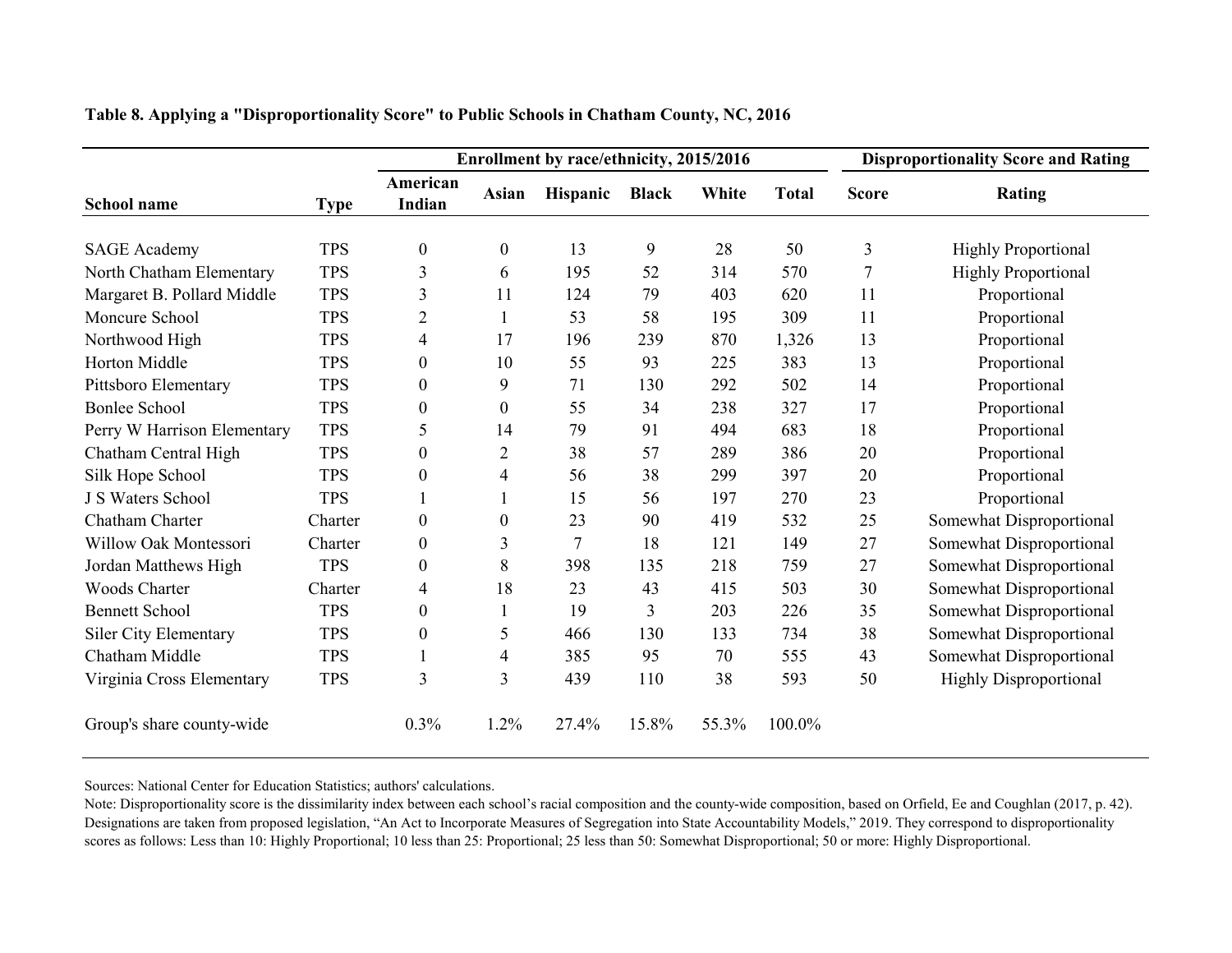#### **Appendix A: Decomposition of Segregation Index**

We decompose the Coleman index of white/nonwhite segregation into four additive parts. The first of these uses the racial disparity between the population of students attending private schools and the population of students attending public schools to measure the contribution of that private/public racial disparity to overall segregation in a county's schools. Thus it measures the contribution of private schools, by comparing a hypothetical situation in which all schools in the county were racially balanced with one where just the public schools were racially balanced and private schools had their actual enrollments. If private schools are whiter on average than public schools, whites' average exposure to nonwhites would fall, creating imbalance. The difference in segregation between those two hypothetical situations is the portion of segregation in the county that can be attributed to private schools.

In a similar fashion, we identify portions of the gap between actual and maximum exposure to the racial gap between charter schools and traditional public schools. If, like private schools, charter schools as a whole differ from the racial mix of traditional public schools (TPS), this disparity is used to calculate the portion of overall segregation attributable to this charter/TPS racial gap. Note that our method of calculation captures the effect on overall segregation of any racial disparity between charter schools *as a whole* and traditional public schools. To the extent that there are predominantly white or nonwhite charter schools, that contribution is reflected in the fourth component, the between-school component, described below.

The third component is that which results from racial disparities among different school districts in a county, if more than one district exists, and the remaining component of overall segregation is that which arises because of racial disparities between schools within school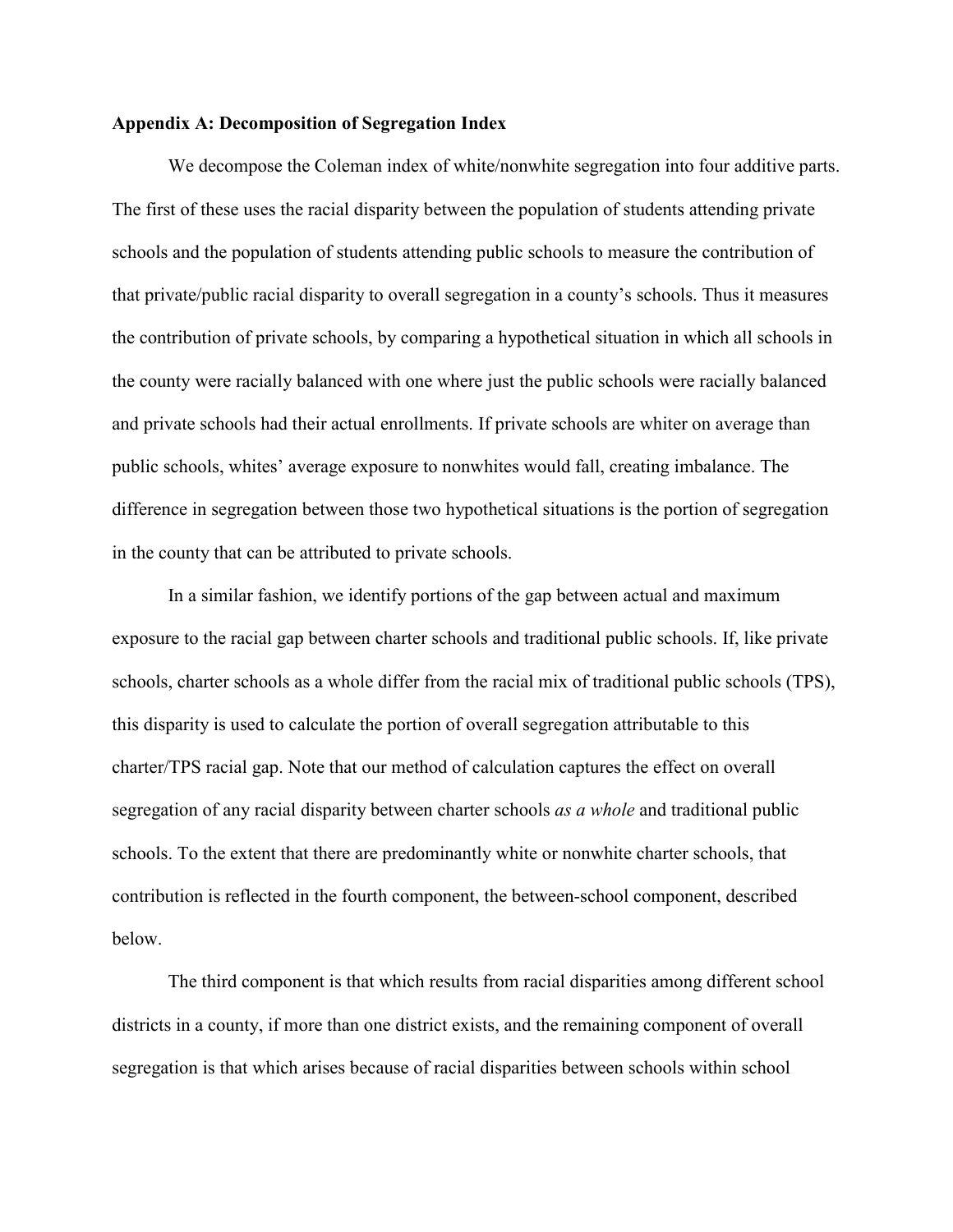districts, between charter schools, and between private schools.<sup>[1](#page-50-0)</sup>

Formally, we divide the gap between the maximum and the actual exposure of white to nonwhite students as follows:

$$
P_n - E_{wn} = (P_n - E_{wn}^*) + (E_{wn}^* - E_{wn}^{**}) + (E_{wn}^{**} - E_{wn}^{***}) + (E_{wn}^{***} - E_{wn}),
$$

where each of the terms with asterisks are the interracial exposure rates calculated for a series of three hypothetical scenarios, each one adding another source of racial disparities. These hypothetical exposure rates are defined as: (1) the exposure rate that we would obtain if every public school reflected the overall racial composition of public schools and every private school reflected the overall racial composition of all private schools  $(E_{wn}^*);$  (2) the exposure rate that we would obtain if all traditional public schools and all charter schools were similarly balanced within those two sectors  $(E_{wn}^{**})$ ; and (3) the exposure rate that we would obtain if every traditional public school within each district in the county were balanced with that district's racial composition  $(E_{wn}^{***})$ . Dividing both sides of the above equation by  $P_n$  yields:

$$
\frac{(P_n - E_{wn})}{P_n} = S_{wn}
$$

$$
S_{wn} = \frac{(P_n - E_{wn}^*)}{P_n} + \frac{(E_{wn}^* - E_{wn}^{**})}{P_n} + \frac{(E_{wn}^{**} - E_{wn}^{**})}{P_n} + \frac{(E_{wn}^{***} - E_{wn})}{P_n}
$$

Thus total school segregation is decomposed into four parts, those attributable to racial disparities between private and public schools, between charter and traditional public schools, between separate school districts when they exist, and between schools within districts or sectors:

$$
S_{wn} = S_{wn}(pub/priv) + S_{wn}(charter/TPS) + S_{wn}(bet. districts)
$$

$$
+ S_{wn}(w/in districts, sectors)
$$

<span id="page-50-0"></span> <sup>1</sup> For previous studies that decompose school segregation, see, for example, Clotfelter (2004) or Fiel (2013).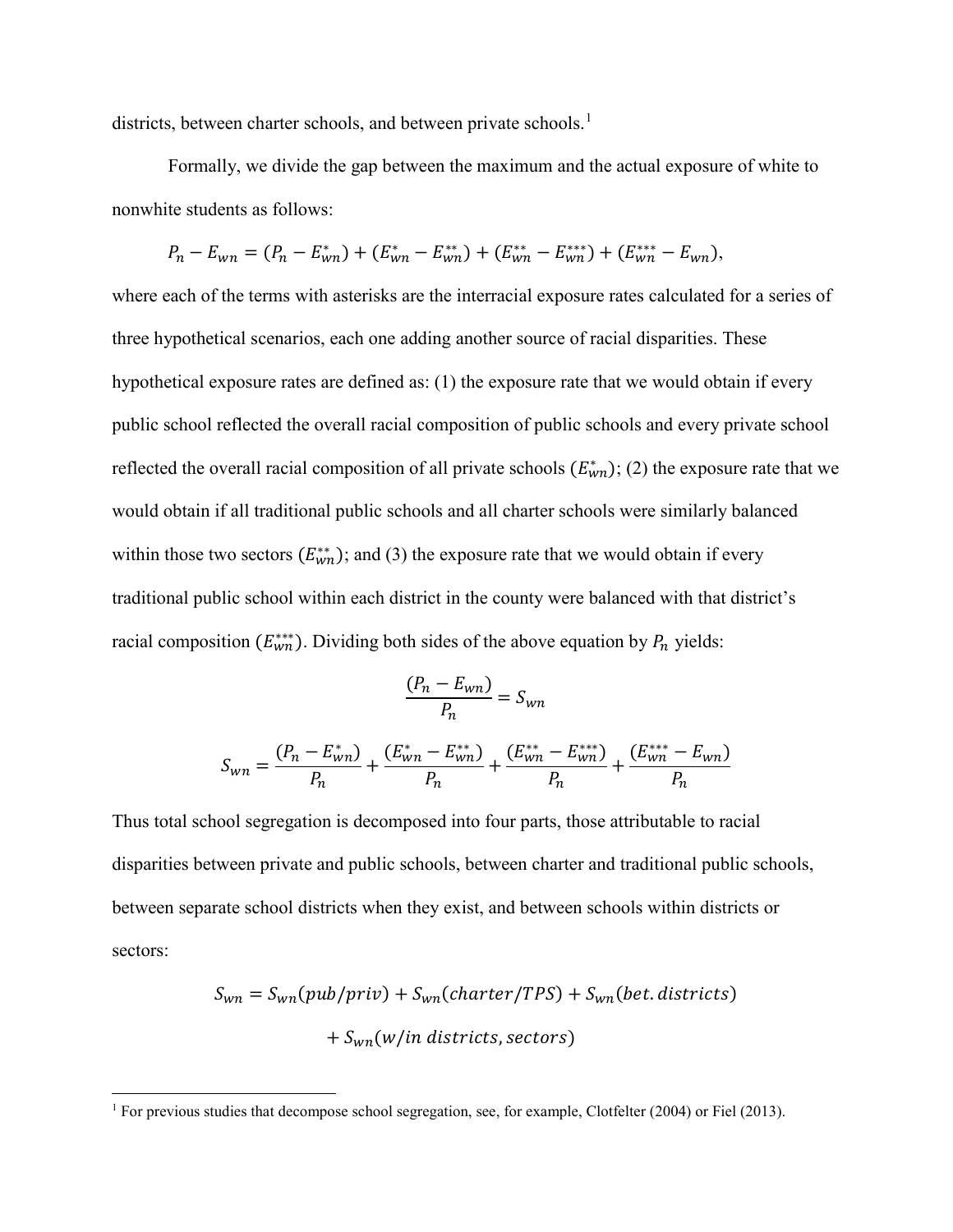|  | Appendix Table B1. Enrollment and Racial Composition by County, 1997/98, 2005/06 and 2015/16 |  |  |  |
|--|----------------------------------------------------------------------------------------------|--|--|--|
|--|----------------------------------------------------------------------------------------------|--|--|--|

|                | Urban/ |           | <b>Enrollment</b> | <b>Percentage White</b> |      |      | <b>Percentage Black</b> |       |      |                         | <b>Percentage Hispanic</b> |                         |      |  |
|----------------|--------|-----------|-------------------|-------------------------|------|------|-------------------------|-------|------|-------------------------|----------------------------|-------------------------|------|--|
| County         | rural  | 1997/98   | 2005/06           | 2015/16                 |      |      | 1997/98 2005/06 2015/16 |       |      | 1997/98 2005/06 2015/16 |                            | 1997/98 2005/06 2015/16 |      |  |
| North Carolina |        | 1,310,089 | 1,493,354         | 1,622,407               | 64.7 | 58.1 | 51.1                    | 29.6  | 30.3 | 28.7                    | 2.6                        | 8.1                     | 15.7 |  |
| Alamance       | Urban  | 20,691    | 24,340            | 26,197                  | 68.8 | 59.8 | 50.9                    | 25.6  | 24.7 | 24.5                    | 4.3                        | 13.8                    | 22.7 |  |
| Alexander      | Rural  | 5,277     | 5,753             | 5,084                   | 89.3 | 85.1 | 80.7                    | 6.6   | 6.5  | 8.0                     | 1.4                        | 5.4                     | 9.3  |  |
| Alleghany      | Rural  | 1,483     | 1,611             | 1,528                   | 96.3 | 87.9 | 75.3                    | 1.5   | 2.4  | 2.6                     | 2.1                        | 9.6                     | 21.5 |  |
| Anson          | Rural  | 4,538     | 4,261             | 3,434                   | 34.9 | 33.0 | 33.8                    | 63.5  | 62.8 | 60.2                    | 0.4                        | 1.6                     | 4.0  |  |
| Ashe           | Rural  | 3,381     | 3,349             | 3,175                   | 98.3 | 93.6 | 87.9                    | 0.7   | 1.9  | 1.6                     | 0.8                        | 3.9                     | 9.9  |  |
| Avery          | Rural  | 2,611     | 2,510             | 2,498                   | 98.2 | 93.6 | 85.8                    | 1.2   | 1.3  | 2.2                     | 0.5                        | 4.4                     | 11.1 |  |
| Beaufort       | Rural  | 8,139     | 7,891             | 7,488                   | 56.6 | 55.6 | 48.9                    | 41.5  | 37.1 | 35.5                    | 1.5                        | 7.0                     | 15.1 |  |
| Bertie         | Rural  | 4,372     | 3,835             | 3,051                   | 27.2 | 24.1 | 23.4                    | 72.2  | 74.3 | 73.5                    | 0.3                        | 0.9                     | 2.2  |  |
| Bladen         | Rural  | 5,877     | 5,772             | 5,141                   | 46.9 | 42.7 | 39.5                    | 50.9  | 49.0 | 41.2                    | 1.3                        | 6.9                     | 17.2 |  |
| Brunswick      | Rural  | 9,961     | 12,390            | 13,982                  | 72.5 | 71.6 | 68.1                    | 25.1  | 22.0 | 18.6                    | 1.5                        | 5.3                     | 11.7 |  |
| Buncombe       | Urban  | 31,855    | 32,663            | 34,197                  | 86.2 | 79.6 | 71.7                    | 11.0  | 13.0 | 13.2                    | 1.6                        | 5.7                     | 13.0 |  |
| Burke          | Urban  | 14,122    | 14,998            | 13,175                  | 81.8 | 77.1 | 70.5                    | 7.6   | 9.2  | 9.6                     | 2.0                        | 5.2                     | 13.4 |  |
| Cabarrus       | Urban  | 22,412    | 30,576            | 40,792                  | 80.1 | 68.9 | 54.8                    | 16.0  | 19.5 | 24.8                    | 2.6                        | 9.7                     | 16.1 |  |
| Caldwell       | Urban  | 12,564    | 13,332            | 12,320                  | 90.3 | 85.1 | 80.1                    | 8.1   | 9.2  | 9.4                     | 0.9                        | 4.5                     | 9.7  |  |
| Camden         | Rural  | 1,225     | 1,798             | 1,860                   | 77.5 | 82.3 | 79.6                    | 21.9  | 16.1 | 15.8                    | 0.0                        | 0.8                     | 2.8  |  |
| Carteret       | Urban  | 9,046     | 9,136             | 9,003                   | 86.1 | 84.7 | 78.1                    | 12.0  | 11.0 | 11.9                    | 1.0                        | 2.9                     | 8.3  |  |
| Caswell        | Rural  | 3,640     | 3,335             | 2,767                   | 53.4 | 53.2 | 52.1                    | 45.4  | 42.4 | 40.4                    | 1.1                        | 3.9                     | 7.0  |  |
| Catawba        | Urban  | 23,221    | 25,861            | 25,343                  | 79.6 | 70.2 | 62.9                    | 12.4  | 13.9 | 13.8                    | 2.7                        | 9.0                     | 17.3 |  |
| Chatham        | Rural  | 6,945     | 8,116             | 9,993                   | 66.1 | 59.7 | 55.8                    | 26.4  | 20.5 | 15.6                    | 6.6                        | 19.1                    | 27.1 |  |
| Cherokee       | Rural  | 3,688     | 3,953             | 3,716                   | 94.1 | 92.7 | 88.0                    | 2.6   | 3.4  | 4.6                     | 1.0                        | 1.6                     | 5.1  |  |
| Chowan         | Rural  | 2,631     | 2,554             | 2,142                   | 47.0 | 50.2 | 46.4                    | 52.2  | 47.3 | 46.6                    | 0.6                        | 2.2                     | 6.3  |  |
| Clay           | Rural  | 1,287     | 1,323             | 1,419                   | 98.2 | 97.9 | 90.3                    | 0.9   | 1.1  | 2.5                     | 0.2                        | 0.4                     | 6.2  |  |
| Cleveland      | Rural  | 16,933    | 17,404            | 16,095                  | 68.2 | 66.5 | 62.6                    | 30.1  | 30.0 | 31.1                    | 0.8                        | 2.5                     | 5.5  |  |
| Columbus       | Rural  | 10,911    | 10,219            | 9,576                   | 52.9 | 51.3 | 51.0                    | 42.0  | 40.0 | 35.3                    | 1.1                        | 4.1                     | 9.3  |  |
| Craven         | Urban  | 15,723    | 15,966            | 15,165                  | 62.0 | 60.2 | 53.1                    | 34.7  | 33.8 | 32.8                    | 2.2                        | 4.5                     | 9.5  |  |
| Cumberland     | Urban  | 54,143    | 56,520            | 54,955                  | 47.1 | 40.5 | 32.0                    | 44.9  | 49.4 | 51.7                    | 4.7                        | 6.3                     | 12.2 |  |
| Currituck      | Rural  | 3,017     | 4,070             | 4,071                   | 86.4 | 86.6 | 80.8                    | 12.3  | 10.5 | 13.3                    | 0.9                        | 2.2                     | 5.1  |  |
| Dare           | Urban  | 4,528     | 5,065             | 5,167                   | 93.3 | 87.9 | 77.6                    | 5.0   | 5.3  | 6.5                     | 1.3                        | 5.8                     | 14.7 |  |
| Davidson       | Rural  | 24,191    | 26,229            | 26,229                  | 83.8 | 77.9 | 71.6                    | 12.8  | 13.2 | 13.0                    | 1.8                        | 7.2                     | 13.2 |  |
| Davie          | Rural  | 5,296     | 6,542             | 6,396                   | 87.4 | 81.9 | 75.3                    | 10.3  | 9.5  | 10.7                    | 1.6                        | 7.9                     | 12.8 |  |
| Duplin         | Rural  | 8,583     | 9,098             | 10,190                  | 51.8 | 42.2 | 33.7                    | 37.5  | 32.4 | 25.0                    | 10.5                       | 25.0                    | 40.0 |  |
| Durham         | Urban  | 33,309    | 36,083            | 44,353                  | 40.5 | 28.1 | 24.4                    | 54.1  | 56.6 | 47.6                    | 2.9                        | 12.7                    | 24.8 |  |
| Edgecombe      | Urban  | 10,056    | 9,834             | 8,613                   | 39.0 | 29.7 | 28.2                    | 58.3  | 65.1 | 63.0                    | 2.4                        | 4.8                     | 8.4  |  |
| Forsyth        | Urban  | 49,376    | 57,658            | 60,554                  | 60.8 | 51.0 | 41.9                    | 34.5  | 34.6 | 31.8                    | 3.5                        | 12.6                    | 23.4 |  |
| Franklin       | Rural  | 7,187     | 8,401             | 8,857                   | 55.2 | 53.5 | 48.9                    | 41.9  | 37.0 | 33.5                    | 2.3                        | 8.7                     | 16.5 |  |
| Gaston         | Urban  | 33,672    | 35,416            | 36,750                  | 79.3 | 71.9 | 62.5                    | 18.2  | 20.9 | 24.6                    | 1.0                        | 5.6                     | 11.1 |  |
| Gates          | Rural  | 2,021     | 2,050             | 1,655                   | 53.3 | 57.6 | 58.9                    | 46.2  | 40.6 | 38.7                    | 0.3                        | 1.4                     | 1.8  |  |
| Graham         | Rural  | 1,228     | 1,266             | 1,238                   | 87.1 | 87.4 | 79.6                    | 0.2   | 1.3  | 0.9                     | 0.1                        | 0.6                     | 3.3  |  |
| Granville      | Rural  | 7,940     | 8,846             | 8,851                   | 54.6 | 53.0 | 48.6                    | 42.7  | 39.5 | 35.4                    | 2.1                        | 6.6                     | 14.9 |  |
| Greene         | Rural  | 3,198     | 3,392             | 3,247                   | 42.9 | 36.1 | 31.2                    | 50.6  | 47.6 | 38.3                    | 6.3                        | 16.2                    | 30.2 |  |
| Guilford       | Urban  | 65,168    | 76,236            | 84,613                  | 57.2 | 47.2 | 38.2                    | 37.4  | 41.7 | 42.2                    | 1.7                        | 6.4                     | 13.2 |  |
| Halifax        | Rural  | 11,754    | 10,069            | 7,087                   | 31.7 | 32.8 | 30.4                    | 63.6  | 62.6 | 61.9                    | 0.6                        | 1.2                     | 4.1  |  |
| Harnett        | Rural  | 15,479    | 18,567            | 21,218                  | 64.0 | 56.8 | 49.1                    | 30.6  | 31.7 | 29.9                    | 3.9                        | 9.8                     | 18.9 |  |
| Haywood        | Urban  | 7,823     | 8,133             | 8,596                   | 96.2 | 93.5 | 87.5                    | $2.0$ | 2.4  | 3.0                     | 1.2                        | 3.0                     | 8.0  |  |
| Henderson      | Urban  | 12,089    | 13,583            | 14,233                  | 88.1 | 78.4 | 67.3                    | 5.7   | 7.6  | 8.1                     | 5.2                        | 12.5                    | 22.8 |  |
| Hertford       | Rural  | 4,821     | 4,160             | 3,251                   | 27.0 | 23.6 | 17.8                    | 71.7  | 74.1 | 77.2                    | 0.2                        | 1.2                     | 3.4  |  |
| Hoke           | Rural  | 5,956     | 7,217             | 8,161                   | 32.5 | 29.3 | 26.2                    | 50.1  | 45.5 | 42.1                    | 2.5                        | 10.2                    | 21.3 |  |
| Hyde           | Rural  | 824       | 689               | 658                     | 53.9 | 50.5 | 56.1                    | 44.9  | 39.6 | 25.1                    | 1.2                        | 9.9                     | 18.8 |  |
| Iredell        | Urban  | 19,808    | 26,832            | 31,652                  | 76.2 | 74.3 | 69.3                    | 20.1  | 16.8 | 16.7                    | 1.7                        | 6.3                     | 10.9 |  |
| Jackson        | Rural  | 3,919     | 3,968             | 4,058                   | 88.7 | 83.1 | 74.9                    | 1.4   | 2.4  | 4.0                     | 1.1                        | 3.6                     | 12.1 |  |
| Johnston       | Rural  | 18,585    | 27,831            | 35,993                  | 71.3 | 64.5 | 58.2                    | 22.5  | 21.8 | 19.0                    | 5.5                        | 12.9                    | 21.6 |  |
| Jones          | Rural  | 1,618     | 1,436             | 1,170                   | 44.1 | 41.2 | 46.5                    | 53.8  | 54.5 | 43.1                    | 1.7                        | 3.9                     | 10.0 |  |
| Lee            | Urban  | 9,250     | 10,118            | 10,868                  | 61.6 | 51.0 | 41.5                    | 27.2  | 26.4 | 24.8                    | 9.8                        | 21.3                    | 32.1 |  |
| Lenoir         | Urban  | 11,640    | 11,409            | 10,315                  | 49.4 | 45.1 | 41.2                    | 47.6  | 48.2 | 46.2                    | 2.4                        | 5.7                     | 11.5 |  |
| Lincoln        | Rural  | 10,155    | 12,804            | 13,590                  | 85.6 | 81.4 | 79.4                    | 10.0  | 9.4  | 9.2                     | 3.8                        | 8.5                     | 10.4 |  |
| Macon          | Rural  | 4,082     | 4,385             | 4,502                   | 97.4 | 90.9 | 78.6                    | 1.1   | 2.2  | 3.0                     | 0.7                        | 5.6                     | 17.0 |  |
| Madison        | Rural  | 2,559     | 2,621             | 2,453                   | 98.7 | 96.6 | 94.5                    | 0.3   | 1.0  | 1.4                     | 0.5                        | 1.9                     | 3.6  |  |
| Martin         | Rural  | 5,069     | 4,393             | 3,938                   | 41.4 | 42.6 | 44.0                    | 57.0  | 54.2 | 48.3                    | 1.1                        | 2.7                     | 7.0  |  |
| McDowell       | Rural  | 6,576     | 6,622             | 6,365                   | 92.4 | 86.7 | 80.1                    | 4.5   | 4.7  | 6.1                     | 0.9                        | 6.6                     | 12.3 |  |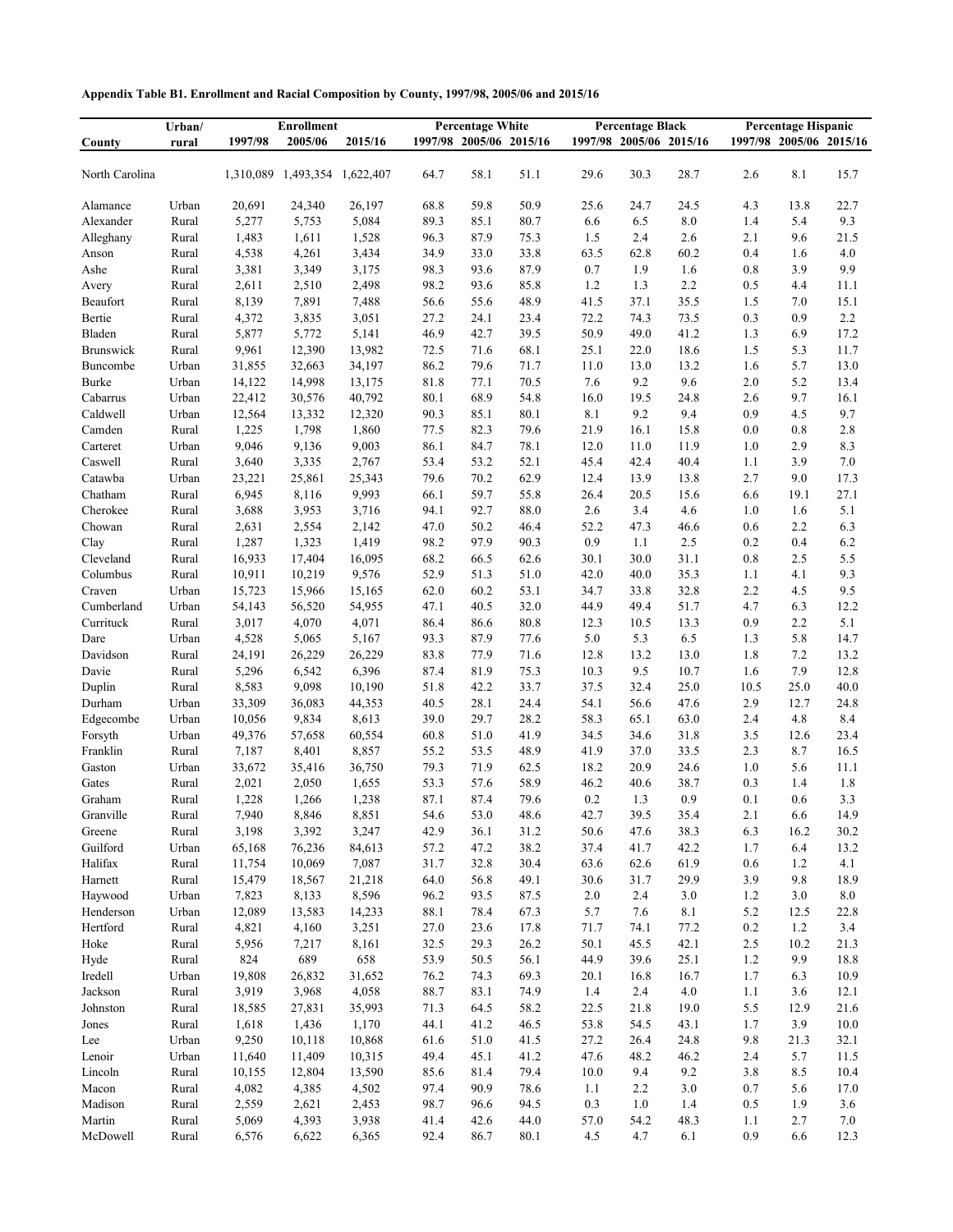| Mecklenburg  | Urban | 110,115 | 141,556 | 174,614 | 55.5 | 42.6 | 34.8 | 37.5 | 42.2 | 39.7 | 2.7 | 10.8 | 19.3      |
|--------------|-------|---------|---------|---------|------|------|------|------|------|------|-----|------|-----------|
| Mitchell     | Rural | 2,414   | 2,266   | 1,873   | 97.9 | 93.9 | 89.6 | 0.3  | 0.7  | 1.2  | 1.7 | 5.0  | 8.1       |
| Montgomery   | Rural | 4,476   | 4,663   | 4,227   | 57.2 | 48.8 | 42.8 | 30.2 | 26.7 | 22.1 | 9.6 | 21.8 | 33.0      |
| Moore        | Rural | 11,513  | 13,268  | 14,363  | 70.3 | 68.9 | 65.8 | 25.0 | 22.6 | 19.6 | 3.2 | 6.7  | 12.0      |
| Nash         | Urban | 17,950  | 18,150  | 17,254  | 45.8 | 42.8 | 35.6 | 50.2 | 49.0 | 50.5 | 2.8 | 6.4  | 12.0      |
| New Hanover  | Urban | 23,903  | 26,805  | 29,380  | 70.4 | 67.1 | 63.7 | 27.2 | 27.2 | 23.1 | 1.0 | 4.0  | 11.2      |
| Northampton  | Rural | 4,142   | 3,904   | 3,401   | 22.7 | 22.6 | 18.7 | 76.7 | 76.2 | 76.7 | 0.4 | 1.0  | 3.5       |
| Onslow       | Urban | 22,194  | 23,518  | 26,857  | 66.6 | 62.2 | 57.7 | 26.5 | 29.7 | 26.9 | 3.9 | 5.7  | 13.2      |
| Orange       | Urban | 15,620  | 19,138  | 20,841  | 73.5 | 65.3 | 56.5 | 20.1 | 19.5 | 17.4 | 2.3 | 7.6  | 16.6      |
| Pamlico      | Rural | 2,119   | 2,008   | 1,830   | 65.3 | 68.7 | 66.2 | 32.5 | 27.5 | 24.3 | 1.3 | 2.7  | 8.5       |
| Pasquotank   | Urban | 6,661   | 6,619   | 6,267   | 51.4 | 50.2 | 43.5 | 46.5 | 47.2 | 48.4 | 0.9 | 1.8  | 6.8       |
| Pender       | Rural | 6,119   | 7,408   | 9,191   | 62.8 | 66.8 | 67.2 | 34.4 | 25.5 | 18.6 | 2.6 | 7.3  | 13.2      |
| Perquimans   | Rural | 2,033   | 1,817   | 1,744   | 56.5 | 61.8 | 65.8 | 42.6 | 35.6 | 30.4 | 0.6 | 1.6  | 3.3       |
| Person       | Rural | 5,846   | 6,375   | 5,831   | 61.6 | 58.3 | 57.2 | 36.0 | 36.9 | 34.2 | 1.7 | 3.8  | 7.8       |
| Pitt         | Urban | 21,351  | 23,538  | 25,446  | 49.8 | 43.7 | 37.9 | 47.5 | 49.7 | 49.5 | 1.7 | 5.2  | 10.8      |
| Polk         | Rural | 2,293   | 2,674   | 2,289   | 87.1 | 81.9 | 77.7 | 9.1  | 10.5 | 9.7  | 3.2 | 7.1  | 12.2      |
| Randolph     | Rural | 21,030  | 24,033  | 23,704  | 86.8 | 77.2 | 66.9 | 7.7  | 8.7  | 9.4  | 4.3 | 12.6 | 21.8      |
| Richmond     | Urban | 8,518   | 8,661   | 7,762   | 55.4 | 49.6 | 45.1 | 41.1 | 40.9 | 39.8 | 1.4 | 4.9  | 10.7      |
| Robeson      | Rural | 24,658  | 24,984  | 24,912  | 24.0 | 19.7 | 14.6 | 30.4 | 30.1 | 28.2 | 1.5 | 6.6  | 14.7      |
| Rockingham   | Rural | 15,250  | 15,187  | 13,397  | 71.8 | 67.3 | 62.9 | 25.5 | 26.7 | 23.5 | 2.1 | 5.3  | 12.6      |
| Rowan        | Urban | 21,107  | 22,283  | 21,942  | 74.4 | 68.3 | 60.8 | 21.8 | 22.8 | 21.5 | 2.2 | 7.3  | 16.0      |
| Rutherford   | Rural | 10,570  | 10,815  | 10,490  | 82.0 | 78.9 | 75.3 | 16.6 | 17.0 | 17.0 | 1.1 | 3.6  | 6.6       |
| Sampson      | Rural | 10,461  | 11,307  | 12,388  | 52.8 | 45.6 | 39.1 | 37.5 | 33.8 | 26.9 | 7.4 | 18.4 | 32.2      |
| Scotland     | Rural | 7,354   | 7,512   | 6,257   | 43.4 | 37.2 | 32.1 | 46.4 | 47.8 | 48.1 | 0.3 | 1.2  | 2.8       |
| Stanly       | Rural | 9,860   | 9,941   | 9,356   | 78.1 | 75.5 | 72.3 | 16.6 | 15.9 | 16.1 | 1.3 | 4.2  | $\ \ 8.0$ |
| Stokes       | Rural | 7,188   | 7,670   | 6,456   | 91.7 | 91.0 | 88.8 | 6.2  | 6.6  | 5.9  | 1.8 | 1.9  | 4.5       |
| Surry        | Rural | 11,280  | 12,170  | 11,906  | 88.8 | 80.3 | 72.7 | 5.9  | 6.3  | 5.9  | 4.7 | 12.3 | 20.8      |
| Swain        | Rural | 1,678   | 2,080   | 2,304   | 77.5 | 73.2 | 66.0 | 0.5  | 1.5  | 5.1  | 1.4 | 2.5  | 4.6       |
| Transylvania | Rural | 4,071   | 4,065   | 3,872   | 92.2 | 87.3 | 82.8 | 6.7  | 9.4  | 9.6  | 0.6 | 2.2  | 6.3       |
| Tyrrell      | Rural | 795     | 644     | 595     | 49.7 | 46.1 | 36.3 | 48.9 | 41.8 | 42.2 | 0.8 | 11.6 | 18.0      |
| Union        | Urban | 20,638  | 33,462  | 45,041  | 76.9 | 72.8 | 64.6 | 19.2 | 16.5 | 15.5 | 3.0 | 9.4  | 16.4      |
| Vance        | Rural | 8,524   | 8,815   | 8,181   | 37.4 | 27.8 | 25.5 | 60.2 | 64.5 | 60.0 | 1.9 | 7.2  | 13.3      |
| Wake         | Urban | 97,830  | 137,226 | 183,289 | 68.3 | 58.0 | 50.2 | 25.6 | 28.7 | 25.7 | 2.5 | 8.5  | 16.1      |
| Warren       | Rural | 3,598   | 3,074   | 2,538   | 28.0 | 17.6 | 16.7 | 66.3 | 70.8 | 64.9 | 1.0 | 3.0  | 6.9       |
| Washington   | Rural | 2,749   | 2,306   | 1,623   | 30.6 | 21.9 | 18.0 | 68.2 | 74.6 | 73.6 | 1.0 | 3.2  | 7.8       |
| Watauga      | Rural | 5,120   | 4,743   | 4,759   | 97.2 | 93.7 | 86.6 | 1.5  | 2.9  | 3.9  | 0.7 | 2.3  | 7.9       |
| Wayne        | Urban | 20,894  | 20,915  | 21,001  | 53.8 | 48.9 | 41.6 | 41.8 | 41.3 | 37.3 | 3.2 | 8.6  | 19.3      |
| Wilkes       | Rural | 10,077  | 10,703  | 10,396  | 91.4 | 86.1 | 78.4 | 5.7  | 6.5  | 7.4  | 2.4 | 6.7  | 13.4      |
| Wilson       | Urban | 12,547  | 13,629  | 13,929  | 42.3 | 38.1 | 34.9 | 53.1 | 51.2 | 45.4 | 4.0 | 9.6  | 18.2      |
| Yadkin       | Rural | 5,587   | 6,232   | 5,637   | 88.6 | 80.3 | 70.7 | 4.6  | 5.2  | 5.1  | 6.5 | 14.0 | 23.3      |
| Yancey       | Rural | 2,503   | 2,701   | 2,276   | 96.8 | 91.5 | 85.1 | 1.2  | 1.7  | 2.0  | 1.7 | 6.0  | 12.4      |

Sources: National Center for Education Statistics, Common Core of Data, Private School Universe; authors' calculations.

Note: For consistency with NC enrollment data prior to 2010, for 2015/16 black and multiracial students are grouped together in black category, and Asian and Pacific Islander students are grouped together in Asian category. Urban counties are those where at least half of the population lived in urban areas in 2000. State measures include counties which had nonwhite student populations greater than or equal to 4% of the total student population in 1998.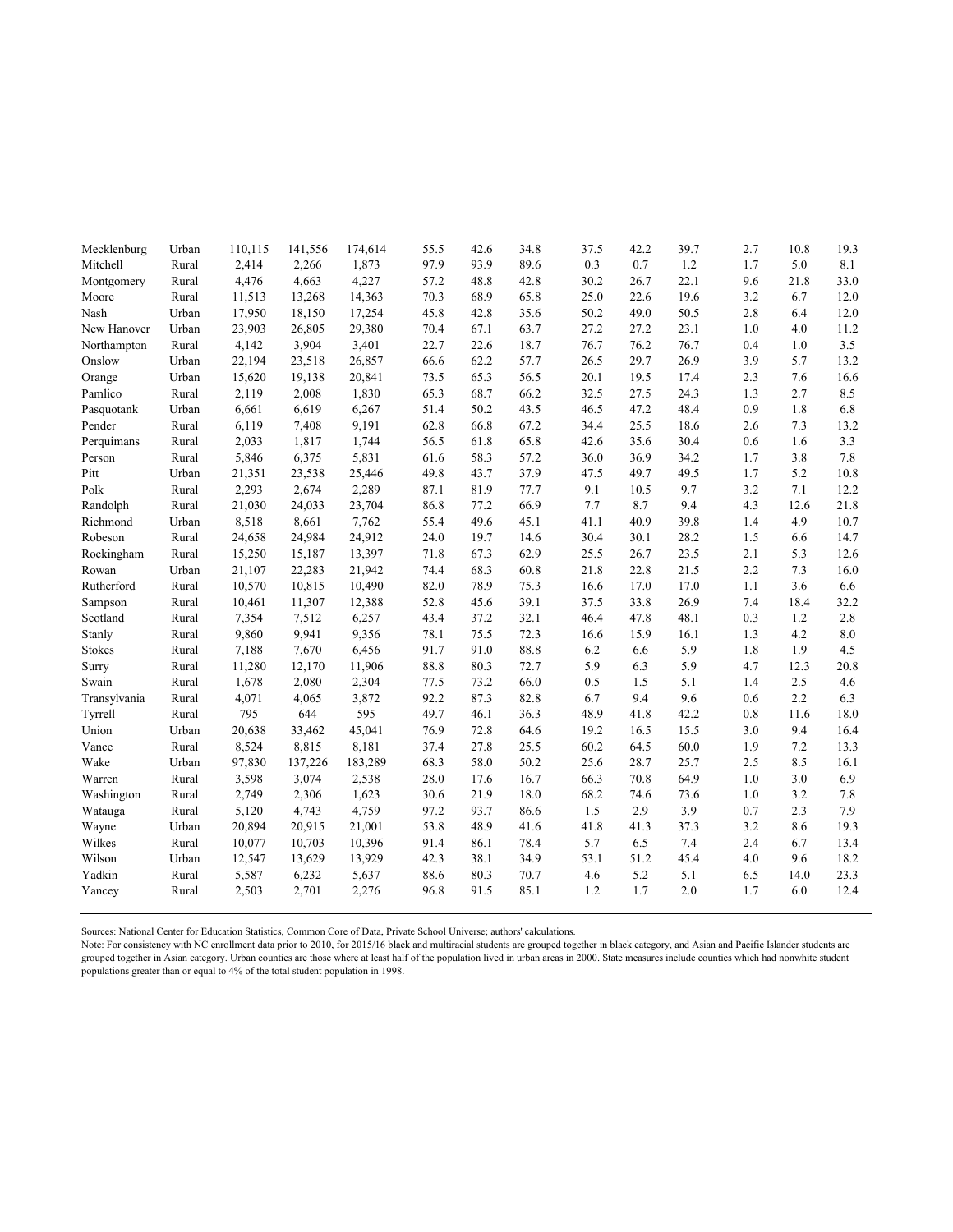|                  |      | Coleman        |       |          | <b>Dissimilarity</b> |          |          | <b>Entropy</b> |          | Economic      |                |      |  |  |
|------------------|------|----------------|-------|----------|----------------------|----------|----------|----------------|----------|---------------|----------------|------|--|--|
|                  |      | index          | index |          |                      |          |          | index          |          | dissimilarity |                |      |  |  |
| County           |      | 1998 2006 2016 |       |          | 1998 2006 2016       |          |          | 1998 2006 2016 |          |               | 1998 2006 2014 |      |  |  |
|                  |      |                |       |          |                      |          |          |                |          |               |                |      |  |  |
| Alamance         | 0.16 | 0.27           | 0.28  | 0.36     | 0.46                 | 0.48     | 0.12     | 0.17           | 0.16     | 0.31          | 0.36           | 0.38 |  |  |
| Alexander        | 0.07 | 0.06           | 0.05  | 0.25     | 0.20                 | 0.22     | 0.10     | 0.07           | 0.05     | 0.28          | 0.19           | 0.18 |  |  |
| Alleghany        | 0.00 | 0.01           | 0.04  | 0.11     | 0.15                 | 0.22     | 0.03     | 0.02           | 0.04     | 0.16          | 0.12           | 0.20 |  |  |
| Anson            | 0.09 | 0.12           | 0.11  | 0.20     | 0.27                 | 0.30     | 0.08     | 0.10           | 0.08     | 0.22          | 0.22           | 0.20 |  |  |
| Ashe             | 0.00 | 0.01           | 0.01  | 0.25     | 0.22                 | 0.16     | 0.05     | 0.03           | 0.02     | 0.17          | 0.12           | 0.12 |  |  |
| Avery            | 0.04 | 0.05           | 0.03  | 0.40     | 0.30                 | 0.21     | 0.15     | 0.12           | 0.05     | 0.13          | 0.19           | 0.17 |  |  |
| Beaufort         | 0.13 | 0.14           | 0.13  | 0.28     | 0.31                 | 0.27     | 0.11     | 0.11           | 0.08     | 0.23          | 0.23           | 0.20 |  |  |
| Bertie           | 0.36 | 0.48           | 0.38  | 0.47     | 0.56                 | 0.46     | 0.29     | 0.36           | 0.27     | 0.18          | 0.20           | 0.22 |  |  |
| Bladen           | 0.14 | 0.13           | 0.12  | 0.33     | 0.32                 | 0.29     | 0.11     | 0.10           | 0.09     | 0.26          | 0.14           | 0.19 |  |  |
| <b>Brunswick</b> | 0.03 | 0.06           | 0.06  | 0.16     | 0.24                 | 0.21     | 0.03     | 0.06           | 0.05     | 0.24          | 0.17           | 0.17 |  |  |
| Buncombe         | 0.19 | 0.15           | 0.09  | 0.46     | 0.36                 | 0.28     | 0.20     | 0.14           | 0.09     | 0.30          | 0.23           | 0.21 |  |  |
| Burke            | 0.07 | 0.07           | 0.13  | 0.26     | 0.26                 | 0.27     | 0.10     | 0.10           | 0.12     | 0.25          | 0.14           | 0.18 |  |  |
| Cabarrus         | 0.07 | 0.09           | 0.10  | 0.29     | 0.28                 | 0.25     | 0.07     | 0.07           | 0.08     | 0.27          | 0.30           | 0.35 |  |  |
| Caldwell         | 0.18 | 0.14           | 0.10  | 0.51     | 0.41                 | 0.31     | 0.24     | 0.15           | 0.09     | 0.26          | 0.23           | 0.21 |  |  |
| Camden           | 0.01 | 0.00           | 0.00  | 0.07     | 0.06                 | 0.06     | 0.01     | 0.00           | 0.01     | 0.11          | 0.07           | 0.10 |  |  |
| Carteret         | 0.05 | 0.05           | 0.04  | 0.26     | 0.26                 | 0.21     | 0.08     | 0.07           | 0.05     | 0.22          | 0.19           | 0.23 |  |  |
| Caswell          | 0.05 | 0.02           | 0.03  | 0.15     | 0.09                 | 0.12     | 0.04     | 0.02           | 0.03     | 0.19          | 0.09           | 0.14 |  |  |
| Catawba          | 0.11 | 0.12           | 0.12  | 0.33     | 0.31                 | 0.29     | 0.10     | 0.10           | 0.08     | 0.31          | 0.25           | 0.21 |  |  |
| Chatham          | 0.11 | 0.23           | 0.25  | 0.28     | 0.39                 | 0.41     | 0.10     | 0.19           | 0.17     | 0.27          | 0.37           | 0.38 |  |  |
| Cherokee         | 0.02 | 0.02           | 0.01  | 0.27     | 0.24                 | 0.14     | 0.08     | 0.05           | 0.04     | 0.23          | 0.13           | 0.14 |  |  |
| Chowan           | 0.08 | 0.01           | 0.00  | 0.21     | 0.04                 | 0.04     | 0.06     | 0.01           | 0.00     | 0.22          | 0.13           | 0.09 |  |  |
| Clay             | 0.00 | 0.00           | 0.00  | 0.14     | 0.15                 | 0.08     | 0.02     | 0.03           | 0.01     | 0.21          | 0.08           | 0.10 |  |  |
| Cleveland        | 0.10 | 0.11           | 0.11  | 0.27     | 0.27                 | 0.27     | 0.08     | 0.08           | 0.08     | 0.26          | 0.19           | 0.19 |  |  |
| Columbus         | 0.14 | 0.15           | 0.14  | 0.29     | 0.31                 | 0.32     | 0.15     | 0.15           | 0.12     | 0.24          | 0.17           | 0.23 |  |  |
| Craven           | 0.06 | 0.09           | 0.10  | 0.18     | 0.21                 | 0.22     | 0.06     | 0.08           | 0.07     | 0.23          | 0.24           | 0.26 |  |  |
| Cumberland       | 0.15 | 0.17           | 0.15  | 0.33     | 0.36                 | 0.35     | 0.10     | 0.11           | 0.09     | 0.28          | 0.25           | 0.29 |  |  |
| Currituck        | 0.02 | 0.00           | 0.01  | 0.15     | 0.06                 | 0.12     | 0.03     | 0.01           | 0.02     | 0.14          | 0.22           | 0.24 |  |  |
| Dare             | 0.04 | 0.07           | 0.06  | 0.32     | 0.33                 | 0.25     | 0.09     | 0.09           | 0.05     | 0.20          | 0.28           | 0.20 |  |  |
| Davidson         | 0.39 | 0.42           | 0.32  | 0.71     | 0.65                 | 0.50     | 0.34     | 0.28           | 0.19     | 0.45          | 0.39           | 0.33 |  |  |
| Davie            | 0.04 | 0.06           | 0.04  | 0.24     | 0.26                 | 0.21     | 0.07     | 0.06           | 0.04     | 0.33          | 0.28           | 0.27 |  |  |
| Duplin           | 0.14 | 0.17           | 0.14  | 0.33     | 0.36                 | 0.33     | 0.12     | 0.13           | 0.10     | 0.24          | 0.26           | 0.21 |  |  |
| Durham           | 0.22 | 0.25           | 0.28  | 0.38     | 0.46                 | 0.48     | 0.17     | 0.18           | 0.17     | 0.41          | 0.31           | 0.30 |  |  |
| Edgecombe        | 0.16 | 0.18           | 0.18  | 0.31     | 0.40                 | 0.43     | 0.14     | 0.16           | 0.15     | 0.21          | 0.20           | 0.24 |  |  |
| Forsyth          | 0.21 | 0.32           | 0.29  | 0.37     | 0.49                 | 0.47     | 0.18     | 0.22           | 0.18     | 0.33          | 0.43           | 0.45 |  |  |
| Franklin         | 0.07 | 0.06           | 0.04  | 0.24     | 0.20                 | 0.13     | 0.05     | 0.04           | 0.03     | 0.28          | 0.19           | 0.20 |  |  |
| Gaston           | 0.14 | 0.18           | 0.17  | 0.36     | 0.37                 | 0.35     | 0.13     | 0.14           | 0.11     | 0.43          | $0.28\,$       | 0.32 |  |  |
| Gates            | 0.01 | 0.00           | 0.00  | $0.07\,$ | 0.02                 | 0.02     | $0.01\,$ | 0.01           | $0.00\,$ | 0.16          | 0.12           | 0.09 |  |  |
| Graham           | 0.01 | 0.00           | 0.01  | 0.11     | 0.03                 | 0.09     | $0.01\,$ | $0.00\,$       | 0.01     | 0.21          | 0.12           | 0.05 |  |  |
| Granville        | 0.13 | $0.10\,$       | 0.13  | 0.31     | 0.27                 | 0.32     | $0.09\,$ | 0.06           | 0.09     | 0.25          | 0.21           | 0.25 |  |  |
| Greene           | 0.10 | 0.07           | 0.05  | 0.15     | 0.14                 | 0.09     | $0.08\,$ | 0.05           | 0.03     | 0.21          | 0.29           | 0.11 |  |  |
| Guilford         | 0.30 | 0.33           | 0.30  | 0.47     | 0.47                 | 0.48     | 0.22     | 0.22           | 0.18     | 0.41          | 0.40           | 0.42 |  |  |
| Halifax          | 0.60 | 0.62           | 0.42  | 0.77     | $0.80\,$             | 0.69     | 0.48     | 0.49           | 0.33     | 0.43          | 0.40           | 0.38 |  |  |
| Harnett          | 0.05 | 0.04           | 0.04  | $0.16\,$ | 0.14                 | 0.14     | 0.05     | 0.05           | 0.04     | 0.20          | 0.18           | 0.19 |  |  |
| Haywood          | 0.02 | 0.01           | 0.01  | 0.21     | 0.15                 | 0.12     | $0.08\,$ | 0.04           | 0.02     | $0.18\,$      | 0.16           | 0.16 |  |  |
| Henderson        | 0.10 | $0.08\,$       | 0.08  | 0.32     | 0.25                 | 0.23     | 0.13     | 0.08           | 0.07     | 0.30          | 0.27           | 0.28 |  |  |
| Hertford         | 0.25 | 0.30           | 0.17  | 0.32     | 0.38                 | 0.26     | 0.19     | 0.21           | 0.10     | 0.18          | $0.16\,$       | 0.15 |  |  |
| Hoke             | 0.11 | 0.07           | 0.06  | 0.25     | 0.26                 | 0.21     | 0.09     | 0.10           | 0.06     | 0.24          | 0.18           | 0.20 |  |  |
| Hyde             | 0.11 | 0.10           | 0.06  | 0.22     | 0.25                 | $0.18\,$ | 0.15     | 0.12           | 0.14     | 0.30          | 0.28           | 0.53 |  |  |
| Iredell          | 0.13 | 0.16           | 0.15  | 0.34     | 0.35                 | 0.32     | 0.11     | 0.12           | 0.11     | 0.27          | 0.34           | 0.36 |  |  |
| Jackson          | 0.19 | 0.15           | 0.07  | 0.42     | 0.32                 | 0.23     | 0.21     | 0.16           | 0.09     | 0.21          | 0.15           | 0.11 |  |  |
| Johnston         | 0.09 | 0.11           | 0.12  | 0.28     | 0.29                 | 0.26     | 0.07     | 0.07           | 0.08     | 0.30          | 0.34           | 0.34 |  |  |

**Appendix Table B2. Segregation by County, Four Measures, 1997/98, 2005/06 and 2015/16**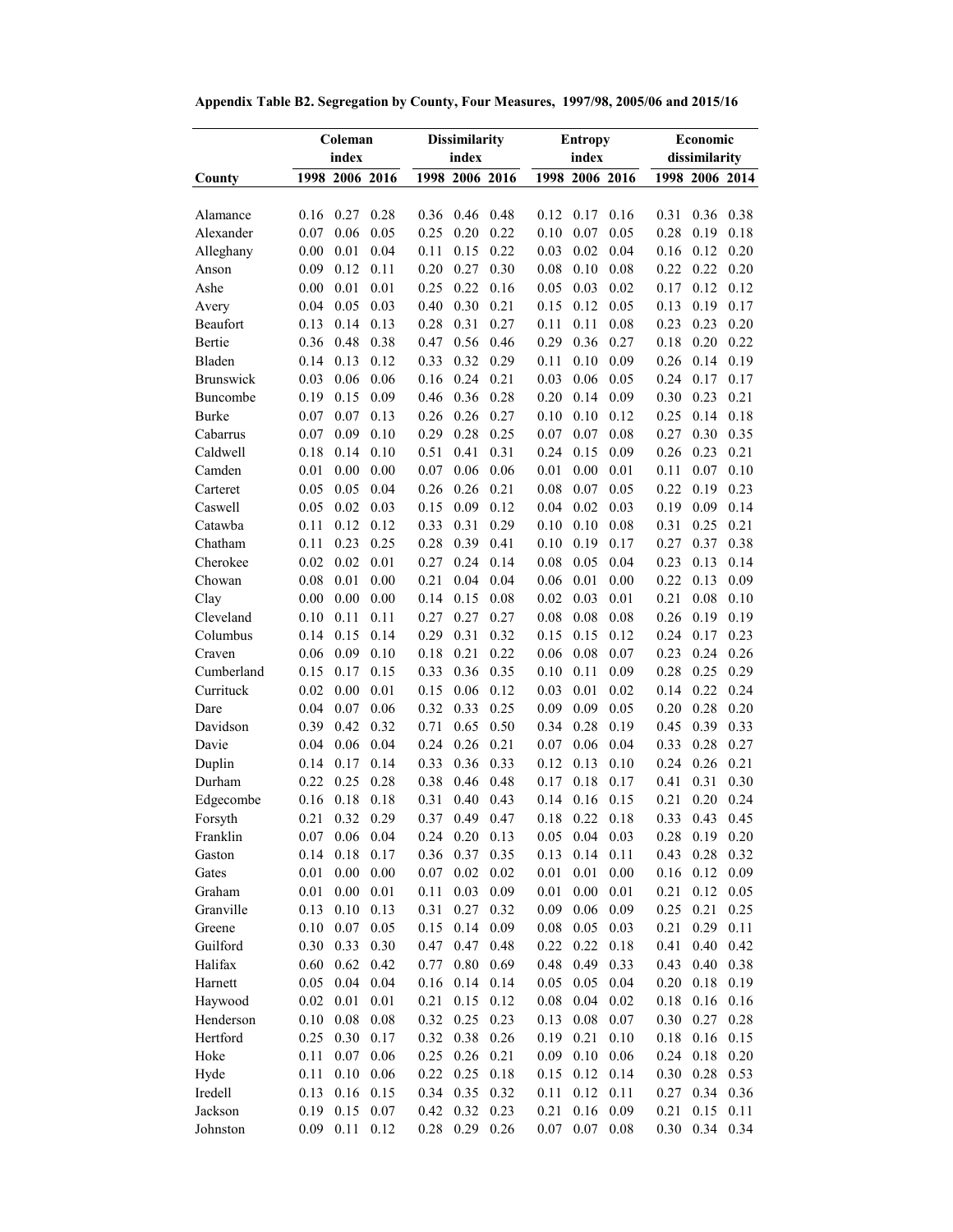| Jones         | 0.04 | 0.07             | 0.03     | 0.14 | 0.19        | 0.13 | 0.04     | 0.06        | 0.03     | 0.22 | 0.09      | 0.10 |
|---------------|------|------------------|----------|------|-------------|------|----------|-------------|----------|------|-----------|------|
| Lee           | 0.09 | 0.08             | 0.06     | 0.22 | 0.20        | 0.17 | 0.07     | 0.05        | 0.05     | 0.24 | 0.22      | 0.21 |
| Lenoir        | 0.35 | 0.35             | 0.30     | 0.51 | 0.52        | 0.46 | 0.29     | 0.30        | 0.25     | 0.37 | 0.24      | 0.28 |
| Lincoln       | 0.08 | 0.14             | 0.11     | 0.35 | 0.39        | 0.32 | 0.09     | 0.12        | 0.08     | 0.24 | 0.29      | 0.31 |
| Macon         | 0.01 | 0.02             | 0.03     | 0.17 | 0.16        | 0.17 | 0.08     | 0.03        | 0.03     | 0.23 | 0.17      | 0.17 |
| Madison       | 0.01 | 0.01             | 0.00     | 0.36 | 0.16        | 0.05 | 0.12     | 0.04        | 0.03     | 0.23 | 0.12      | 0.11 |
| Martin        | 0.16 | 0.22             | 0.21     | 0.32 | 0.40        | 0.37 | 0.12     | 0.15        | 0.14     | 0.25 | 0.23      | 0.27 |
| McDowell      | 0.04 | 0.04             | 0.04     | 0.23 | 0.20        | 0.17 | 0.08     | 0.07        | 0.04     | 0.29 | 0.18      | 0.14 |
| Mecklenburg   | 0.21 | 0.38             | 0.37     | 0.38 | 0.56        | 0.58 | 0.16     | 0.24        | 0.23     | 0.36 | 0.44      | 0.47 |
| Mitchell      | 0.01 | 0.03             | 0.03     | 0.28 | 0.32        | 0.26 | 0.09     | 0.07        | 0.05     | 0.25 | 0.09      | 0.14 |
| Montgomery    | 0.09 | 0.10             | 0.13     | 0.22 | 0.26        | 0.33 | 0.11     | 0.15        | 0.14     | 0.19 | 0.29      | 0.27 |
| Moore         | 0.09 | 0.11             | 0.11     | 0.28 | 0.29        | 0.27 | 0.11     | 0.12        | 0.10     | 0.31 | 0.28      | 0.29 |
| Nash          | 0.22 | 0.13             | 0.16     | 0.37 | 0.27        | 0.32 | 0.20     | 0.14        | 0.15     | 0.33 | 0.20      | 0.20 |
| New Hanover   | 0.11 | 0.16             | 0.21     | 0.28 | 0.36        | 0.37 | 0.09     | 0.12        | 0.15     | 0.36 | 0.30      | 0.35 |
| Northampton   | 0.29 | 0.35             | 0.21     | 0.47 | 0.49        | 0.29 | 0.26     | 0.30        | 0.14     | 0.22 | 0.19      | 0.14 |
| Onslow        | 0.12 | 0.11             | 0.11     | 0.31 | 0.30        | 0.28 | 0.08     | 0.07        | 0.07     | 0.25 | 0.18      | 0.17 |
| Orange        | 0.03 | 0.05             | 0.06     | 0.14 | 0.19        | 0.18 | 0.06     | 0.07        | 0.09     | 0.26 | 0.22      | 0.21 |
| Pamlico       | 0.02 | 0.03             | 0.01     | 0.10 | 0.13        | 0.10 | 0.02     | 0.05        | 0.02     | 0.19 | 0.16      | 0.11 |
| Pasquotank    | 0.09 | 0.10             | 0.09     | 0.22 | 0.21        | 0.22 | 0.07     | 0.07        | 0.06     | 0.44 | 0.17      | 0.20 |
| Pender        | 0.10 | 0.13             | 0.19     | 0.29 | 0.33        | 0.43 | 0.07     | 0.10        | 0.14     | 0.20 | 0.28      | 0.36 |
| Perquimans    | 0.01 | 0.00             | 0.00     | 0.05 | 0.06        | 0.04 | 0.01     | 0.01        | 0.01     | 0.13 | 0.07      | 0.08 |
| Person        | 0.09 | 0.12             | 0.14     | 0.22 | 0.24        | 0.32 | 0.07     | 0.09        | 0.09     | 0.28 | 0.22      | 0.21 |
| Pitt          | 0.11 | 0.15             | 0.17     | 0.24 | 0.29        | 0.33 | 0.10     | 0.12        | 0.13     | 0.23 | 0.29      | 0.30 |
| Polk          | 0.02 | 0.04             | 0.03     | 0.14 | 0.21        | 0.16 | 0.04     | 0.04        | 0.03     | 0.26 | 0.15      | 0.17 |
| Randolph      | 0.10 | 0.16             | 0.18     | 0.40 | 0.39        | 0.37 | 0.13     | 0.13        | 0.12     | 0.29 | 0.23      | 0.21 |
| Richmond      | 0.04 | 0.05             | 0.03     | 0.13 | 0.14        | 0.11 | 0.04     | 0.05        | 0.03     | 0.23 | 0.09      | 0.20 |
| Robeson       | 0.26 | 0.19             | 0.13     | 0.53 | 0.50        | 0.45 | 0.24     | 0.22        | 0.19     | 0.26 | 0.14      | 0.22 |
| Rockingham    | 0.10 | 0.13             | 0.13     | 0.29 | 0.30        | 0.29 | 0.09     | 0.10        | 0.09     | 0.27 | 0.21      | 0.24 |
| Rowan         | 0.23 | 0.24             | 0.22     | 0.49 | 0.46        | 0.41 | 0.20     | 0.18        | 0.15     | 0.33 | 0.24      | 0.24 |
| Rutherford    | 0.14 | 0.09             | 0.08     | 0.36 | 0.27        | 0.23 | 0.14     | 0.09        | 0.07     | 0.27 | 0.17      | 0.16 |
| Sampson       | 0.09 | 0.12             | 0.12     | 0.25 | 0.26        | 0.28 | 0.09     | 0.09        | 0.08     | 0.23 | 0.16      | 0.29 |
| Scotland      | 0.07 | 0.11             | 0.09     | 0.19 | 0.23        | 0.23 | 0.06     | 0.08        | 0.06     | 0.28 | 0.21      | 0.17 |
| Stanly        | 0.16 | 0.15             | 0.16     | 0.38 | 0.37        | 0.35 | 0.16     | 0.15        | 0.14     | 0.28 | 0.27      | 0.24 |
| <b>Stokes</b> | 0.05 | 0.04             | 0.02     | 0.31 | 0.27        | 0.17 | 0.12     | 0.08        | 0.04     | 0.29 | 0.16      | 0.14 |
| Surry         | 0.04 | 0.05             | 0.05     | 0.26 | 0.23        | 0.22 | 0.10     | 0.07        | 0.07     | 0.24 | 0.19      | 0.20 |
| Swain         | 0.08 | 0.08             | 0.11     | 0.28 | 0.23        | 0.23 | 0.08     | 0.06        | 0.10     | 0.18 | 0.10      | 0.06 |
| Transylvania  | 0.04 | 0.04             | 0.04     | 0.31 | 0.27        | 0.25 | 0.11     | 0.08        | 0.07     | 0.28 | 0.23      | 0.14 |
| Tyrrell       | 0.00 | 0.01             | 0.01     | 0.01 | 0.07        | 0.07 | 0.00     | 0.01        | 0.01     | 0.28 | 0.17      | 0.18 |
| Union         |      | $0.27$ 0.28 0.24 |          | 0.51 | 0.44        | 0.39 | 0.21     | $0.19$ 0.16 |          | 0.41 | 0.46 0.49 |      |
| Vance         | 0.19 | $0.15$ 0.26      |          | 0.30 | 0.27        | 0.39 | 0.16     | 0.12        | 0.16     | 0.31 | 0.16      | 0.22 |
| Wake          | 0.09 | 0.15             | 0.18     | 0.26 | 0.31        | 0.34 | 0.09     | 0.12        | 0.15     | 0.33 | 0.27      | 0.31 |
| Warren        | 0.29 | 0.02             | 0.06     | 0.37 | 0.12        | 0.27 | 0.21     | 0.15        | 0.15     | 0.23 | 0.22      | 0.26 |
| Washington    | 0.04 | 0.04             | 0.18     | 0.16 | 0.16        | 0.46 | 0.03     | 0.05        | 0.14     | 0.21 | 0.13      | 0.27 |
| Watauga       | 0.02 | 0.04             | 0.05     | 0.30 | 0.29        | 0.27 | 0.09     | $0.07\,$    | $0.06\,$ | 0.25 | 0.27      | 0.15 |
| Wayne         | 0.32 | 0.26             | 0.23     |      | $0.46$ 0.40 | 0.42 | 0.25     | 0.22        | 0.19     | 0.38 | 0.34      | 0.30 |
| Wilkes        | 0.12 | 0.13             | 0.11     | 0.53 | 0.41        | 0.33 | 0.19     | 0.13        | $0.09\,$ | 0.24 | 0.17      | 0.16 |
| Wilson        | 0.13 | 0.21             | 0.23     | 0.30 | 0.38        | 0.38 | 0.10     | 0.17        | 0.15     | 0.25 | 0.30      | 0.30 |
| Yadkin        | 0.03 | 0.05             | $0.05\,$ | 0.23 | 0.22        | 0.20 | $0.08\,$ | 0.07        | 0.04     | 0.30 | 0.18      | 0.20 |
| Yancey        | 0.01 | 0.05             | $0.08\,$ | 0.22 | 0.28        | 0.32 | 0.07     | 0.07        | 0.09     | 0.21 | 0.16      | 0.14 |
|               |      |                  |          |      |             |      |          |             |          |      |           |      |

Sources: National Center for Education Statistics, Common Core of Data, Private School Universe; authors' calculations.

Notes: Urban counties are those where at least half of the population lived in urban areas in 2000. State measures include counties which had nonwhite student populations greater than or equal to 4% of the total student population in 1998. Economic dissimilarity measures presented for traditional public schools only.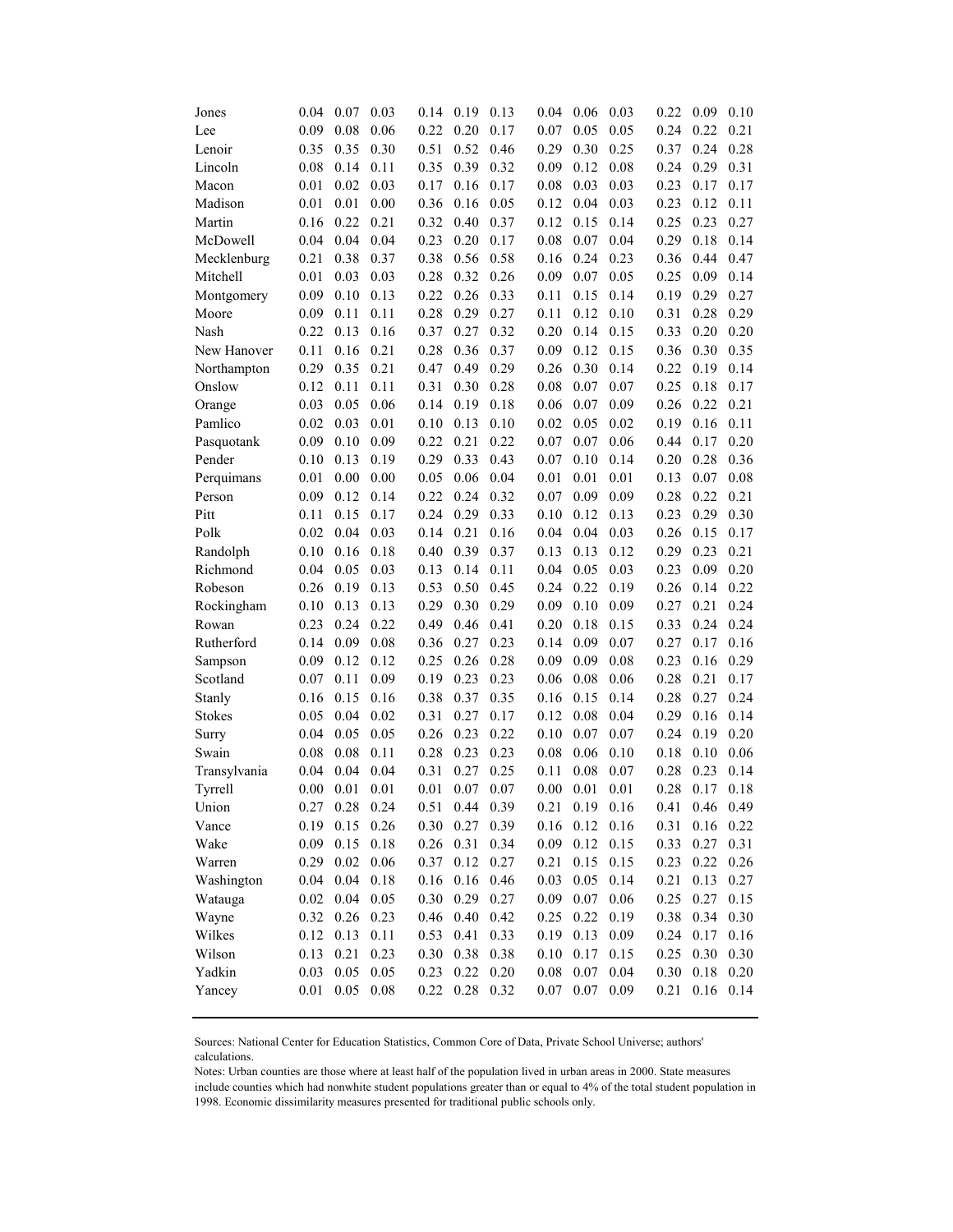**Appendix Table B3. White-Nonwhite Segregation Index Decomposition in NC Schools by County, 1998 and 2016**

|                         | 1998         |                    |                 |                                           | 2016                                                |              |                    |                 |                                           |                                                     |                                             |  |  |
|-------------------------|--------------|--------------------|-----------------|-------------------------------------------|-----------------------------------------------------|--------------|--------------------|-----------------|-------------------------------------------|-----------------------------------------------------|---------------------------------------------|--|--|
| County                  | Actual       | Public/<br>Private | TPS/<br>Charter | <b>Between</b><br><b>TPS</b><br>districts | Within<br><b>Districts</b><br>and<br><b>Sectors</b> | Actual       | Public/<br>Private | TPS/<br>Charter | <b>Between</b><br><b>TPS</b><br>districts | Within<br><b>Districts</b><br>and<br><b>Sectors</b> | Actual<br>(excluding<br>private<br>schools) |  |  |
|                         |              |                    |                 |                                           |                                                     |              |                    |                 |                                           |                                                     |                                             |  |  |
| Alamance                | 0.16         | 0.02               | 0.00            | 0.00                                      | 0.14                                                | 0.28         | 0.03               | 0.03            | 0.00                                      | 0.22                                                | 0.27                                        |  |  |
| Alexander               | 0.07         | $0.00\,$           | 0.00            | 0.00                                      | 0.07                                                | 0.05         | 0.00               | 0.00            | 0.00                                      | 0.05                                                | 0.05                                        |  |  |
| Alleghany               | 0.00         | 0.00               | 0.00            | 0.00                                      | 0.00                                                | 0.04         | 0.00               | 0.00            | 0.00                                      | 0.03                                                | 0.03                                        |  |  |
| Anson                   | 0.09         | 0.00               | 0.00            | 0.00                                      | 0.09                                                | 0.11         | 0.00               | 0.00            | 0.00                                      | 0.11                                                | 0.11                                        |  |  |
| Ashe                    | 0.00         | 0.00               | 0.00            | 0.00                                      | 0.00                                                | 0.01         | 0.00               | 0.00            | 0.00                                      | 0.01                                                | 0.01                                        |  |  |
| Avery<br>Beaufort       | 0.04<br>0.13 | 0.00<br>0.04       | 0.03<br>0.00    | 0.00<br>0.00                              | 0.01<br>0.09                                        | 0.03<br>0.13 | 0.00<br>0.01       | 0.00<br>0.03    | 0.00<br>0.00                              | 0.03<br>0.10                                        | 0.03<br>0.12                                |  |  |
| Bertie                  | 0.36         | 0.31               | 0.00            | 0.00                                      | 0.06                                                | 0.38         | 0.36               | 0.00            | 0.00                                      | 0.02                                                | 0.04                                        |  |  |
| Bladen                  | 0.14         | 0.01               | 0.00            | 0.00                                      | 0.14                                                | 0.12         | 0.04               | 0.01            | 0.00                                      | $0.08\,$                                            | $\rm 0.08$                                  |  |  |
| Brunswick               | 0.03         | 0.00               | 0.00            | 0.00                                      | 0.03                                                | 0.06         | 0.01               | 0.00            | 0.00                                      | 0.05                                                | 0.05                                        |  |  |
| Buncombe                | 0.19         | 0.01               | 0.00            | 0.14                                      | 0.04                                                | 0.09         | 0.02               | 0.01            | 0.01                                      | 0.06                                                | 0.08                                        |  |  |
| Burke                   | 0.07         | 0.00               | 0.00            | 0.00                                      | 0.07                                                | 0.13         | 0.00               | 0.00            | 0.00                                      | 0.12                                                | 0.13                                        |  |  |
| Cabarrus                | 0.07         | 0.01               | 0.00            | 0.03                                      | 0.03                                                | 0.10         | 0.02               | 0.01            | 0.02                                      | 0.06                                                | 0.08                                        |  |  |
| Caldwell                | 0.18         | 0.02               | 0.05            | 0.00                                      | 0.11                                                | 0.10         | 0.00               | 0.00            | 0.00                                      | 0.09                                                | 0.09                                        |  |  |
| Camden                  | 0.01         | 0.00               | 0.00            | 0.00                                      | 0.01                                                | 0.00         | 0.00               | 0.00            | 0.00                                      | 0.00                                                | 0.00                                        |  |  |
| Carteret                | 0.05         | 0.00               | 0.00            | 0.00                                      | 0.05                                                | 0.04         | 0.00               | 0.00            | 0.00                                      | 0.04                                                | 0.04                                        |  |  |
| Caswell                 | 0.05         | 0.01               | 0.00            | 0.00                                      | 0.04                                                | 0.03         | 0.00               | 0.00            | 0.00                                      | 0.03                                                | 0.03                                        |  |  |
| Catawba                 | 0.11         | 0.01               | 0.00            | 0.07                                      | 0.03                                                | 0.12         | 0.02               | 0.00            | 0.04                                      | 0.06                                                | 0.10                                        |  |  |
| Chatham                 | 0.11         | 0.00               | 0.00            | 0.00                                      | 0.11                                                | 0.25         | 0.01               | 0.04            | 0.00                                      | 0.21                                                | 0.24                                        |  |  |
| Cherokee                | 0.02         | 0.00               | 0.00            | 0.00                                      | 0.02                                                | 0.01         | 0.00               | 0.00            | 0.00                                      | 0.01                                                | 0.01                                        |  |  |
| Chowan                  | 0.08         | 0.00               | 0.00            | 0.00                                      | 0.08                                                | 0.00         | 0.00               | 0.00            | 0.00                                      | 0.00                                                | 0.00                                        |  |  |
| Clay                    | 0.00         | $0.00\,$           | 0.00            | 0.00                                      | 0.00                                                | 0.00         | 0.00               | 0.00            | 0.00                                      | $0.00\,$                                            | $0.00\,$                                    |  |  |
| Cleveland               | 0.10         | 0.00               | 0.00            | 0.07                                      | 0.03                                                | 0.11         | 0.00               | 0.00            | 0.00                                      | 0.10                                                | 0.11                                        |  |  |
| Columbus                | 0.14         | 0.04               | 0.00            | 0.00                                      | 0.10                                                | 0.14         | 0.01               | 0.02            | 0.01                                      | 0.11                                                | 0.14                                        |  |  |
| Craven                  | 0.06         | 0.02               | 0.00            | 0.00                                      | 0.05                                                | 0.10         | 0.03               | 0.00            | 0.00                                      | 0.07                                                | 0.07                                        |  |  |
| Cumberland<br>Currituck | 0.15         | 0.03               | 0.00            | 0.00                                      | 0.12                                                | 0.15         | 0.03               | 0.00            | 0.00                                      | 0.12                                                | 0.13                                        |  |  |
| Dare                    | 0.02<br>0.04 | 0.00<br>0.00       | 0.00<br>0.00    | 0.00<br>0.00                              | 0.02<br>0.04                                        | 0.01<br>0.06 | 0.00<br>0.00       | 0.00<br>0.00    | 0.00<br>0.00                              | 0.01<br>0.06                                        | $0.01\,$<br>0.06                            |  |  |
| Davidson                | 0.39         | 0.00               | 0.00            | 0.38                                      | 0.01                                                | 0.32         | 0.01               | 0.00            | 0.29                                      | 0.02                                                | 0.32                                        |  |  |
| Davie                   | 0.04         | 0.00               | 0.00            | 0.00                                      | 0.03                                                | 0.04         | 0.00               | 0.00            | 0.00                                      | 0.04                                                | 0.04                                        |  |  |
| Duplin                  | 0.14         | 0.01               | 0.00            | 0.00                                      | 0.13                                                | 0.14         | 0.01               | 0.00            | 0.00                                      | 0.13                                                | 0.13                                        |  |  |
| Durham                  | 0.22         | 0.10               | 0.00            | 0.00                                      | 0.11                                                | 0.28         | 0.11               | 0.07            | 0.00                                      | 0.09                                                | 0.21                                        |  |  |
| Edgecombe               | 0.16         | 0.08               | 0.00            | 0.00                                      | 0.08                                                | 0.18         | 0.00               | 0.03            | 0.06                                      | 0.09                                                | 0.18                                        |  |  |
| Forsyth                 | 0.21         | 0.06               | 0.01            | 0.00                                      | 0.14                                                | 0.29         | 0.04               | 0.03            | 0.00                                      | 0.22                                                | 0.27                                        |  |  |
| Franklin                | 0.07         | 0.00               | 0.00            | 0.00                                      | 0.07                                                | 0.04         | 0.00               | 0.01            | 0.00                                      | 0.02                                                | 0.04                                        |  |  |
| Gaston                  | 0.14         | 0.02               | 0.00            | 0.00                                      | 0.12                                                | 0.17         | 0.01               | 0.00            | 0.00                                      | 0.15                                                | 0.16                                        |  |  |
| Gates                   | 0.01         | 0.00               | 0.00            | 0.00                                      | 0.01                                                | 0.00         | 0.00               | 0.00            | 0.00                                      | $0.00\,$                                            | $0.00\,$                                    |  |  |
| Graham                  | 0.01         | 0.00               | 0.00            | 0.00                                      | 0.01                                                | 0.01         | 0.00               | 0.00            | 0.00                                      | 0.01                                                | 0.01                                        |  |  |
| Granville               | 0.13         | 0.03               | 0.00            | 0.00                                      | 0.09                                                | 0.13         | 0.00               | 0.03            | 0.00                                      | 0.10                                                | 0.13                                        |  |  |
| Greene                  | 0.10         | 0.09               | 0.00            | 0.00                                      | 0.00                                                | 0.05         | 0.04               | 0.00            | $0.00\,$                                  | 0.00                                                | $0.00\,$                                    |  |  |
| Guilford                | 0.30         | 0.05               | 0.00            | 0.00                                      | 0.25                                                | 0.30         | 0.06               | 0.03            | 0.00                                      | 0.21                                                | 0.27                                        |  |  |
| Halifax                 | 0.60         | 0.15               | 0.00            | 0.44                                      | $0.01\,$                                            | 0.42         | 0.04               | 0.01            | 0.37                                      | 0.01                                                | 0.41                                        |  |  |
| Harnett                 | 0.05         | 0.01               | 0.00            | 0.00                                      | 0.04                                                | 0.04         | 0.01               | 0.00            | 0.00                                      | 0.03                                                | 0.03                                        |  |  |
| Haywood                 | 0.02         | $0.00\,$           | 0.00            | 0.00                                      | 0.02                                                | 0.01         | 0.00               | 0.00            | 0.00                                      | 0.01                                                | 0.01                                        |  |  |
| Henderson               | 0.10         | $0.00\,$           | 0.00            | 0.00                                      | 0.10                                                | 0.08         | 0.00               | 0.00            | 0.00                                      | 0.07                                                | 0.08                                        |  |  |
| Hertford                | 0.25         | 0.23               | 0.00            | 0.00                                      | $0.01\,$                                            | 0.17         | 0.15               | 0.00            | 0.00                                      | 0.02                                                | 0.02                                        |  |  |
| Hoke                    | 0.11         | 0.00               | 0.00            | 0.00                                      | 0.11                                                | 0.06         | 0.00               | 0.00            | 0.00                                      | 0.06                                                | $0.06\,$                                    |  |  |
| Hyde                    | 0.11         | 0.00               | 0.00            | 0.00                                      | 0.11                                                | 0.06         | 0.04               | 0.00            | 0.00                                      | 0.02                                                | 0.02                                        |  |  |
| Iredell<br>Jackson      | 0.13<br>0.19 | 0.01<br>$0.00\,$   | 0.00<br>0.00    | 0.00<br>0.00                              | 0.12<br>0.18                                        | 0.15<br>0.07 | 0.01<br>0.00       | 0.02<br>0.00    | 0.00<br>0.00                              | 0.12<br>0.06                                        | 0.14<br>0.07                                |  |  |
| Johnston                | 0.09         | $0.00\,$           | 0.00            | 0.00                                      | 0.09                                                | 0.12         | 0.00               | $0.00\,$        | 0.00                                      | 0.11                                                | 0.12                                        |  |  |
| Jones                   | 0.04         | $0.00\,$           | 0.00            | 0.00                                      | 0.04                                                | 0.03         | 0.00               | 0.00            | 0.00                                      | 0.03                                                | 0.03                                        |  |  |
| Lee                     | 0.09         | 0.04               | 0.00            | 0.00                                      | 0.06                                                | 0.06         | 0.03               | 0.00            | 0.00                                      | 0.03                                                | 0.03                                        |  |  |
| Lenoir                  | 0.35         | 0.09               | 0.01            | 0.00                                      | 0.25                                                | 0.30         | 0.11               | 0.01            | 0.00                                      | 0.18                                                | 0.23                                        |  |  |
| Lincoln                 | 0.08         | 0.00               | 0.00            | 0.00                                      | 0.08                                                | 0.11         | 0.00               | 0.00            | 0.00                                      | 0.11                                                | 0.11                                        |  |  |
| Macon                   | 0.01         | $0.00\,$           | 0.00            | 0.00                                      | 0.01                                                | 0.03         | 0.00               | 0.00            | 0.00                                      | 0.02                                                | 0.02                                        |  |  |
| Madison                 | 0.01         | 0.00               | 0.00            | $0.00\,$                                  | 0.01                                                | 0.00         | 0.00               | 0.00            | 0.00                                      | 0.00                                                | $0.00\,$                                    |  |  |
| Martin                  | 0.16         | $0.00\,$           | 0.00            | 0.00                                      | 0.16                                                | 0.21         | $0.00\,$           | 0.12            | $0.00\,$                                  | 0.09                                                | 0.21                                        |  |  |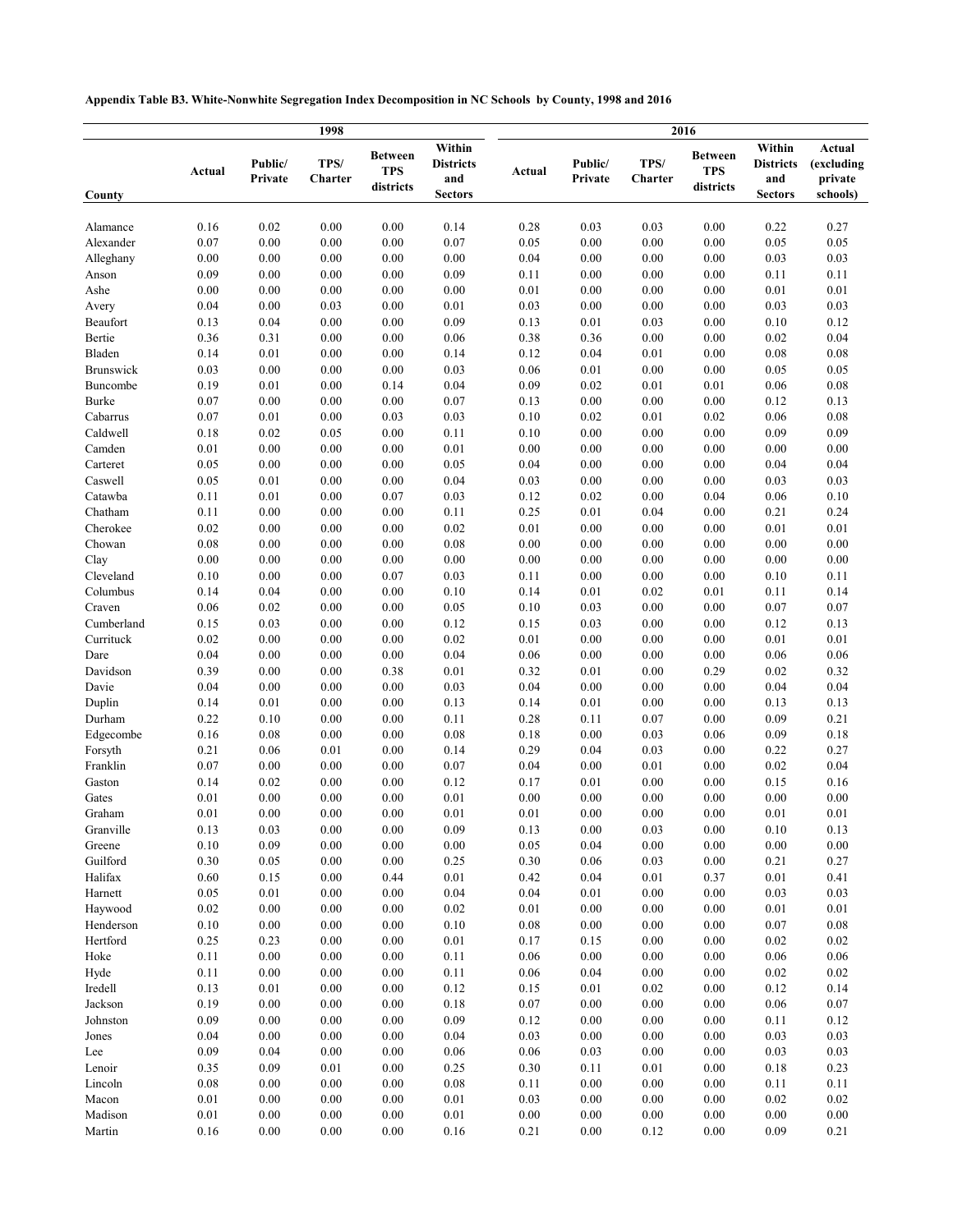| McDowell      | 0.04     | 0.00     | 0.00     | 0.00     | 0.04 | 0.04     | 0.00     | 0.00     | 0.00     | 0.04       | $0.04\,$ |
|---------------|----------|----------|----------|----------|------|----------|----------|----------|----------|------------|----------|
| Mecklenburg   | 0.21     | 0.08     | 0.00     | 0.00     | 0.13 | 0.37     | 0.08     | 0.05     | 0.00     | 0.24       | 0.34     |
| Mitchell      | 0.01     | 0.00     | $0.00\,$ | $0.00\,$ | 0.01 | 0.03     | 0.00     | 0.00     | 0.00     | 0.03       | 0.03     |
| Montgomery    | 0.09     | 0.01     | 0.00     | 0.00     | 0.07 | 0.13     | 0.03     | 0.00     | 0.00     | 0.11       | 0.11     |
| Moore         | 0.09     | 0.02     | 0.00     | 0.00     | 0.08 | 0.11     | 0.01     | 0.00     | 0.00     | 0.10       | 0.11     |
| Nash          | 0.22     | 0.06     | 0.00     | 0.00     | 0.16 | 0.16     | 0.07     | 0.01     | 0.00     | 0.08       | $0.10\,$ |
| New Hanover   | 0.11     | 0.03     | 0.00     | 0.00     | 0.08 | 0.21     | 0.02     | 0.01     | 0.00     | 0.17       | 0.19     |
| Northampton   | 0.29     | 0.17     | 0.00     | 0.00     | 0.12 | 0.21     | 0.19     | 0.00     | 0.00     | 0.02       | 0.02     |
| Onslow        | 0.12     | 0.01     | 0.00     | 0.00     | 0.11 | 0.11     | 0.01     | 0.00     | 0.00     | 0.10       | $0.10\,$ |
| Orange        | 0.03     | 0.02     | 0.00     | 0.00     | 0.01 | 0.06     | 0.01     | 0.01     | 0.01     | 0.03       | 0.04     |
| Pamlico       | 0.02     | 0.00     | 0.02     | 0.00     | 0.00 | 0.01     | 0.00     | 0.01     | 0.00     | 0.00       | 0.01     |
| Pasquotank    | 0.09     | 0.04     | 0.00     | $0.00\,$ | 0.05 | 0.09     | 0.03     | $0.00\,$ | $0.00\,$ | 0.05       | 0.06     |
| Pender        | $0.10\,$ | 0.00     | 0.00     | $0.00\,$ | 0.10 | 0.19     | $0.00\,$ | $0.00\,$ | $0.00\,$ | 0.19       | 0.19     |
| Perquimans    | 0.01     | 0.01     | 0.00     | 0.00     | 0.00 | $0.00\,$ | 0.00     | $0.00\,$ | $0.00\,$ | $0.00\,$   | 0.00     |
| Person        | 0.09     | $0.01\,$ | $0.00\,$ | $0.00\,$ | 0.09 | 0.14     | $0.01\,$ | 0.06     | $0.00\,$ | $\rm 0.08$ | 0.14     |
| Pitt          | 0.11     | 0.06     | 0.00     | 0.00     | 0.05 | 0.17     | 0.05     | 0.00     | 0.00     | 0.12       | 0.13     |
| Polk          | 0.02     | 0.00     | 0.00     | 0.00     | 0.02 | 0.03     | 0.00     | 0.00     | 0.00     | 0.03       | 0.03     |
| Randolph      | 0.10     | 0.00     | 0.00     | 0.05     | 0.04 | 0.18     | 0.01     | 0.01     | 0.11     | 0.05       | 0.17     |
| Richmond      | 0.04     | 0.01     | 0.00     | 0.00     | 0.03 | 0.03     | 0.01     | 0.00     | 0.00     | 0.02       | 0.02     |
| Robeson       | 0.26     | 0.04     | 0.00     | 0.00     | 0.22 | 0.13     | 0.00     | 0.02     | 0.01     | 0.10       | 0.13     |
| Rockingham    | 0.10     | 0.01     | 0.00     | 0.00     | 0.10 | 0.13     | 0.01     | 0.00     | 0.00     | 0.11       | 0.12     |
| Rowan         | 0.23     | 0.01     | 0.00     | 0.00     | 0.22 | 0.22     | 0.01     | 0.00     | 0.01     | 0.21       | 0.22     |
| Rutherford    | 0.14     | 0.00     | 0.00     | 0.00     | 0.14 | 0.08     | 0.00     | 0.01     | 0.00     | 0.07       | 0.08     |
| Sampson       | 0.09     | 0.03     | 0.00     | 0.01     | 0.06 | 0.12     | 0.05     | 0.00     | $0.01\,$ | $0.06\,$   | $0.08\,$ |
| Scotland      | 0.07     | 0.01     | 0.00     | 0.00     | 0.06 | 0.09     | 0.04     | $0.00\,$ | 0.00     | 0.06       | 0.06     |
| Stanly        | 0.16     | 0.00     | 0.00     | 0.00     | 0.16 | 0.16     | 0.01     | $0.01\,$ | $0.00\,$ | 0.14       | 0.15     |
| <b>Stokes</b> | 0.05     | 0.00     | 0.00     | 0.00     | 0.05 | 0.02     | 0.00     | 0.00     | 0.00     | 0.02       | 0.02     |
| Surry         | 0.04     | 0.00     | 0.00     | 0.01     | 0.03 | 0.05     | 0.00     | 0.01     | 0.00     | 0.04       | 0.05     |
| Swain         | 0.08     | 0.00     | 0.00     | 0.00     | 0.08 | 0.11     | 0.05     | 0.01     | 0.00     | 0.06       | 0.07     |
| Transylvania  | 0.04     | 0.00     | 0.00     | 0.00     | 0.04 | 0.04     | 0.00     | 0.00     | 0.00     | 0.04       | 0.04     |
| Tyrrell       | 0.00     | 0.00     | 0.00     | 0.00     | 0.00 | 0.01     | 0.00     | 0.00     | 0.00     | 0.01       | 0.01     |
| Union         | 0.27     | 0.01     | 0.00     | 0.00     | 0.27 | 0.24     | 0.00     | 0.00     | 0.00     | 0.23       | 0.24     |
| Vance         | 0.19     | 0.10     | 0.00     | 0.00     | 0.09 | 0.26     | 0.09     | 0.14     | 0.00     | 0.03       | 0.19     |
| Wake          | 0.09     | 0.03     | 0.00     | 0.00     | 0.06 | 0.18     | 0.04     | 0.02     | 0.00     | 0.12       | 0.16     |
| Warren        | 0.29     | 0.28     | 0.00     | 0.00     | 0.01 | 0.06     | 0.00     | 0.01     | 0.00     | 0.05       | 0.06     |
| Washington    | 0.04     | $0.00\,$ | $0.00\,$ | $0.00\,$ | 0.04 | 0.18     | $0.00\,$ | $0.00\,$ | $0.00\,$ | 0.18       | $0.18\,$ |
| Watauga       | 0.02     | 0.00     | 0.00     | 0.00     | 0.02 | 0.05     | 0.00     | $0.00\,$ | 0.00     | 0.04       | 0.05     |
| Wayne         | 0.32     | 0.04     | $0.00\,$ | $0.00\,$ | 0.28 | 0.23     | 0.04     | 0.02     | $0.00\,$ | $0.16\,$   | 0.20     |
| Wilkes        | 0.12     | 0.00     | 0.00     | 0.00     | 0.12 | 0.11     | 0.00     | 0.00     | 0.00     | $0.10\,$   | 0.11     |
| Wilson        | 0.13     | 0.04     | 0.01     | 0.00     | 0.08 | 0.23     | 0.10     | 0.03     | 0.00     | 0.10       | 0.15     |
| Yadkin        | 0.03     | 0.00     | 0.00     | 0.00     | 0.03 | 0.05     | 0.00     | 0.00     | 0.00     | 0.04       | 0.04     |
| Yancey        | 0.01     | 0.00     | 0.00     | 0.00     | 0.01 | 0.08     | 0.00     | 0.00     | 0.00     | 0.07       | 0.08     |
|               |          |          |          |          |      |          |          |          |          |            |          |

Sources: National Center for Education Statistics, Common Core of Data, Private School Universe; authors' calculations.